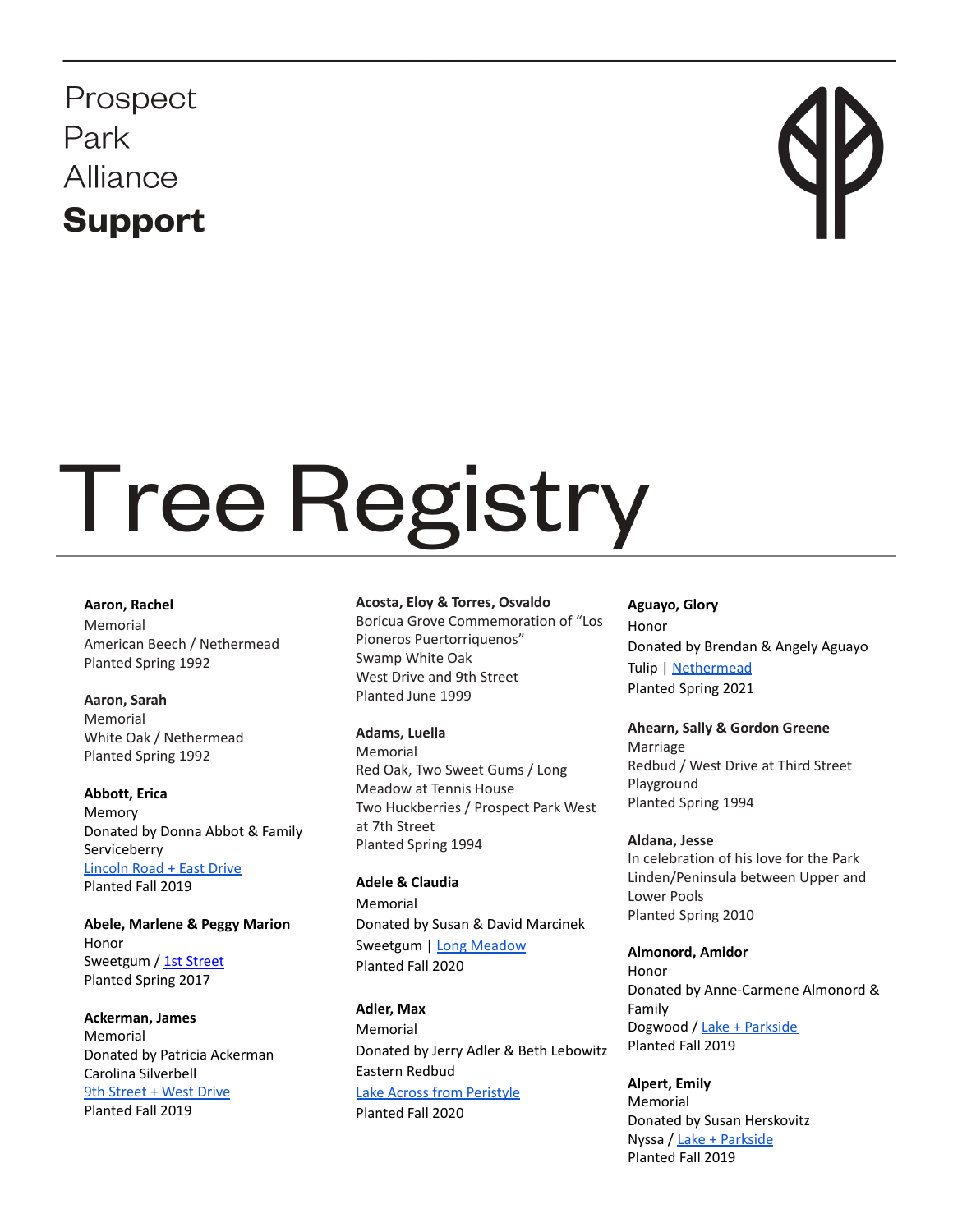**Alport, Alexander** Honorarium Sawtooth Oak/Nethermead Planted 1984

**Alzorriz, Jose** Memorial Donated by Irene Hanna Dogwood / Lake + Parkside Planted Fall 2019

**Amedick, Bruce** Father's Day 2013 Red Oak / Nellie's Lawn Planted Spring 2014

**Amoroso, Julia** 1st Birthday Dogwood / 3rd Street Planted Fall 2003

**Anastasio, Carol** Tenth Anniversary with Mimi Bald Cypress / Peninsula Planted Spring 2001

**Anderson, Helen Kuyava** Memorial Sugar Maple / Long Meadow-West Drive at 1st Street Planted Spring 1992

**Anne Lindley Geiger Gacioch** Memorial Donated by Betty Kahn Whitebud | Picnic [House](https://goo.gl/maps/d4sRkRhPmphG2cxn6) Replanted Spring 2021

**Anonymous** Celebration Grove / Meadowport Arch Planted Fall 2016

**Anonymous** Celebration 2 Saucer Magnolias West Drive at [President](https://goo.gl/maps/pBwL5K5kGBR2) Street Planted Fall 2017

**Anthony, Mark Celebratory** 25<sup>th</sup> Anniversary with Prospect Park Alliance Black Gum Nyssa [Nethermead](https://goo.gl/maps/P8EgXYJbaMK2) at Binnen Bridge Planted Fall 2018

**Arbor Day 2018 Community Tree Planting** 3 Dawn Redwood Park Drive at [Imagination](https://goo.gl/maps/zPseoMpRvBv) Playground Planted Spring 2018

**Arbor Day 2019 Community Tree Planting** 2 London Plane 1 Nyssa [Concert](https://goo.gl/maps/H9eWXMU9y472) Grove Planted Spring 2019

**Arbor Day 2021** Honor & Memorial Donated by Friends & Family of Loved Ones in the Community Catalpa | Lower [Concert](https://goo.gl/maps/8yBFZFYMrZyxFWs67) Grove Tulip | Lower [Concert](https://goo.gl/maps/YePKDrM3WYVpxDh3A) Grove Pin Oak | Lower [Concert](https://goo.gl/maps/vZbyBtL921UKcbTe7) Grove Planted Spring 2021

**Arbor Day 2022** Honor & Memorial Donated by Friends & Family of Loved Ones in the Community Willow Oak | Upper [Concert](https://goo.gl/maps/8oX51Z82CVm7P6CH8) Grove Sweetgum | Upper [Concert](https://goo.gl/maps/kbLeuLzqujof1Qfv6) Grove Hackberry | Upper [Concert](https://goo.gl/maps/s3dFz1RsUprh1tpZ8) Grove Planted Spring 2022

**Armstrong, Migdalia Soto** Memory Donated by Cassie Silverman Witch Hazel | Lake + [Parkside](https://goo.gl/maps/yiguYA6UFzq1GHsB6) Planted Fall 2019

**Asch Mei, Emerson** Memorial Sweet Gum / Picnic House Planted May 1999

**Asher** Memorial Planted by Steve Seaman & Susan Wenger Magnolia Long [Meadow](https://goo.gl/maps/rcG7vLUGNWvEnmuu7) by East Drive toward GAP Planted Fall 2019

**Atkins, Diana** For self White Oak / Prospect Park Southwest and 10th Avenue Planted May 2000

**Atre, Tushar** Memorial Donated by Nisha Atre Richardson American Linden | [Ballfields](https://goo.gl/maps/iG2dPvcBmttLSn2s6) Planted Fall 2020

**Azoza, Mariya** Memorial Donated by Vladimir Azoz White Pine | Vanderbilt [Playground](https://goo.gl/maps/8RKwSSwN7YF3dk77A) + **West [Drive](https://goo.gl/maps/8RKwSSwN7YF3dk77A)** Planted Spring 2022

**Baby A & Baby B**

Memorial Donated by Patrick & Lindsey Lalley, Family & Friends Hawthorne / [Nethermead](https://goo.gl/maps/LvmJiATwa7L2) Planted Fall 2018

**Baby Simon** Celebration Donated by Ben Simon River Birch | [Hammerhead](https://goo.gl/maps/778NRz8fUANHNRDV6) Peninsula Planted Spring 2021

**Bach, Arthur & Virginia** Honor Donated by Arthur & Virginia Bach Tulip | [Across](https://goo.gl/maps/YSynQwfbdJVPcLuT7) from Picnic House Planted Spring 2022

**Baker, Bernard J.** Memorial Dawn Redwood / Peninsula Planted 1987

**Baker, Mark** Gratitude Silver Linden / Nethermead Planted 1995

**Baker, Mark** Memorial American Beech / Long Meadow + West Drive at 1st Street

**Ballard, L. William Jr.** Memorial White Ash / Picnic House Planted November 1997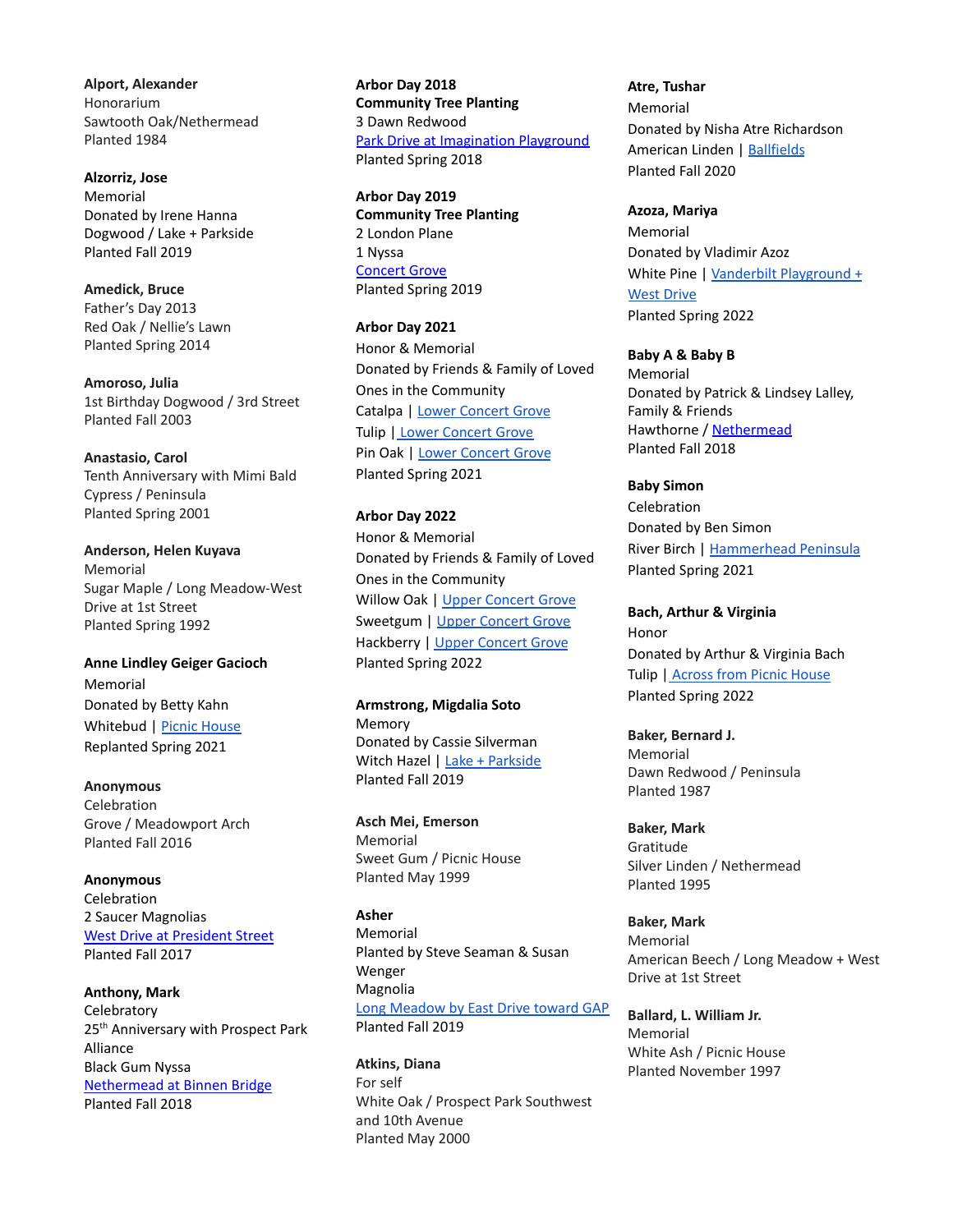**Barrett, Arlen** Memorial Shadbush / 3rd Street entrance Planted November 2000

**Barrett, Stephanie** Celebration Donated by Travis French Witch Hazel | [Grand](https://goo.gl/maps/1GwJPHEjTXNa335G9) Army Plaza East Planted Spring 2022

**Barritt, Peg & Sid** Memorial Red Maple / South Lake Planted Spring 2001

**Baskis, Ann** Memorial Redbud / Grand Army Plaza East Planted Spring 1995

**Bauersachs, Dr. Rudolph** Memorial Black Walnut / Long Meadow + West Drive at Garfield Place Planted 1988

**Bauman, Adina Camille** Fourth Birthday Sugar Maple / Nethermead

**Bauman, George** Memorial White Pine / Prospect Park Southwest at 10th Avenue Red Oak / Prospect Park Southwest at 10th Avenue Planted April 1998

**Bauman, Olivia Celeste** Second Birthday Red Sunset Maple / Nethermead Planted Spring 1996

**Bay, Jim** For friends, Jake and Allison Saucer Magnolia / West Drive near Grand Army Plaza Planted Spring 2014

**B.C.U.E. (Brooklyn Center for the Urban Environment)** Commemoration of Earth Day &

Arbor Day American Sweet Gum / Tennis House Planted April 1998

**Beam, John M.** Memorial Donated by his family, running buddies, and other friends Sugar Maple / Garfield Entrance Planted Fall 2015

**Beck, Stuart J.** Memorial Donated by Johanna Beck Dogwood Long [Meadow](https://goo.gl/maps/SLNZcJNeuhMCK44P7) by Sullivan Hill Planted Fall 2019

**Beetham, Simone** Memorial Weeping Willow / Peninsula Planted 1987

**Bellamy, Jakob** Memorial Gingko / Peninsula Planted Spring 2003

**Beller, Leslie** Memorial Donated by Elizabeth, Mike & Henry Jane Magnolia Inner Path at [Montgomery](https://goo.gl/maps/5XMZLzQffWC2) Place Planted Spring 2019

**Beller, Leslie** Memorial Donated by David, Brigid and Clementine Jane Magnolia Inner Path at [Montgomery](https://goo.gl/maps/5XMZLzQffWC2) Place Planted Spring 2019

**Beller, Leslie** Memorial Donated by Alan Beller Magnolia Leonard Messel Long [Meadow](https://goo.gl/maps/rjARmsQfArYdEESq8) North Planted Spring 2019

**Beller, Leslie** Memorial Donated by the Park Slope Bird Club Magnolia Leonard Messel Long [Meadow](https://goo.gl/maps/rjARmsQfArYdEESq8) North Planted Spring 2019

**Belt, Carol** Memorial Donated by David & Jonny Belt White Pine Behind 3<sup>rd</sup> Street [Playground](https://goo.gl/maps/KFRppeeKGN82) Planted Spring 2018

**Berenberg, Dr. Martin** Memorial Donated by Friends & Family Cherry Inside park [parallel](https://goo.gl/maps/Qpsqq9TfaGdAWmLaA) with 86 PPW at 4th [street](https://goo.gl/maps/Qpsqq9TfaGdAWmLaA) Planted Fall 2019

**Berger, Sam** Baptism Red Maple / Garfield Place entrance Planted November 2000

**Berkley Place Block Association** Thank you to residents 1 Scarlet Oak 1 Shingle Oak Grand Army Plaza Berm & Berkeley Place Planted Spring 2002

**Berman, Jean** Honor Donated by Aric Press Willow Oak | [Nethermead](https://goo.gl/maps/EPqn2QX58tApUDJy8) Lawn West Planted Spring 2022

**Bermeo, Miguel** Memorial Donated by Ana Maria Bast Magnolia | 3rd Street [Entrance](https://goo.gl/maps/AXcUBM2k1NRXs1Aw6) Planted Spring 2021

**Bermingham, Leslie & Nick Farrar Celebratory** Donated by Family & Friends Jane Magnolia / Lincoln Road [Entrance](https://goo.gl/maps/azzqDqXcH2T2) Planted Fall 2018

**Bernstein-Gold, Gail** Memorial Donated by Steve Gold Jane Magnolia / Lincoln Road [Entrance](https://goo.gl/maps/azzqDqXcH2T2) Planted Fall 2018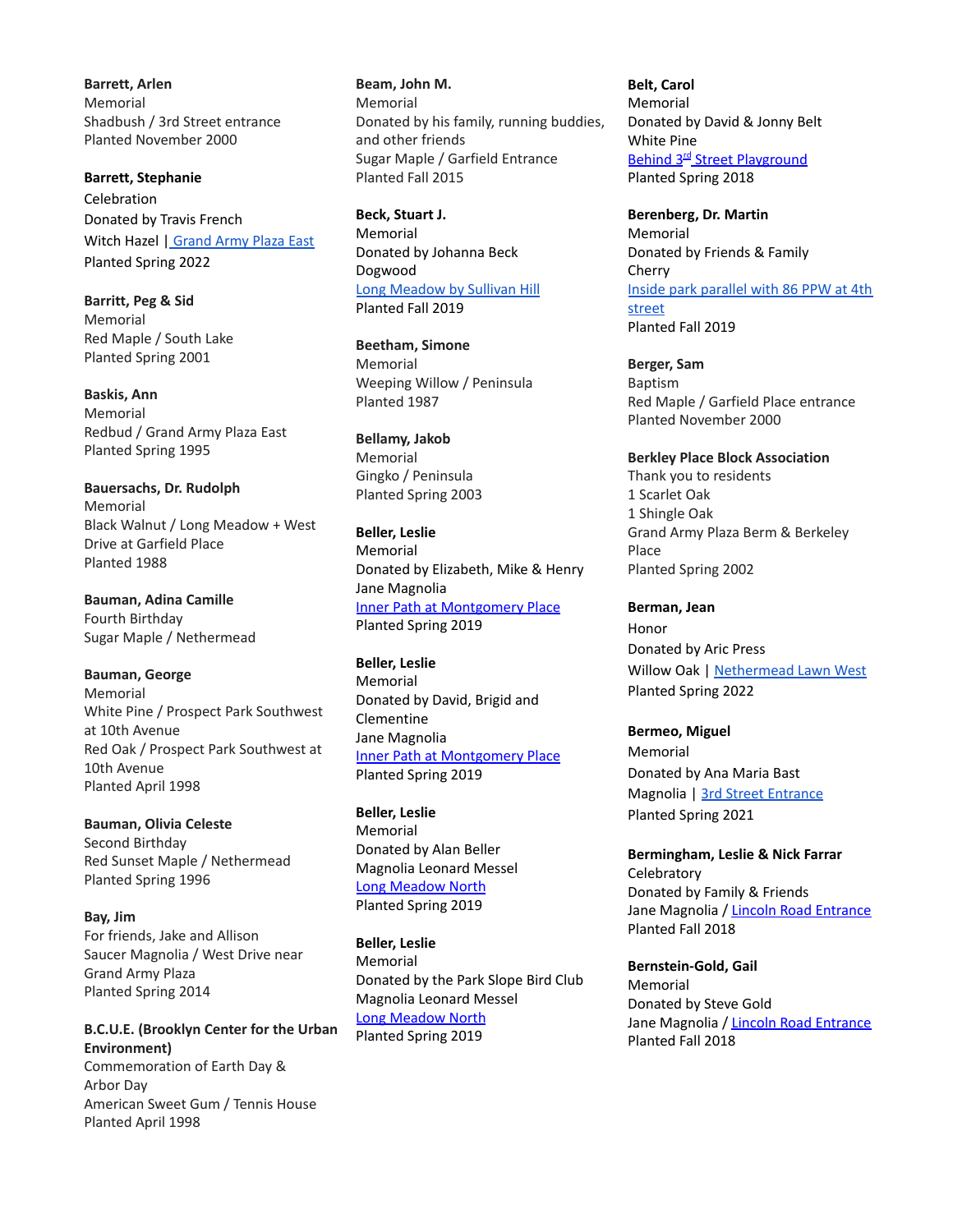**Berry, David** Memorial Donated by Paula Berry Tulip | Long [Meadow](https://goo.gl/maps/fxm5McREXiiLgbsk9) + East Drive Redbud | Long [Meadow](https://goo.gl/maps/QkTTgFyaij7ysVhc7) + East Drive Planted Spring 2002 Replanted Spring 2022

**Best, Diane**

Memorial Donated by Wincheng Lin Sourwood | [Nethermead](https://goo.gl/maps/4EL74CxMp6RczYHV7) Lawn West Planted Spring 2022

**Beverage, Jason** Celebration Donated by Jason Pickard White Oak | Near 3rd Street [Entrance](https://goo.gl/maps/C7H5WmjJXQUShZdk9) Planted Fall 2020

**Beverly, Russel** Memorial Donated by Stephanie Thompson & Amy Spinelli Sweetbay Magnolia | [Carousel](https://goo.gl/maps/H7et4aS4VLa8BkMB8) Planted Spring 2016 Replanted Fall 2020

**Biale, Anina James** Memorial Donated by Friends & Family Saucer Magnolia Long [Meadow](https://goo.gl/maps/poSq1kywHtHEwQSQ) + Sullivan Hill Planted Fall 2019

**Bidner, Kenneth Steven** Memorial Donated by Nancy Karpf American Holly [Imagination](https://goo.gl/maps/54YkytXdhDemMthHA) Playground Entrance Planted Spring 2022

**Bierman-Chow, Daniel** Celebration Donated by Genevieve Chow & Mark Bierman Red Oak | Picnic [House](https://goo.gl/maps/PJLi1TXap2bUyMa89) Planted 2002 Replanted Spring 2022

**Bierman-Chow, Shaia** Birth Sugar Maple/Picnic House Knoll Planted November 1998

**Bijli** Memorial Donated by Asha Nayak Cherry | Long [Meadow](https://goo.gl/maps/4NkUyTLiMQ8e6eP66) at Sullivan Hill Planted Spring 2022

**Bilek, Mary Lu** Honor Donated by Aaron Marcu Southern Magnolia 10<sup>th</sup> Avenue + PPSW [Entrance](https://goo.gl/maps/deskLGad6CG2) Planted Spring 2019

**Birsh, Andy and McGuigan, Jeff** Donated by The Becker Family Celebration Oak/Carousel Planted Fall 2016

**Biscow, Henrieta Weyl** Memorial Donated by the Felthheimer & Fisher Families Cherry / Grand Army Plaza Entrance Planted Fall 2016

**Bleimann, Gillian** Honor (friend's engagement) Carolina Silverbell / 11th Street Entrance Planted Fall 2014

**Bloch, Ella Rose** Honor Donated by Bloch, Kelly & Brandon Redbud / Boathouse Planted Fall 2015

**Blu** Memorial Norway Spruce / Nethermead Planted 1989

**Blumenstein, Abigail & Joshua Lew** Memorial Donated by Family & Friends Kwanzan Cherry Long [Meadow](https://goo.gl/maps/q2YwUCzrVPR2) & East Drive Planted Spring 2018

**Blumenthal, Carl** For his time at the park Tulip / Park Circle Planted Spring 2001

**Boatswain, Mary G.** Birthday Ironwood Prospect Park West at 13th Street

**Bobb, Betram** Memorial Donated by Edward Bobb White Pine Park Drive at [Imagination](https://goo.gl/maps/ouaGByyxcpk) Playground Planted Spring 2018

**Boinske, Phillip** Memorial Donated by Elizabeth Walsack Japanese Umbrella Pine [Children's](https://goo.gl/maps/G144p3V4mJxSyjYf8) Pool Planted Fall 2020

**Bonder, Diane** Memorial Donated by George Fraske Saucer Magnolia | Grand Army Plaza Entrance Planted Spring 2006

**Bongar, Bradley** Celebration of high school graduation Redbud / Sugar Bowl Planted Fall 2001

**Boolbol, Allyson** Memorial Donated by Friends & Family Kwanzan Cherry <u>9<sup>th</sup> Street [Cherry](https://goo.gl/maps/bw1JQB7DtPz) Grove at West Drive</u> Planted Fall 2018

**Boricua Grove Celebration** Swamp White Oak West Drive and 9th Street Planted June 1999

**Borowitz, Dolores** Memorial Donated by Katherine Borowitz Paperback Maple 9th [Street](https://goo.gl/maps/aZXgx5wuqi9Dd9NX8) Path + BBQs Planted Fall 2020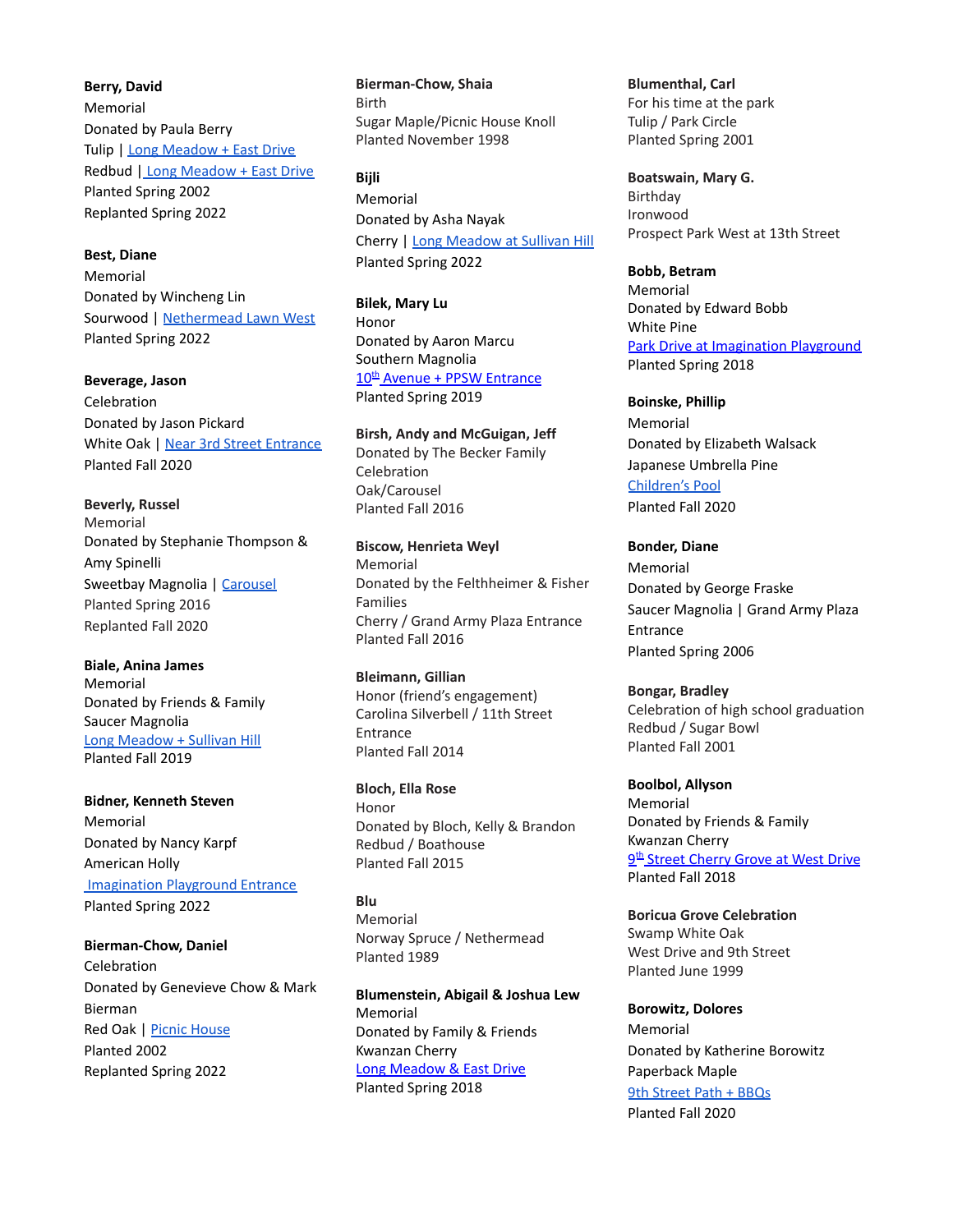**Boryshansky, Joseph** Memorial Donated by by Claire Merkine Southern Magnolia 15<sup>th</sup> Street [Entrance](https://goo.gl/maps/SXg8SNhToaM2) Planted Spring 2019

**Boyer, Heather Celebratory** Donated by Island Press Dogwood Inner Path by [Bartel](https://goo.gl/maps/2tZLqRtZQr9qvQbPA) + 14th Street Planted Fall 2019

**Boyer, Peggy Jean** Memorial Tulip / West Lake Drive at Seeley Street Planted 1990

**Boyle, Christopher J.** Memorial Dogwood / Near the Tennis House Planted Fall 2010

**Boyle, Mary** Memorial White Ash / Picnic House Knoll Planted November 1998

**Brannon, Paulette** Memorial Black Gum / Grand Army Plaza Planted Spring 2015

**Breitbart, Lela** Memorial American Hawthorne / Prospect Park West berm at Carroll Street Planted November 1996

**Breitbart, Lela** Memorial Donated by Jini Tanenhaus Okame Cherry Lake Across from [Peristyle](https://goo.gl/maps/D7Z9QdRWqfwq7HQZ7) Planted Fall 2020

**Brentan, Anne & Jayme** Celebration (wedding) Donated by Cheryl London & Ron Horowitz and Jonathan & Puja London Serviceberry / Long Meadow Planted Fall 2010

**Brinn, Robert** Memorial Himalayan Pine / Grand Army Plaza Planted 1987

**Britton, Leonard Sr.** Memorial Red Oak / Lincoln Road Perimeter Planted May 1997

**Brockman, Susan** Memoriam Yellowwood / 15th Street Planted Fall 2014

**Brody, Jane** Birthday Redbud Planted Fall 2005

**Bromfield, Eliza Forrest Kaye** Memorial Donated by Dan Bromfield & Scott Rogowsky Willow Oak [Nethermead](https://goo.gl/maps/keor5VKeht6sLaTq9) + Center Drive Planted Fall 2020

**Brooklyn Bird Club** 2013 Bird-A-Thon Various / Lookout Hill Planted Fall 2014

**Brother of Berger, Judy and Ford, Jim** Donated by Judy Berger and Jim Ford Memorial Dogwood / Near Ball Field 1 Planted Spring 2016

**Brown, Bruce Ford** Memorial Linden / Long Meadow near Roosevelt Hill Sugar Maple / Long Meadow near Roosevelt Hill Planted November 2000

**Brown, Joe Jr.** Memorial White Pine / Bandshell Planted 1987

**Brown, Mike** Memorial Linden / Long Meadow-West Drive at 12th Street Planted Fall 1989

**Brown, Thalia Rai** Memorial Donated by her family Eastern Redbud Across from [Garfield](https://goo.gl/maps/ALy8QiwHVpK2) Tot Lot Planted Fall 2017

**Brown, Trudy Keys, Pam & Grandma Flo** Honorarium Sugar Maple / Concert Grove Planted April 1998

**Brown, Valentina (Tina)** Memorial Flowering Apple / Litchfield Villa entrance Planted November 1996

**Brownie Troop** Honorarium White Ash / Bartel-Pritchard Circle Planted Fall 1991

**Brownstein Berlin, Sylvia** Memorial Red Oak / Bartel-Pritchard Circle Planted Spring 1992

**Bruce, Richard** Memorial Donated by Leslie Aiello Bur Oak | [Parkside](https://goo.gl/maps/cHqFbAbfn54oybh67) + Ocean Planted Fall 2020

**Buckel, David** Memorial

Grove Donated by Terry Kaelber, Family & Friends 1 Kousa Dogwood 1 Venus Dogwood 1 Florida Cultivar Dogwood 2 Stewardia 10<sup>th</sup> Ave + PPSW [Entrance](https://goo.gl/maps/deskLGad6CG2) Planted Fall 2018 2 Sweetgum

Planted Spring 2019 1 Sweetgum Planted Fall 2019

**Burke, Kevin** Honorarium Washington Hawthorn / Bartel-Pritchard Circle Planted Fall 1992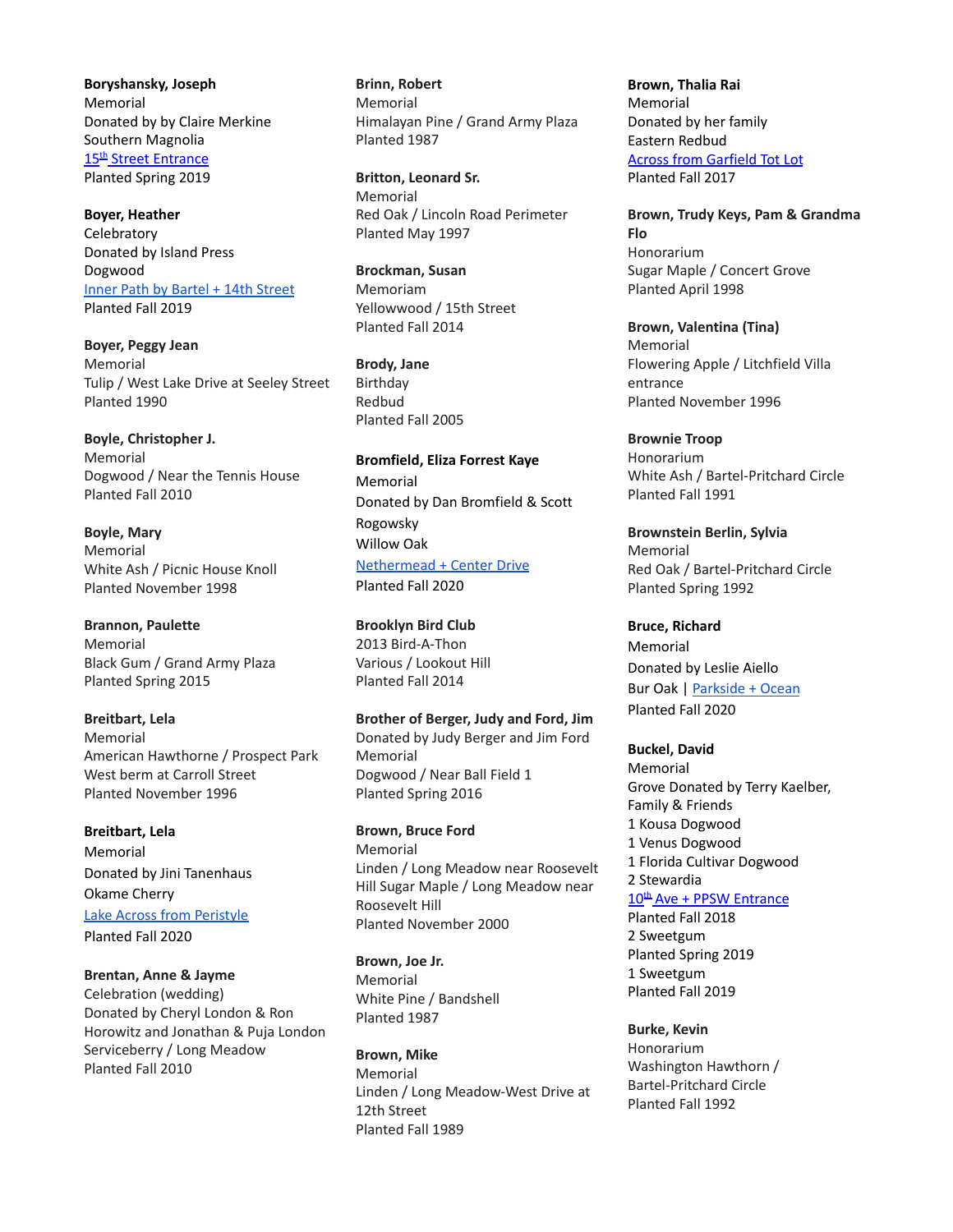**Burns, Robin** Donated by His Family Memorial Serviceberry / Grand Army Plaza Planted Fall 2015

**Burrows, Ralph W.** Memorial Ash / Nethermead Planted Spring 1991

**Byrnes, Maureen Delvina** Memorial Donated by Faye Driscoll Saucer Magnolia / [Peninsula](https://goo.gl/maps/nfv264hyg3Z8j2YNA) Planted Fall 2018

**Cahill, Caitlin** Celebratory (friend's marriage) Dogwood Ballfields near 9th Street Path Planted Fall 2014

**Cain, Michael Owen** Memorial Donated by Ellen Goldstein & Hamilton Cain Common Hackberry | West [Lakeside](https://goo.gl/maps/Cjd8bfT5EuL39neK8) Planted Spring 2021

**Calderone, Sonny & Cole, Julia** Wedding Yellowwood Prospect Park West + Garfield Place Planted April 2000

**Callahan, Helen Nelsky** Memorial Donated by Laurie Callahan Tulip / [Nethermead](https://goo.gl/maps/3NmBqdDtGo7cSAst8) Planted Fall 2019

**Campanelli, Jeanne** Memorial Cucumber Magnolia for mother, Mary Campanelli Red Oak for grandfather, Eugene Putignano Pin Oak for father, Frank Campanelli Red Oak for uncle, Joseph Gordon Magnolia for grandmother, Eleanor Putignano Third Street Path Planted Spring 2013-Spring 2014

**Cancellare, Joan** Memorial Donated by Edmund Cancellare Dogwood Bartel toward 10th [Avenue](https://goo.gl/maps/oepTvzuqtvvnAak1A) Planted Fall 2019

**Cannell, Peter** Memorial Donated by Oliver Cannell October Glory Maple | [Nethermead](https://goo.gl/maps/pPvRqqwpZEcdTkN87) Planted Spring 2021

**Cano, Nunzio** Memorial Alleghany Serviceberry Grand Army Plaza Planted Spring 1996

**Cano, Richard** Memorial Alleghany Serviceberry Grand Army Plaza Planted Spring 1996

**Caputo, Frank** Memorial Ash / Ballfields near 9th Street Planted April 2000 **Carena, Walter A**. Memorial Red Oak / Bartel-Pritchard Circle Planted Spring 1996

**Carena, Muriel Kirk** Honorarium American Beech / Bartel-Pritchard Circle Planted Spring 1992

**Carl, Hans** Celebration of Life Butternut / Long Meadow near Garfield Place entrance Planted May 2000

**Carlisle Hart, Kitty** Honorarium Tupelo / Sullivan Hill Planted 1991

**Carmen Gillespie & Harry Bakst** Memorial Donated by Chelsea Gillespie Red Maple 9th Street Entrance + [Bandshell](https://goo.gl/maps/2WVcf8wZih7DiEdR8) Planted Fall 2020

**Carstarphen, William** Memorial Tupelo tree / Long Meadow near 3rd Street Planted Fall 2010

**Carswell, Cassie** Memorial Tulip/Picnic House Planted May 2001

**Carthan, Hattie** Memorial White Ash/Long Meadow at Tennis House Planted Spring 1992

**Casella, Lawrence** Donated by His family, friends, loved ones, the modern dance community, neighbors, and PLG's dog community Memorial Magnolia/Nethermead Planted Spring 2015

**Casson, Mildred & John** For Selves Various/Grand Army Plaza Berm Planted Spring 2001

**Castellano, Darius** Memorial Donated by Jeanine Castellano Sweetgum Park Drive near Lake & Vanderbilt Playground Planted Fall 2014

**Casterlin, Patricia Louise** Memorial Red Bud / Near the Picnic House Planted Fall 2011

**Cataldi, Rachel** Memorial Sweetgum / Prospect Park West near Bartel-Pritchard Planted Spring 2003

**Cato, Eddie Earl & Cat** Memorial Sorrel Long Meadow at President Street Planted 1986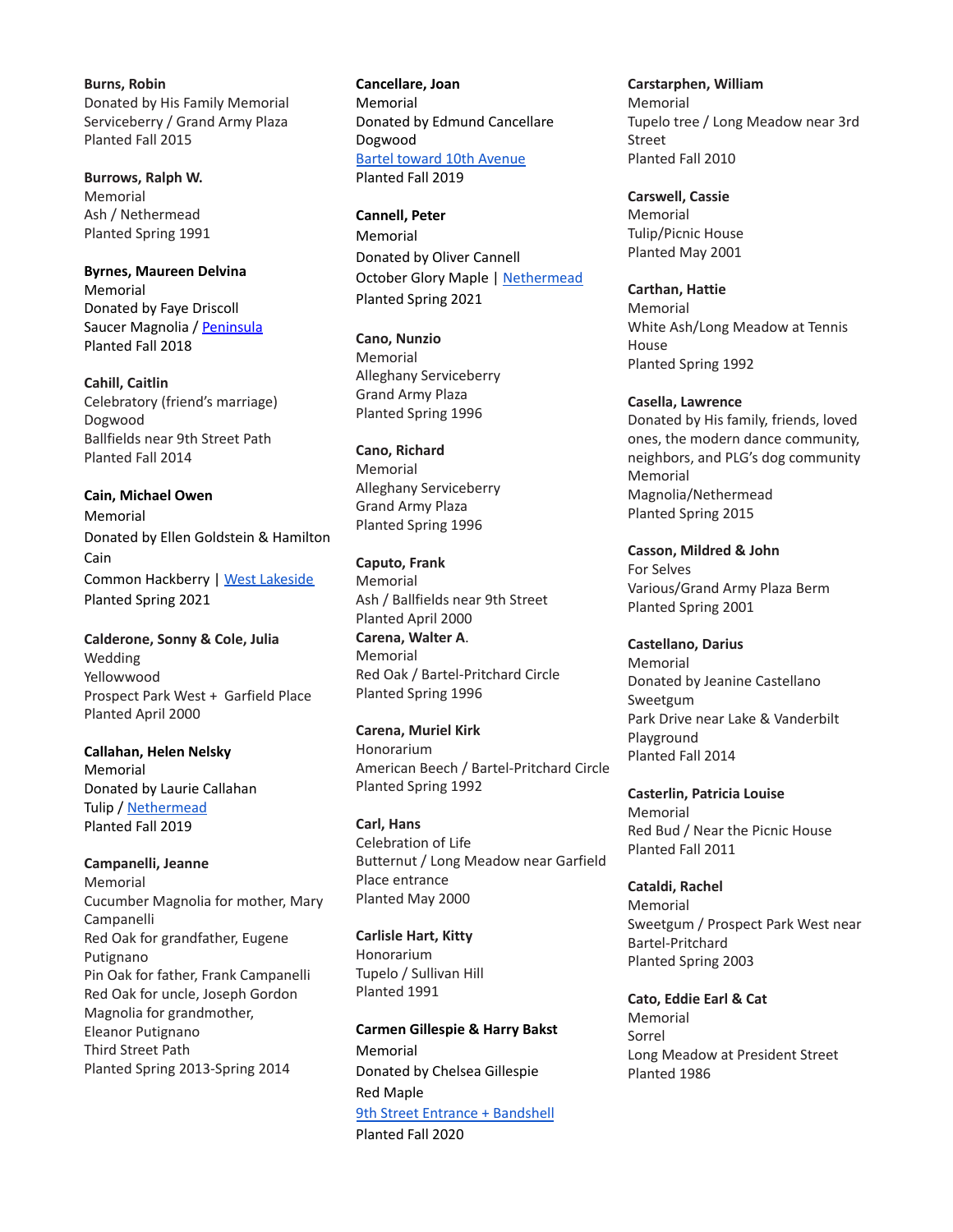**Chalfant, John Marshall & Mary Haight** Memorial Shadbush / 3<sup>rd</sup> Street entrance Planted Spring 2003

**Chanako, Calliroy & Nicholas** Memorial Sawtooth Oak / 3<sup>rd</sup> Street Playground Planted 1985

#### **Charles B. Crofton & Bernard T. Rowley** Memorial

Donated by Maureen Wipf Tulip | Long [Meadow](https://goo.gl/maps/SvsNp1zTQb5f2K7cA) Planted Fall 2020

**Chen-Rothman, June Simone**

Memorial Donated by Sylvia Chen & Jonathan Rothman Saucer Magnolia Inner Path by [Bartel](https://goo.gl/maps/2tZLqRtZQr9qvQbPA%5C) + 14th Street Planted Fall 2019

**Chen, Xiao Qiong** Memorial Donated by Annie Chen Tulip / [Peninsula](https://goo.gl/maps/K7BDDFSv4Qk) Planted Spring 2019

**Cherfas, Viktor** Memorial Donated by Michael Medved Amelanchier / Lake + Parkside Planted Fall 2019

**Cherny, Aleksandr S.** Memorial Donated by Friends & Family Red Maple / [Nethermead](https://goo.gl/maps/9Duoc6a6zXtEVxN79) Planted Fall 2019

**Chloé, Kingston, Sierra, Max, Miles, Sophia, Henry, Nico, Oliver L., Theodor, Oliver W., Emilia, Lily, Cleo, Lucy, and Paul** Celebration, 1<sup>st</sup> Birthday Donated by their Parents Saucer Magnolia Long [Meadow](https://goo.gl/maps/JwVVpLdGvH62) at East Drive Planted Fall 2017

**Chong, Lawrence** Memorial 2 Serviceberry 1 Dogwood South of the Tennis House Planted Fall 2009

**Chow, Genny & Mark Bierman** Wedding 1 Sweet Gum 1 Tulip Picnic House Planted May 1997

**Christensen III, Henry** Memorial Grove Donated by Connie Christensen, Family & Friends 2 Malus Floribunda Crabapple 5 Malus Jewelcole Crabapple Garfield Place [Entrance](https://goo.gl/maps/bo62Uh71qfN2) Rustic Trail Planted Fall 2018 2 Crabapple Planted Fall 2019

**Citibank** Beech / Nethermead Planted 1987

**Clare, Lucia** Memorial Yellowwood / North East Long Meadow Planted April 2000

**Clark, Lila** Memorial White Pine / Bandshell Planted 1989

**Clarke, Curtis** Donated by Dianne Davis and Fred E. Davis III **Celebration** Winter King Hawthorne Inner Path at [Montgomery](https://goo.gl/maps/5XMZLzQffWC2) Place Planted Fall 2016

**Clarke, Kate & Steve** Honor Donated by Dianne Davis & Fred E. Davis III Kousa Dogwood, Yoshino Cherry Inner Path at [Montgomery](https://goo.gl/maps/5XMZLzQffWC2) Place Planted Fall 2017

**Cohen Eckstein, Sammy** Memorial Red Oak / 3rd Street Entrance Planted Spring 2014

**Cohen Eckstein, Tamar** Birth Red Maple / Long Meadow + 3rd Street Planted April 2000

**Congregation Beth Elohim**

Early Childhood Center Tu B'shevat Commemorative Witch Hazel Long Meadow between Tennis House & Picnic House Planted 1985

**Congregation Beth Elohim** Early Childhood Center Tzedukah Collection Tulip / Garfield Tot Lot Planted Spring 1994 **Covitch, Bernard & Ruth** Memorial Ironwood / East Drive Adopted Fall 2012

**Cox, Walter** Memorial Black Gum / Ballfield 3 Planted Spring 2005

**Cravens, DuVal** Memorial Shingle Oak / Near 9/11 Grove Planted Spring 2003

**Cregg, Patrick** Memorial October Glory Red Maple Garfield Tot Lot Planted 1991

**Crewdson, Michael & Seet, Charemaine** Wedding Tulip / Long Meadow + East Drive Planted Spring 2002

**Crimmans, Ethan C.** Donated by Nick and Robyn Bellamy Horse Chestnut / Roosevelt Hill Planted Spring 2006

**Cuomo, Matilda Raffa** Honorarium Oak / Sullivan Hill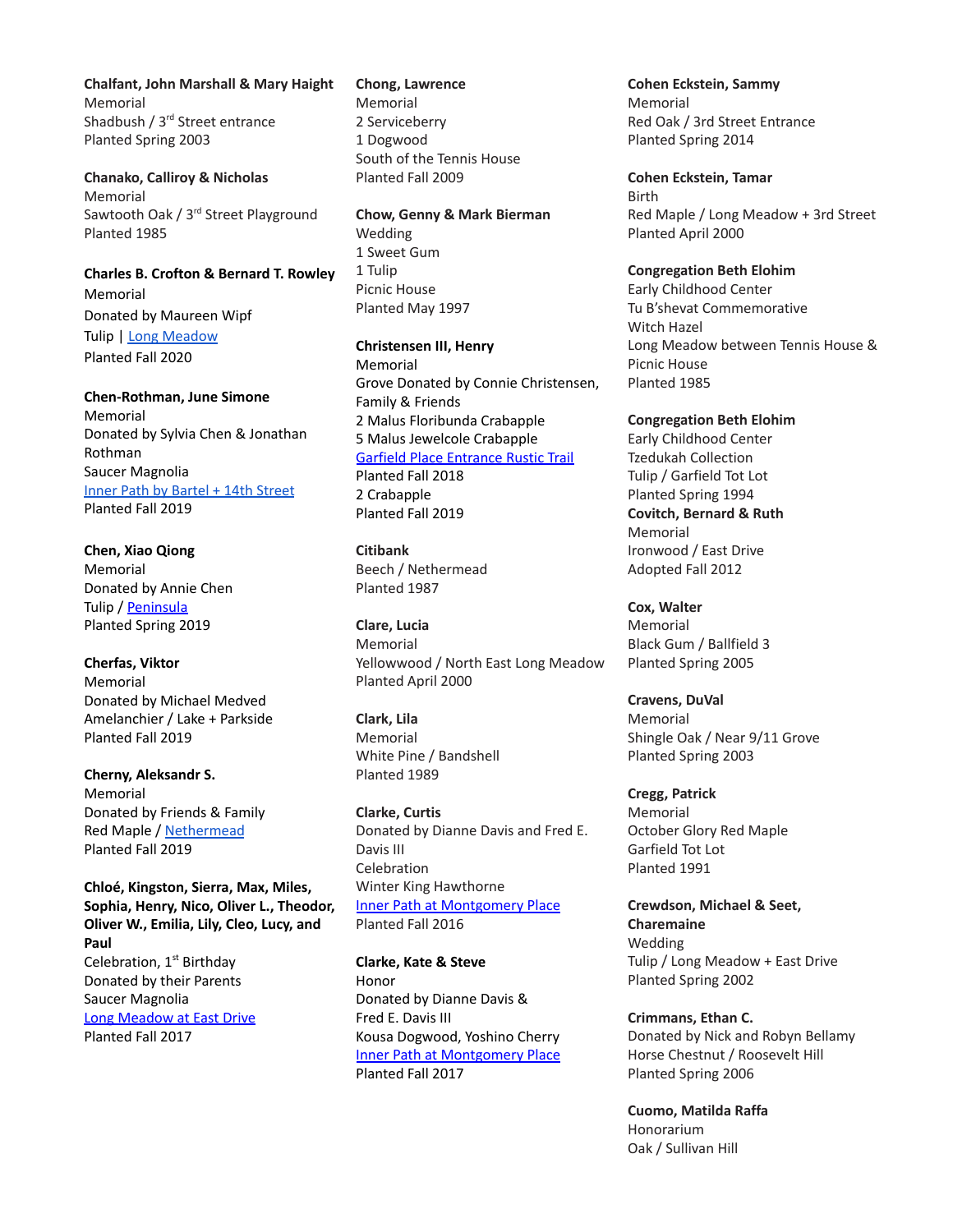**Cuture, Suzanne** Memorial Donated by Michael Grebinsky Jane Magnolia Lincoln Road [Entrance](https://goo.gl/maps/SVzZYoihL4RZJmrC8) Planted Spring 2019

**Cyhan-Bowles, Marta** Memorial Donated by Karen Kolodzey Eastern Redbud / Lake + [Parkside](https://goo.gl/maps/yiguYA6UFzq1GHsB6) Planted Fall 2019

**Dahl Benza, Zavier** Memorial Donated by Astrid Dahl & Family Triumph Elm Long [Meadow](https://goo.gl/maps/H83phcX5FE22) near Picnic House Planted Spring 2018

**Daisy**

Memorial Donated by Joan Levinstein & Peter **McGuinness** Dogwood | [Nethermead](https://goo.gl/maps/nMHuZ5CCGMKdrTeU6) Replanted Spring 2022

**Daniel, David, Anna, Marina, Ian, Zach and Zoe** Honor Donated by Ellen Freudenheim Red Maple Top of hill at 10th Ave & PPSW [entrance](https://goo.gl/maps/7gq68FzxBbXNHRj6A) Planted Fall 2019

**Darrow, Alex, Rae, Indigo & Olive Celebratory** Red Horsechestnut 9th Street Path Planted Spring 2014

**Darrow, James, Monica, Hektor & Diana Celebratory** Sweetgum / 11th Street Entrance Planted Fall 2014

**D'Artagnan** Memorial Dogwood / Garfield entrance Planted Fall 2001

**Datta, Geeta** Memorial Donated by Prashant Subramaniam & Esha Datta Willow Oak | [Parkside](https://goo.gl/maps/qqsidMJuwi4KiAVq8) + Ocean Planted Fall 2020

**Daubenspeck** Memorial White Pine / Picnic House Knoll Planted November 1997

**Davies, Donna** Memorial Donated by Lisa Sanders Serviceberry | [Hammerhead](https://goo.gl/maps/LS3PnKP23Gb51uba9) Peninsula Planted Spring 2021

**Davis, Thelma** Memorial Donated by Gayle Davis, Family & Friends Bur Oak | [Parkside](https://goo.gl/maps/ewDGurPvZSDtZyor9) + Ocean Planted Fall 2020

**Dawn Duk Yun Suk** Memorial Donated by Debbie Suk Gray Dogwood | Lake Across from [Peristyle](https://goo.gl/maps/4P6sBV9jESpNzByS7) Planted Fall 2020

**Deane, Renee B.** Memorial Donated by Jackie Deane & Ana Bermudez Yoshino Cherry West Drive at [Ballfields](https://goo.gl/maps/gDM99tya9uw) Planted Fall 2018

**De Beer, Alfred & Setti** Memorial Donated by Carole De Beer Nyssa Whitebud Lake + [Parkside](https://goo.gl/maps/yiguYA6UFzq1GHsB6) Planted Fall 2019

**DeChillo, Michael** Memorial 1 Red Maple 2 Redbud Between Garfield Tot Lot & 3rd Street Entrance Planted November 2000

**De Leon, Lionel** Memorial Red Maple/Lakeside Planted 1987

**DeLuca, Michael** Memorial Donated by Michael Scott Blackgum | [Nethermead](https://goo.gl/maps/vXukyv3wQp8e4dVX6) Lawn West Planted Spring 2022

**Desrosier, Yves** Memorial Donated by the Estine & Gerstenzang Families Japanese Cherry PPW [between](https://goo.gl/maps/wfnFYWo3ELuZnKSN8) 5th & 6th Streets Planted Fall 2019

**De Lotto, Gregory** Memorial White Pine/Bartel Pritchard Planted Spring 2013

**Diaz, Baby Boy** Memorial Donated by Sean Diaz Autumnalis Cherry Lake Across From [Peristyle](https://goo.gl/maps/HpdLZhVJ9YZhRtgP9) Planted Fall 2020

**Dignan** Donated by Susan Wenger and Steve Seaman Memorial Cherry/Northeast of Long Meadow Planted Fall 2016

**DiChiacchio, Rose** Memorial Donated by Judy Rice Willow Oak | Across from [Garfield](https://goo.gl/maps/PqGbLBTi9F9jmM3W8) Tot [Lot](https://goo.gl/maps/PqGbLBTi9F9jmM3W8) Planted Spring 2021

**DiMatteo, Christopher** Ten Years as a Parks Employee Swamp White Oak/Long Meadow Planted 1991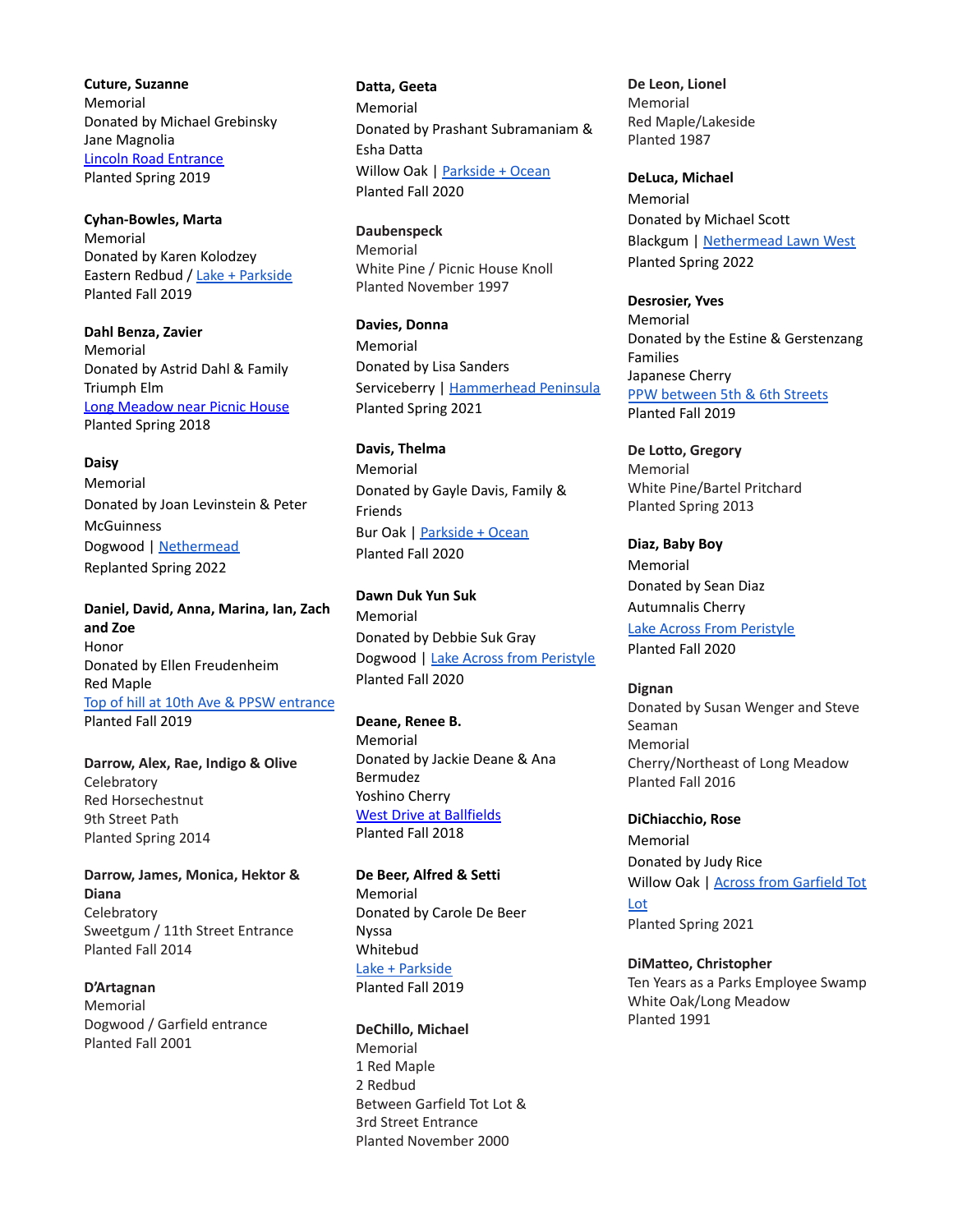**Dominguez, Josefa** Memorial Donated by Judy Almodovar, Friends & Family Saucer Magnolia | West [Lakeside](https://goo.gl/maps/9iQFt7TgWDqeXAVUA) Planted Spring 2021

**Domschke, Nancy** Memorial Donated by Lisa Wong, Friends & Family River Birch | [Hammerhead](https://goo.gl/maps/YiChiexbSUM8ynAJ7) Peninsula Planted Spring 2021

**Donoghue, Winiffred** Memorial Yellowwood/Long Meadow Planted Spring 2014

**Dorfman, Natalie** Memorial Donated by Yongyan Cui & Valerie Gausman Red Maple | [Nethermead](https://goo.gl/maps/51QcUufKtPofsSfr7) Lawn West Planted Spring 2022

**Dorris, Eric** Memorial Donated by Virginia and Mac Dorris Cherry Autumnalis [Garfield](https://goo.gl/maps/7LUAQjoyQFT2) Place Cherry Grove at West **[Drive](https://goo.gl/maps/7LUAQjoyQFT2)** Planted Spring 2018, Replanted Fall 2018

**Dozier, Gloria** Memorial Red Maple/Sullivan Hill Planted Fall 2002

**Draper family** Memorial Dogwoods/Picnic House North Planted Spring 2014

**Dreyfus, Nicole & Pat** Celebration of the Park American Linden/Prospect Park West at 12th Street Planted Spring 1995

**Dumont, Paul** Memorial Donated by Family & Friends Dogwood Lakeshore + [Greenwood](https://goo.gl/maps/FCLEdaotjhS2) Avenue Planted Spring 2019

**Duprey, Susan** In memory of husband Redbud/Near Ballfield #2 Planted Spring 2014

**Dutton, Sita** Memorial Donated by Nirvani Bissessar & Edward Dutton Moonglow Magnolia Long Meadow [Northeast](https://goo.gl/maps/XcBFCCUv2up1F4iDA) Planted Spring 2019

**Eather, Alica** Memorial Magnolia/Prospect Park West and 13th Street Planted November 2000

**Ebert, Jennifer** Memorial Donated by their Family Saucer Magnolia Long [Meadow](https://goo.gl/maps/poSq1kywHtHEwQSQ9) by Sullivan Hill Planted Fall 2019

**Eckert, Peter** To commemorate his time at the Prospect Park Alliance Red Maple/Long Meadow at 3rd Street stairs Planted Spring 2001

**Eckert, Peter** For Self Ash/Aversa Path Planted Spring 2002

**Eckstein, Kai** Celebration Donated by Amy Cohen, Gary Eckstein & Tamar Eckstein P. Autumnalis 3<sup>rd</sup> Street [Traverse](https://goo.gl/maps/ypscA3sHxar) Path Planted Fall 2017

**Ehling, Ian** Celebration Donated by Barbara Veith White Pine | [Hammerhead](https://goo.gl/maps/YiChiexbSUM8ynAJ7) Peninsula Planted Spring 2021

**Elderplan, kInc.** Tenth Anniversary 2 Red Maple, 2 Shadbush, 1 Sweetgum, 2 White Oak, 1 Redbud, 2 Ironwood Prospect Park West at 14th Street Planted 1995

**Enrique Serafin Lara Paredes, Papapapa Alicia Mercedes Lara Lara, MESST** Memorial Donated by Susana Vidal Little Snowbell | [Parkside](https://goo.gl/maps/2nZNp6tBzfaZC4h27) + Ocean Planted Spring 2021

**Eshelman-Hakansson, Robert & Nana** Memorial Donated by Nancy Eshelman Nyssa | Lake Across from [Peristyle](https://goo.gl/maps/54PQyF2RbbQ7rPMKA) Planted Fall 2020

**Esner, Ben & Korokos, Janine** Wedding Tulip/Prospect Park West and 12th Street Planted May 2000

**Espinueva, Dulce Maria Falcon** Memorial Donated by Rebecca Fontes Jane Magnolia 3<sup>rd</sup> Street [Playground](https://goo.gl/maps/ninH2ZM5B7P2) Planted Spring 2018

**Etheridge, Felicity** Memorial Donated by Mary Etheridge Dogwood | Lake Across from [Peristyle](https://goo.gl/maps/UgTGMJJcHHEyUC8k7) Planted Fall 2020

**Fadem, Jessica** Memorial Dogwood/Ballfields Planted Fall 2014

**Fahnestock, Anthony E.** Memorial Green Ash/Long Meadow at Montgomery Street Planted Fall 1993

**Farmer, Teric** Memorial Bald Cypress/Rustic Arbor Adopted Fall 2012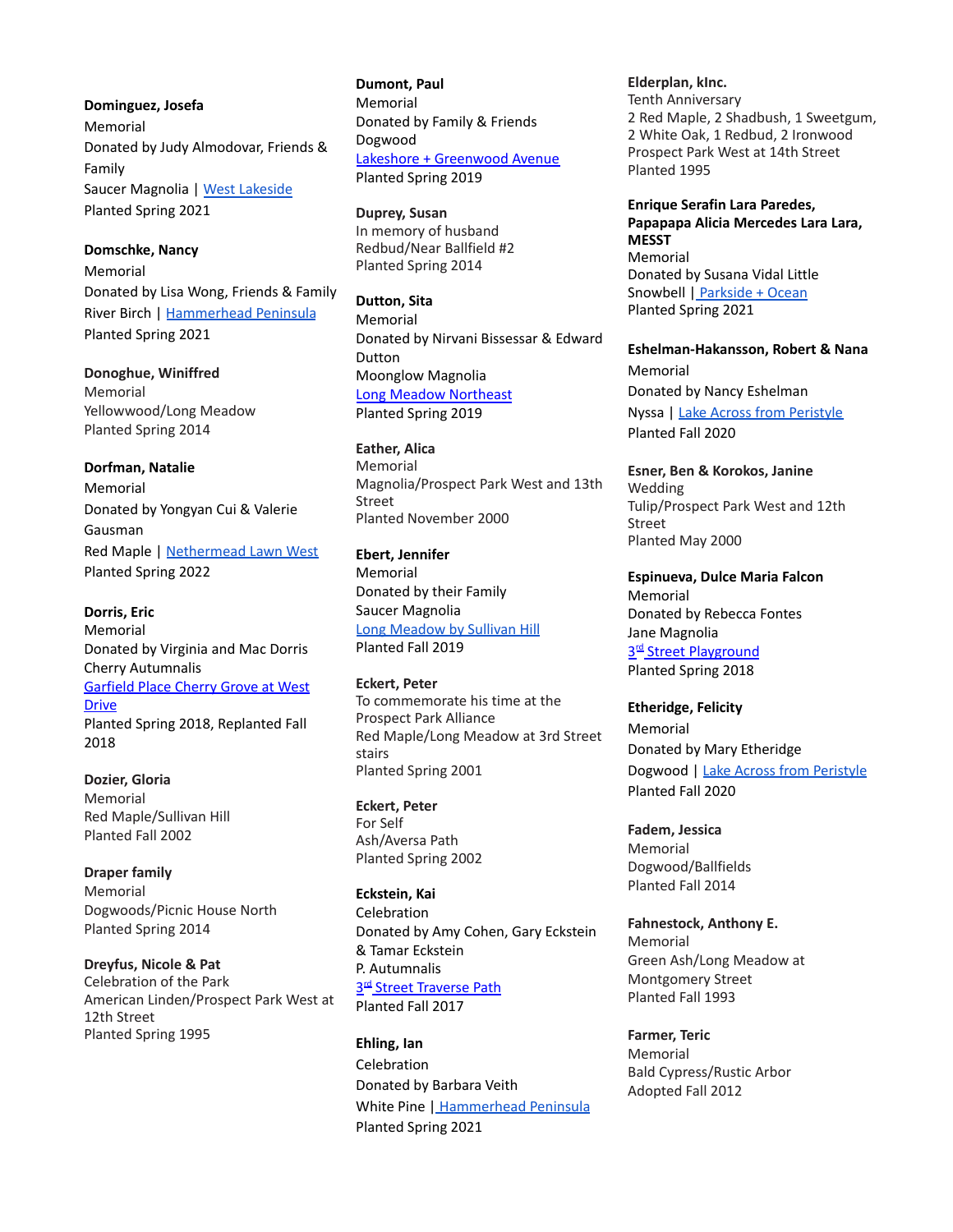**Farrell, Paul V.** Memorial Sugar Maple/Picnic House Planted November 1997

**Feder, Leslie & Garrick Leonard** Honor Donated by Leslie Feder & Garrick Leonard 1 Redbud 1 Whitebud Lake + [Parkside](https://goo.gl/maps/yiguYA6UFzq1GHsB6) Planted Fall 2019

**Fein, Albert** Memorial Ash/Tennis House Planted 1988

### **Fener, Sadie**

Memorial Shingle Oak/Prospect Park West at 7th Street Planted Spring 2014

**Fenton, Edward Nathan** Memorial Donated by Joanna Dubin Kwanzan Cherry <u>9<sup>th</sup> Street [Cherry](https://goo.gl/maps/bw1JQB7DtPz) Grove at West Drive</u> Planted Spring 2018

**Fenton, Joan** Memorial Donated by Ellen & Joanna Dubin Okame Cherry | 9th [Street](https://goo.gl/maps/VZzgb2dRnFWs1cU36) + West Drive Planted Spring 2021

**Fenty, Alexine** Memorial Dogwood/Bartel-Pritchard Circle Planted Spring 1992

**Ferguson, Simon** Memorial Pink Oak on the Long Meadow Planted Fall 2010

**Ferreiro, Jesus (Jesse) Jr.** Memorial Sugar Maple/Ballfield at 11th Street entrance Planted 1989

**Ferrer, Claudia** Memorial Donated by Family & Friends 3 Amelachier Autumn Brillance, 1 Parrotia [Lakeside](https://goo.gl/maps/GPhCiducAMG2) across from the Lake Planted Spring 2018

**Field, Stephen John** Memorial Silver Linden/Northeast Long Meadow Planted Fall 1994

**Field, Joshua** Memorial Donated by Rachel Bloom River Birch | [Hammerhead](https://goo.gl/maps/YiChiexbSUM8ynAJ7) Peninsula Planted Spring 2021

**Filatova, Maria**

Memorial Donated by Irina Filatova Cortland Apple | Behind [Lefferts](https://goo.gl/maps/xs1x4DX3PnF2JwGd9) House Planted Fall 2020

**Filbert, Mr. & Mrs.** Memorial American Ash/Prospect Park West at 6th Street Planted 1988

**Fink, William** Memoriam Redbud/Grand Army Plaza Planted Fall 2014

**Finley, Gemma** Memorial Donated by John Finley Okame Cherry Lake Across from [Peristyle](https://goo.gl/maps/kcMD4ZRTQuisEnLK8) Planted Fall 2020

**Finstrom, Lisa** For Self Chestnut Oak/Sullivan Hill Planted April 2001

**Finn, Aida** Memorial Donated by Catherine Deering White Oak | [Ballfields](https://goo.gl/maps/TwSyHmHuBcgRdn8KA) at Long Meadow Planted Fall 2020

**Fishman, Israel David & Carl Navarro** 25th Anniversary American Linden/Prospect Park Southwest and 10th Avenue Red Oak/Prospect Park Southwest and 10th Avenue White Oak/Prospect Park Southwest and 10th Avenue Planted April 1999

#### **Fishman, Katharine**

**Celebratory** Donated by Joseph Fishman Nyssa | Grand Army Plaza [Entrance](https://goo.gl/maps/SqzL7xPjmWGxV9r79) Planted Fall 2019 Replanted Fall 2020

**Fishman, Pam** Memorial Donated by Mark Fishman Bur Oak, Sourgum, Dogwood, Hickory **[Boathouse](https://goo.gl/maps/4bRr51S54gK149ZD9)** Grove Planted Spring 2022

**Fisher, Bobby** Donated by PPTC, Stephanie, Fred, Brian, Candace, Jeffrey, Christina, Joe, Dick and Judy Memorial Black Gum/Harry's Wall Planted Spring 2015

**Fisher, Susan** Donated by Her family and friends Memorial Carolina Silverbell/Peninsula Planted Fall 2015

**Fitzroy, Robert** Memorial Donated by Terrence Fitzroy White Oak 4th Street + PPW [Intersection](https://goo.gl/maps/kcMD4ZRTQuisEnLK8) Planted Fall 2020

**Fleissig, Sylvia** Memorial American Hornbeam/Garfield Tot Lot Planted Spring 1994

**Fletcher** Memorial Dogwood/North end of Long Meadow Planted Fall 2002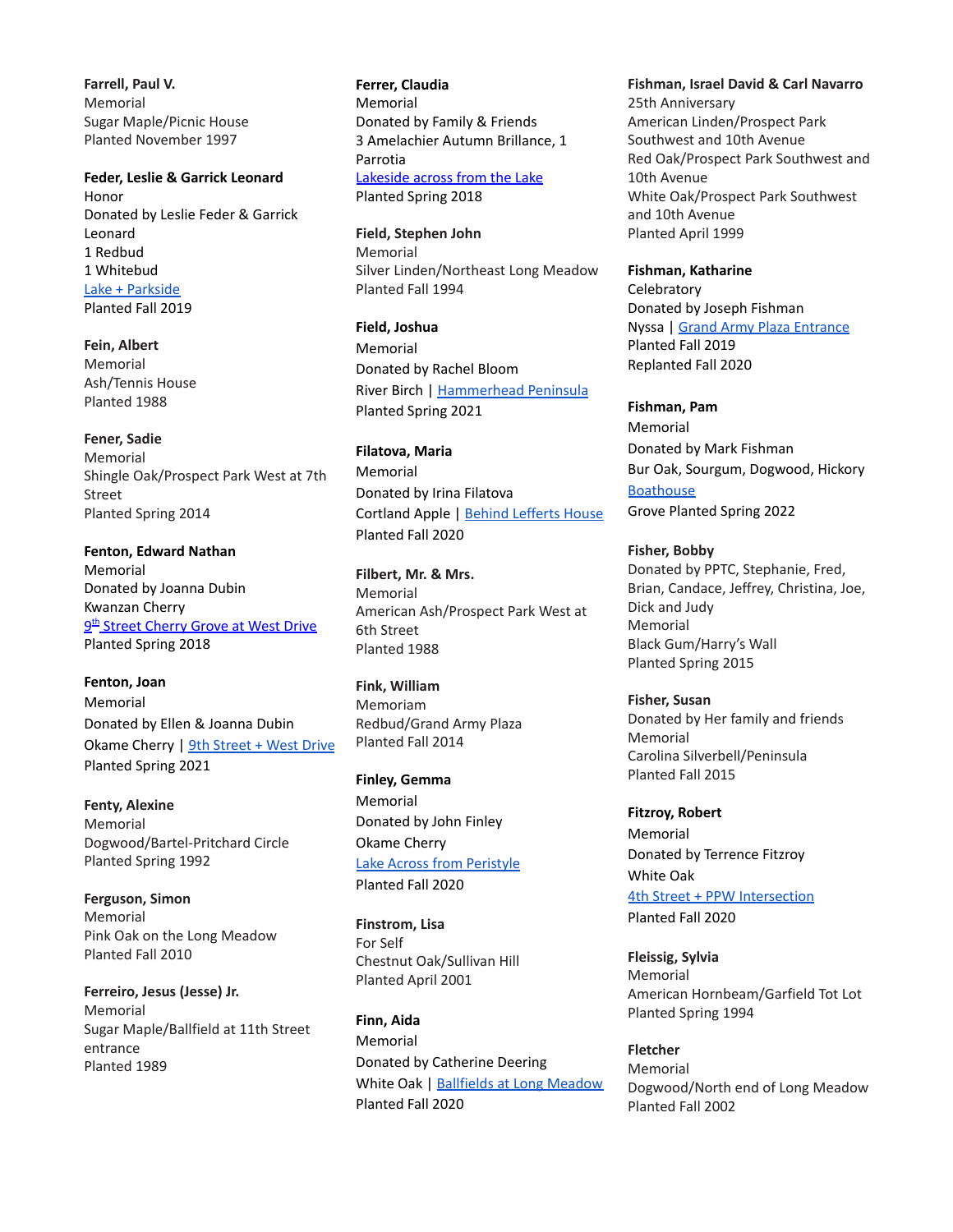**Fluegelman, Evelyn & David** Memorial American Sweetgum/Garfield Tot Lot Planted Spring 1996

**Flynn, Patricia** Memorial Dogwood/South of Litchfield Villa on hill Planted 1988

**Fokas, Marianne** In memory of late husband Flowering Dogwood/9/11 Memorial Grove Planted Spring 2014

**Ford, David** Memorial Donated by Roisin Ford American Hornbeam | Picnic [House](https://goo.gl/maps/w6jUufkrkvb8wsNd8) Planted Spring 2022

**Ford, F. Wilburn** Memorial Dogwood/Bartel-Pritchard Circle Planted November 1998

**Foresi, Joshua** Memorial Dogwood/Peninsula Planted Fall 2009

**Foster, G.K. & Steven** Memorial Donated by Ben Foster Magnolia Long Meadow [Northeast](https://goo.gl/maps/yiguYA6UFzq1GHsB6) Planted Fall 2019

**Foster, Harold R.** Memorial Donated by Ellen Goldman Bur Oak | Picnic [House](https://goo.gl/maps/vh3fU8K6FHYKLfBW8) Planted Fall 2020

**Fox, Mary** Tenth Anniversary in Prospect Park Black Tupelo/Long Meadow and 3rd Street crosspath Planted April 1999

**Franck, Peter Goswyn & Dorothea Seelye** Memorial Sugar Maple/Long Meadow between Endale & Meadowport Arches Planted Fall 1990

**Franco, Joe Benjamin III** Memorial Sugar Maple/Bartel-Pritchard Circle

**Free, Laura** Memorial Donated by Claire Hsiang, Family & Friends Littleleaf Linden | [Peninsula](https://goo.gl/maps/VQm5XqnqAguN2Zui6) Planted Spring 2022

**Friel, James** Memorial Ash/Ball fields near Tennis House Planted Spring 2002

**Friend, Alan** Memorial Planted by Rosalie Friend Scarlet Oak Long Meadow by Picnic House at Woodlands Entrance Planted Fall 2019

**Froelich, Adele** Memorial Larch/Third Street entrance Redbud/Bartel-Prichard Circle Planted Fall 1980

**Fuqua Kerbel, Jeffrey** First Birthday Allegheny Serviceberry (Shad)/Garfield Tot Lot

**Futoryanskaya, Roza** Memorial Donated by Igor Iofanov Jane Magnolia Flatbush Avenue [Entrance](https://goo.gl/maps/EttXVB184Dy) Planted Fall 2018 **Fuzak, Joan Ms.** Memorial White Oak/North End of Long Meadow Planted 1986

**G.B. and M. May Foundation** 2 Southern Magnolias Inner Trail at 12<sup>th</sup> [Street](https://goo.gl/maps/vkeiNWMzGGS2) & PPW Planted Spring 2018

**Galapo, Jo** Memorial Sugar Maple/Nethermead Planted Fall 1988

**Gallagher, Barbara** Memorial Donated by Cathy Gallagher & Jennifer Rudolph Sargent Cherry Lake Across from [Peristyle](https://goo.gl/maps/JTS2EspCbLPFz5s68) Planted Fall 2020

**Galvin, James** Memorial Sweetgum/Ballfields near 9th Street Planted April 2000

**Ganesh, Krishnan** Memorial Donated by Chitra Ganesh Littleleaf Linden | [Nethermead](https://goo.gl/maps/cv8oM4yogPAUpXyr5) Planted Spring 2022

**Gardner, Lucy & Malcolm St. Clair Celebratory** Donated by Family & Friends Bur Oak [Sullivan](https://goo.gl/maps/oWeBR1k78m185wom7) Hill Planted Spring 2019

**Gardner, Sally & Neill** Memorial American Yellowwood/Sugar Bowl Red Maple/Sugar Bowl Planted Fall 2001

**Garner, Dr. Marshall John** Memorial Donated by Aisha Garner White Pine / 16<sup>th</sup> [Street](https://goo.gl/maps/59CaibPMaEB2/%5d) & PPSW Planted Spring 2018

**Garrett, Katherine & O'Neill, William** Twentieth Wedding Anniversary Linden/Long Meadow along Ravine fence Planted November 2000

**Geary, Loretta** Memorial American Yellowwood/Sullivan Hill Planted April 2001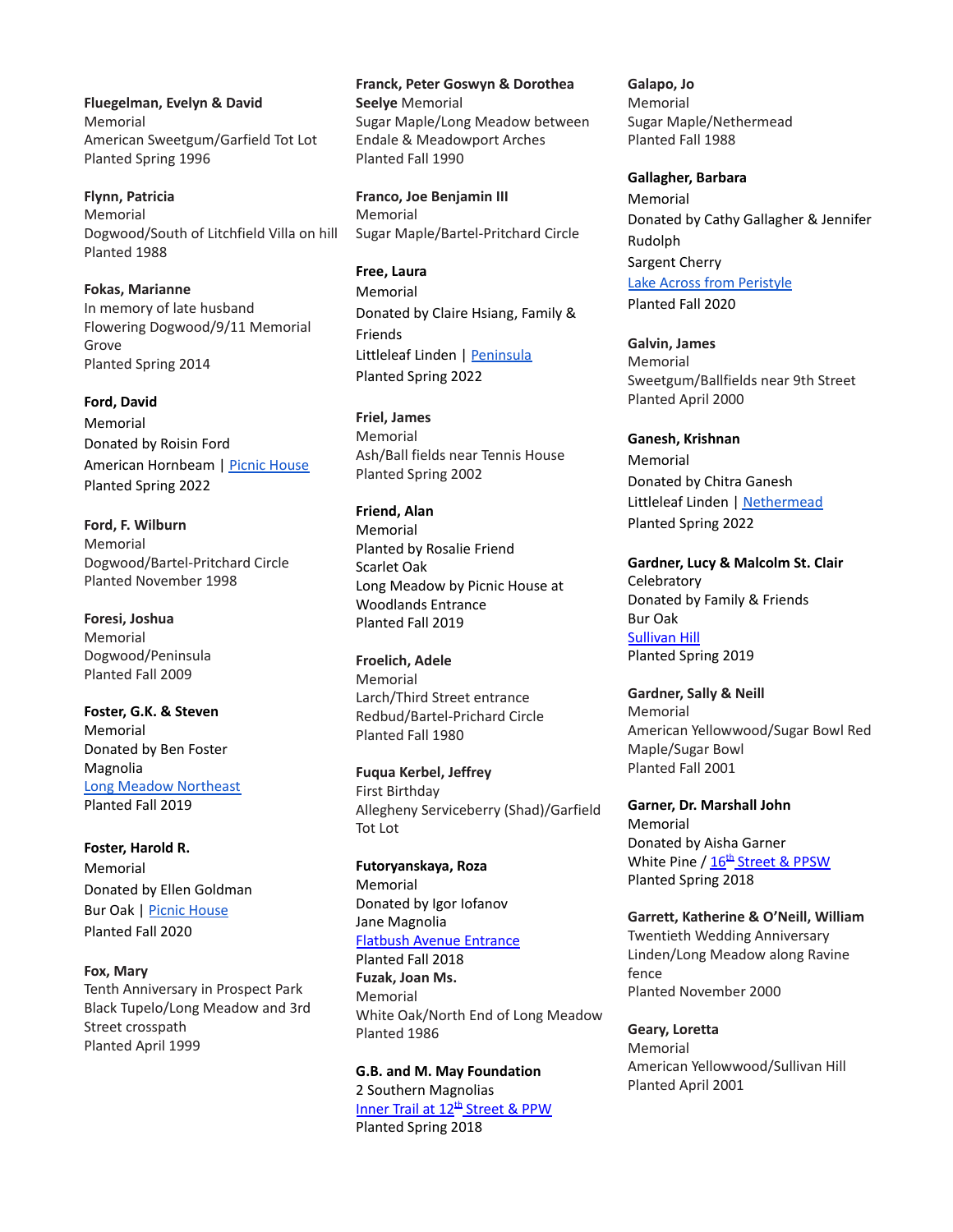**Geiger, Anne Lindley** Donated by her Friends and Family Memorial Redbud/Picnic House Planted Fall 2016

**Geller, Hermann** Memorial Donated by Matthew Geller Sweetbay Magnolia Inner Trail at 13<sup>th</sup> [Street](https://goo.gl/maps/y9VTQtuhhqn) + PPW Planted Fall 2018

**Gelles, Peter Bayuk** Memorial Donated by Jacob, Jeremiah & Lauren Gelles, Family & Friends Red Oak | Long [Meadow](https://goo.gl/maps/5LwJknjPVJKy9tsD7) + East Drive Planted Fall 2020

**Gerdisch, Matthew Oliver** Memorial Donated by Richard Hogshire Common Hackberry | [Hammerhead](https://goo.gl/maps/YiChiexbSUM8ynAJ7) **[Peninsula](https://goo.gl/maps/YiChiexbSUM8ynAJ7)** Planted Spring 2021

**Gertzog, Rachel** Honor Donated by Red 2 Blue & Don't Sit This One Out Serviceberry | [Hammerhead](https://goo.gl/maps/1mkTZu2vqhKk24Un6) Peninsula Planted Spring 2021

**Gifford, Christopher** Second Birthday Sugar Maple/Nethermead Planted November 1996

**Gifford, Devon Alicia** Third Birthday American Linden/Nethermead

**Gilbert, Leon & Muriel** Memorial Grove/9th Street entrance Planted Fall 2001

**Gilcrest, Hannah Ruth Gorsuch** Memorial Donated by Andrew Knepley Swamp White Oak | [Parkside](https://goo.gl/maps/wdANiutc1TZAZZBs9) + Ocean Planted Fall 2020

**Gillespie, Joseph John** Memorial Sweetgum/Prospect Park West at 8th Street Planted Spring 1991

**Ginsberg, Philip** Memorial Donated by Erika Seyfried & Ebony Pollard Saucer Magnolia [Grand](https://goo.gl/maps/WLuarvZFxJL2) Army Plaza & West Drive Planted Fall 2018

**Giordano, Anthony Mrs.** Memorial Sugar Maple/South of Picnic House

**Girard, Joe** Memorial Red Sweet Maple/Bartel-Pritchard Circle Planted Spring 1992

**Gislesen, Lawrence** Memorial White Ash/Prospect Park West at 8th Street Planted Spring 1992

**Gliedman, Tony** Memorial White Ash/Long Meadow Planted Fall 2002

**Goldberg, Adam & Sit, Debra** First Anniversary Sugar Maple/Bartel Pritchard Circle Planted Fall 1992

**Goodman, Corinne** Memorial Donated by Chris Carlson Red Maple | 9th Street + [Bandshell](https://goo.gl/maps/XhWvtnoMZst59vUv9) Planted Spring 2022

**Gordon, James E.** Donated by Gordon, Jennifer and Edward Honor Red Maple, Bartel Pritchard Planted Fall 2015

**Gordon, Jane "Holly** Donated by Gordon, Jennifer & Edward Honor Holly/Bartel Pritchard Planted Fall 2015

**Gorfinkel, Archie, Honorable** Memorial White Pine/Prospect Park West at 10th Street Plantings 1985-1990

**Graham, Carolyn & Jack** Memorial Donated by Emily & Liz Schnee Red Maple | Prospect Park [Southwest](https://goo.gl/maps/SuNPW2rUDdTpZYxTA) Planted Spring 2022

**Graham-Rougerie, Ann- Marie** Memorial Donated by Family & Friends Dogwood 3<sup>rd</sup> Street [Entrance](https://goo.gl/maps/nLLXMrwxZHJ2) Planted Spring 2019

**Grandmother Tree** Tree Plantings in Brooklyn and Israel Sugar Maple/Picnic House Planted April 1998

**Gransard, Sofia & David** Honor Donated by Mercedes & Bruno Gransard White Pine / <u>16<sup>th</sup> [Street](https://goo.gl/maps/Qx3yEp9HBEz) & PPSW</u> Planted Spring 2018

**Grattan, Elise K.** Memorial American Sycamore/Bandshell Planted Spring 1996

**Grattan, Lori Elizabeth** Memorial Red Sunset Maple/Bandshell Planted Spring 1996

**Gravitch, Betty** Memorial Redbud/Picnic House Planted Spring 2002

**Green, James** Sixtieth Birthday Sugar Maple/Picnic House Knoll Planted March 1998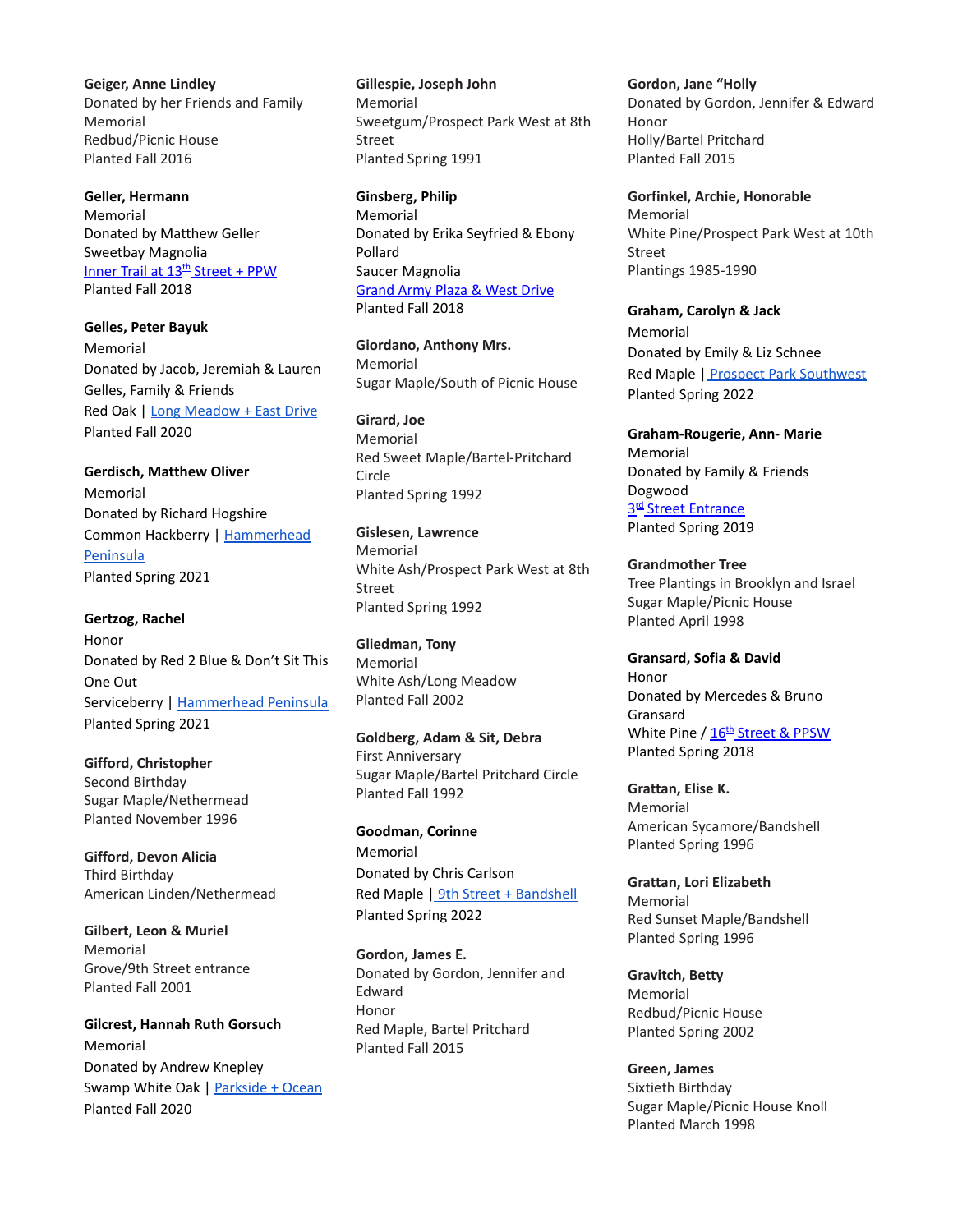**Greene, Greta deVere** Memorial Donated by Friends and Colleagues of Jayson and Stacy Greene Black Gum Lake near Vanderbilt Playground Planted Fall 2015

**Greenstein, Mina Baylis** Memorial Donated by John Greenstein Red Maple | [Carousel](https://goo.gl/maps/43yMcG1uBWthMsRo8) Planted Spring 2021

**Greaney, Christopher Joseph** Memorial Donated by his Brothers & Sisters American Holly Behind 3<sup>rd</sup> Street [Playground](https://goo.gl/maps/P5kPsQw8AVE2) Planted Spring 2018

**Grebinsky, Rina** Memorial Donated by Michael Grebinsky Cherry East Drive at Lincoln Road [Entrance](https://goo.gl/maps/MJNgFJ6aEZwvnW3G9) Planted Spring 2019

**Grener, Douglas** Memorial Oak/Prospect Park West at 12th Street Planted Spring 1988

**Griffin, Carol** Memorial Donated by Mary Metz Eastern Redbud [Northern](https://goo.gl/maps/nyvUjF7MfKyazkDA9) Path at 9th Street Entrance Planted Fall 2019

**Grinberg, Dmitry** Memorial Donated by Marina Kogelman Segal American Holly | [Imagination](https://goo.gl/maps/54YkytXdhDemMthHA) [Playground](https://goo.gl/maps/54YkytXdhDemMthHA) Entrance Planted Spring 2022

**Gross, Dorothy Ann** Memorial Redbud/Garfield Tot Lot Planted Spring 1995

**Gross, Joel S.** Memorial Eastern Redbud near the Camperdown Elm Planted Spring 2002

**Gross, Ruth and Aaron** Redbuds/Vanderbilt Playground Adopted Spring 2014

**Grossman, Paul & Ruth** Memorial Eastern Redbud/Grand Army Plaza side of Meadowport Arch Planted Fall 2003

**Grubin, Isidore** Memorial Maple/Third Street Playground

**Gumby**

Memorial Japanese Cherry/Grand Army Plaza East Planted April 2000

**Hadiks, Dean** Memorial Bald Cyprus/Third Street Playground Planted Fall 2003

**Haj-Yehia, Fatiha & Mari Hu, Chao-Change & Qi-Hua Zhang** Honor Donated by their Family Saucer Magnolia Long Meadow [Northeast](https://goo.gl/maps/5oMzeYFLPhK87tg6A) Planted Fall 2019

**Hall** Memorial American Linden/Picnic House Planted November 1997

**Handfinger, Dorothy** Memorial Donated by Rosemerrie Handfinger Sugar Maple | [Bartel-Pritchard](https://goo.gl/maps/58k1xqxALEVaEUpV7) Circle Planted Fall 1991 Replanted Fall 2020

**Handfinger, Merrie** In memory of late husband Bur Oak/Bartel-Pritchard Circle Planted Spring 2014

**Harash, Tatyana** Memorial Donated by Ilya Kliger Sargent Cherry Lake Across from [Peristyle](https://goo.gl/maps/9o7ZL6qHneKX66tK6) Planted Fall 2020

**Harding, Elizabeth** Memorial Donated by Christopher Butters Yoshino Cherry | [Ballfields](https://goo.gl/maps/QccZHJYR3UUG9Mxa6) + West Drive Replanted Fall 2020

**Harper, Pat** Honorarium American Beech/Sullivan Hill Planted 1991

**Harry (Hormaza McAllister)** Memorial Dogwood/9/11 Memorial Grove Planted November 2013 A gift from the McAllister family to celebrate his life and his love of Prospect Park

**Harry, Leon** Memorial Sugar Maple/Lincoln Road Entrance Planted Fall 2014

**Hart, John Daly** Memorial Ash/Ballfields near 9th Street Planted April 2000

**Hauser, Hedy** Memorial Dawn Redwood/Peninsula Planted 1986

**Havens, Richie** Honorarium Oak/Sullivan Hill Planted 1991

**The Heaning Family** Honor Donated by the Heaning Cousins Red Maple | [Nethermead](https://goo.gl/maps/PoUrrDaK8X8LCZBH9) Planted Spring 2022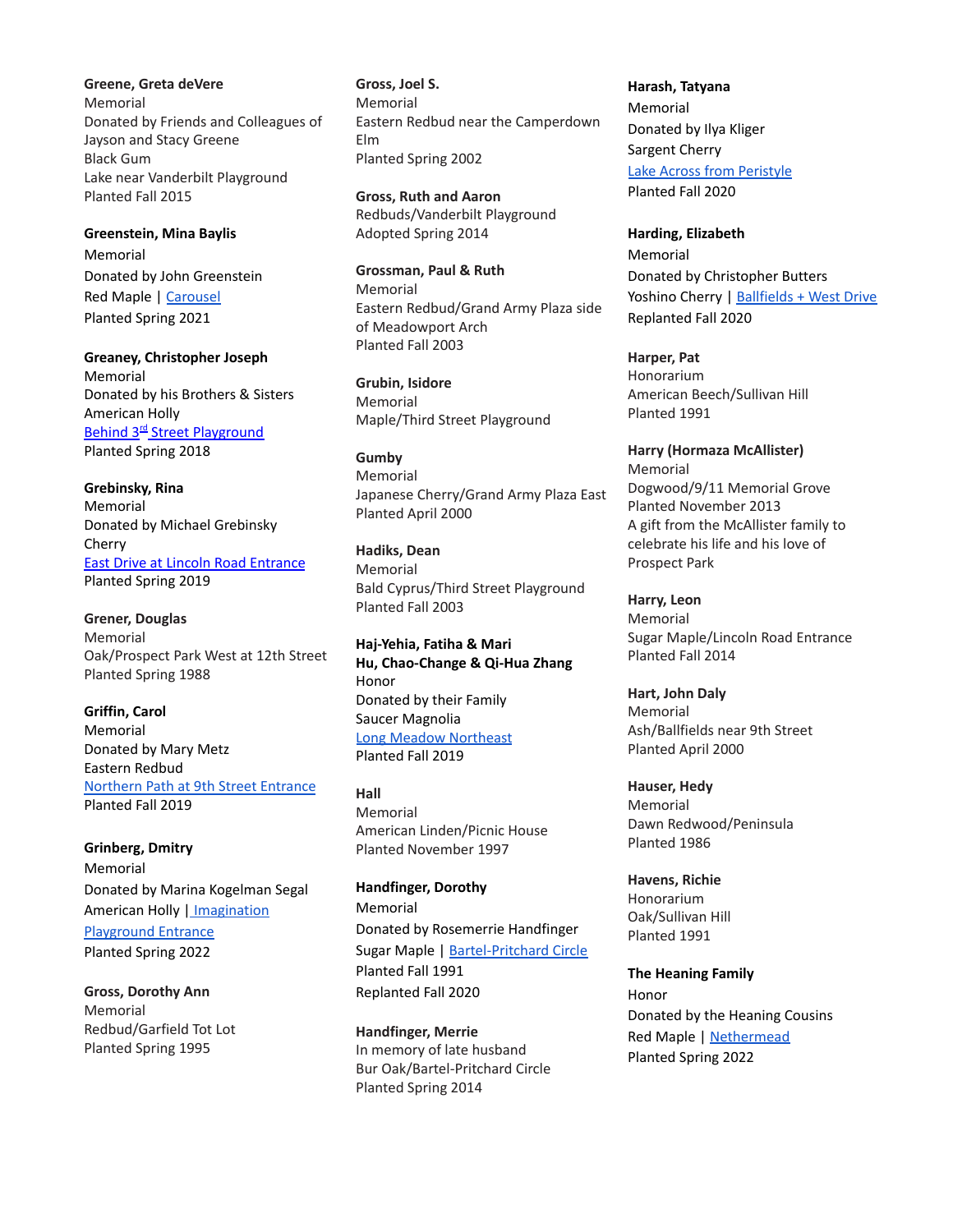**Heilner, Justine** In celebration of Desmond's 1st birthday Winter King Hawthorne/Garfield Tot Lot Planted Fall 2014

**Helbraun, Morton** Memorial Eastern Redbud/Vanderbilt Playground Planted April 2010 With love and appreciation from his children and loved ones

**Henderson, Lenny** Memorial Donated by Family & Friends River Birch **[Boathouse](https://goo.gl/maps/7sB7nEGuVpLBmL4W8)** Planted Spring 2019

**Henderson, Lenny** Memorial Donated by Family & Friends Dogwood **[Boathouse](https://maps.app.goo.gl/GAaXx)** Planted Spring 2019

**Henry, Nathaniel Mellor** Memorial Carolina Silverbell/North Long Meadow Planted Fall 2014

**Henry, Richard** Memorial Flowering Dogwood/Long Meadow at Tennis House Bur Oak/Tennis House Planted Fall 1997

**Henthorne, Thomas J.** Donated by Stephanie Hsu and P.U.F.F. Memorial Linden/Long Meadow Adopted Fall 2016

**Hessney, Ethan and Jonathan** Donated by Hesseny, Sharon and David Honor Linden/Nethermead Planted Fall 2015

**The Hessney Family** Honor Donated by Sharon Hessney Horse Chestnut [Nethermead](https://goo.gl/maps/dfjsmKkC47qu38pA6) + Center Drive American Linden [Nethermead](https://goo.gl/maps/hxxnFkccoWiK9AyM9) + Center Drive Littlelead Linden [Nethermead](https://goo.gl/maps/SKXPUG7232LF8LYt5) + Center Drive Willow Oak [Nethermead](https://goo.gl/maps/BXRCTTRSdSBP39oW6) + Center Drive Grove Planted Fall 2020

**Hicks, Elhiu** Memorial White Pine/Bartel-Pritchard Circle Planted Spring 1992

**Hill, Jack** Memorial Sugar Maple/Long Meadow by Tennis House Planted Fall 1991

**Hill, Sarah Celebratory** Donated by Steve Hill Red Maple / Long [Meadow](https://goo.gl/maps/r4i3MHxTMH6aFnzp9) + East Drive Planted Fall 2019

**Hodges, Jean Coletta & Ben Solwitz Celebratory** Donated by Carolyn Hodges Red Maple Long [Meadow](https://goo.gl/maps/K7aqvv6Ftgm) North Planted Spring 2019

**Hoffman, Beryl** Memorial White Pine/Prospect Park West at 12th Street Planted 1987

**Hoffman, Cora** Memorial Sugar Maple/Prospect Park West at 11th Street Planted 1986

**Hoffman Sackoff, Ruth** Memorial Red Maple/Picnic House Planted April 1998

**Holguin, Sandra** Memorial Cherry tree near the Endale Arch Planted Fall 2010

**Hollant-St. Surin, Bernadette** Cynthia, Christine and Hollant, Kenneth and Walker, Vincent Magnolia/Nellie's Lawn Planted Spring 2015

**Holtan, John & Esther** Black Tupelo/Parkside Avenue near the Lake Planted Spring 2001

**Hoppen, Jane** Memorial Donated by Sharon Morrison Sugar Maple 15<sup>th</sup> Street [Entrance](https://goo.gl/maps/fH5Rpz7XDsN2) Planted Spring 2019

**Houston, Julie** Memorial Donated by Charlie Houston & Friends Sweetgum **[Sullivan](https://goo.gl/maps/fzayfpcBFq52) Hill** Planted Spring 2019

**Howard, Betty** Donated by The Howard Family Memorial Dogwood/Woodline behind the Tennis House Planted Spring 2016

**Howard, Michael** Memorial Donated by Christopher Howard Dogwood | Picnic [House](https://goo.gl/maps/aRzRXRxkTctvFo3z5) Planted Fall 2020

**Howley, Victor Manuel Pou** Memorial Donated by Rachel Neel Dogwood / Lake + [Parkside](https://goo.gl/maps/yiguYA6UFzq1GHsB6) Planted Fall 2019 **Hurwitz, Kaveri** Sixtieth Birthday White Ash/Garfield Tot Lot Planted November 1998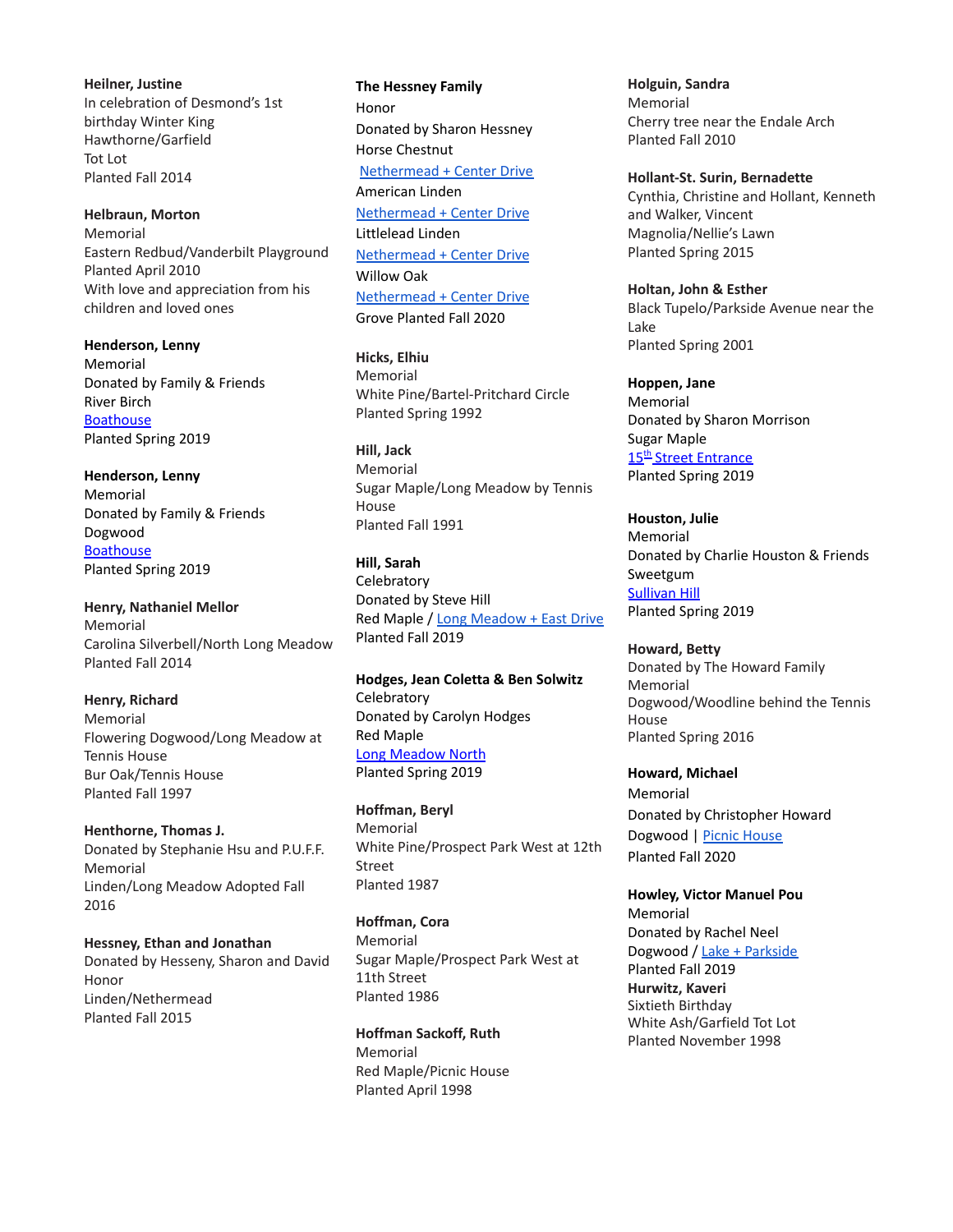**Hughes, Elyse** Memorial Donated by Julia Frey, Family & Friends White Oak | [Nethermead](https://goo.gl/maps/Y9FdhEYX7HzyHrMp7) Planted Spring 2022

**Hussain Kemma, Mary Flint** Memorial Carolina Silverbell/Long Meadow near 3rd Street Path Planted Fall 2014

**Hyde, Maxwell Dunn** Birth Black Tupelo/Sullivan Hill Planted April 1999

**Inniss, Charles** Memorial Oak/Picnic House May 1997

**Inserra, Charles** Memorial Ash/Ballfields Planted Spring 1995

**Inserra, Charles** Honorarium Tulip/Bartel-Pritchard Circle

**Ihara, Mia** Memorial Donated by Jason Engdahl & Sarah Cobb, family & friends Okame Cherry | [Boathouse](https://goo.gl/maps/g7RcpkRdwedXEwhj6) Planted Spring 2021

**Iovine, John** Memorial Black Tupelo/Between Picnic House & Tennis House Planted April 2001

**Irina** Donated by the Arefiev Family Memorial Sugar Maple/Nethermead Planted Fall 2015

**Ishizuka, Masayo** Memorial Donated by Finnian Noonan Flowering Cherry | West Drive [Across](https://goo.gl/maps/yhnsA5WWkJVTDMY16) from [Tennis](https://goo.gl/maps/yhnsA5WWkJVTDMY16) House Planted Spring 2022

**Israel, Maude & Charles** Memorial Sawtooth Oak/Northeast Nethermead Planted 1987

**Jack, Valerie** Memorial Dogwood/Opposite side of Bandshell Planted Fall 2003

**Jackson, Felix** Honor Donated by Clint Byrne Willow Oak | [Nethermead](https://goo.gl/maps/saviT7Cr9ff7Rvwh9) Lawn West Planted Spring 2022

**Jacobson, Anne N.** Memorial Sugar Maple/Long Meadow at Tennis House Planted 1991

**Jacobson, Sidney** Memorial Small Sweet Gum/Picnic House Knoll Planted May 1997

**Jason** Memorial White Pine/Nethermead Planted April 2000

**Jaeger, Herman** Memorial Copper Beech/Nethermead Planted 1987

**Jagendorf, Dan** Donated by His Friends and Family Memorial Red Maple/11th Ave Knoll Planted Fall 2016

**Jaramillo, Marco** Memorial Black gum/North Long Meadow Planted Spring 2014

**Jaramillo, Nelly Palacio** Memorial Tulip/North Long Meadow Planted Spring 2003

**Jeffrey, Bertram Sr.** Memorial Shadbush/Nethermead Planted Spring 1992

**Jeffrey, Kenneth Andrew** Memorial White Oak/Nethermead Planted Spring 1991

**Jeffrey, Leah** Memorial Shadbush/Nethermead Planted Spring 1992

**Jennings, Robert Emmet** Memorial Linden/Prospect Park West at 13th Street Planted 1989

**Jessica** Memorial Donated by Shannon Winer Magnolia Leonard Messel [Drummer's](https://goo.gl/maps/3FWAyQYgFgz) Grove Planted Spring 2019

**John, Roxanne D.** Memorial Sweet Gum/Nethermead Planted May 1997

**Johnson, Douglas G.** Memorial Donated by Jata Johnson, Friends & Family Sugar Maple / [Nethermead](https://goo.gl/maps/9Duoc6a6zXtEVxN79) Planted Fall 2019

**Johnson, Kevin A.** Fifth Anniversary of Death Sugar Maple/Third Street Playground Planted 1988

**Johnson, Walter** Memorial Donated by Jordan Rathkopfy, Friends & Family Bur Oak | [Nethermead](https://goo.gl/maps/5zjsoLLxYU9yQQU77) Lawn West Planted Spring 2022

**Jones, Noel Winston** Memorial Hawthorn/Litchfield Villa Annex Planted 1988

**Jones, Karen** Memorial Donated by Enya Hennings River Birch | [Hammerhead](https://goo.gl/maps/LoxSK3DrR3BcfXQ58) Peninsula Planted Spring 2021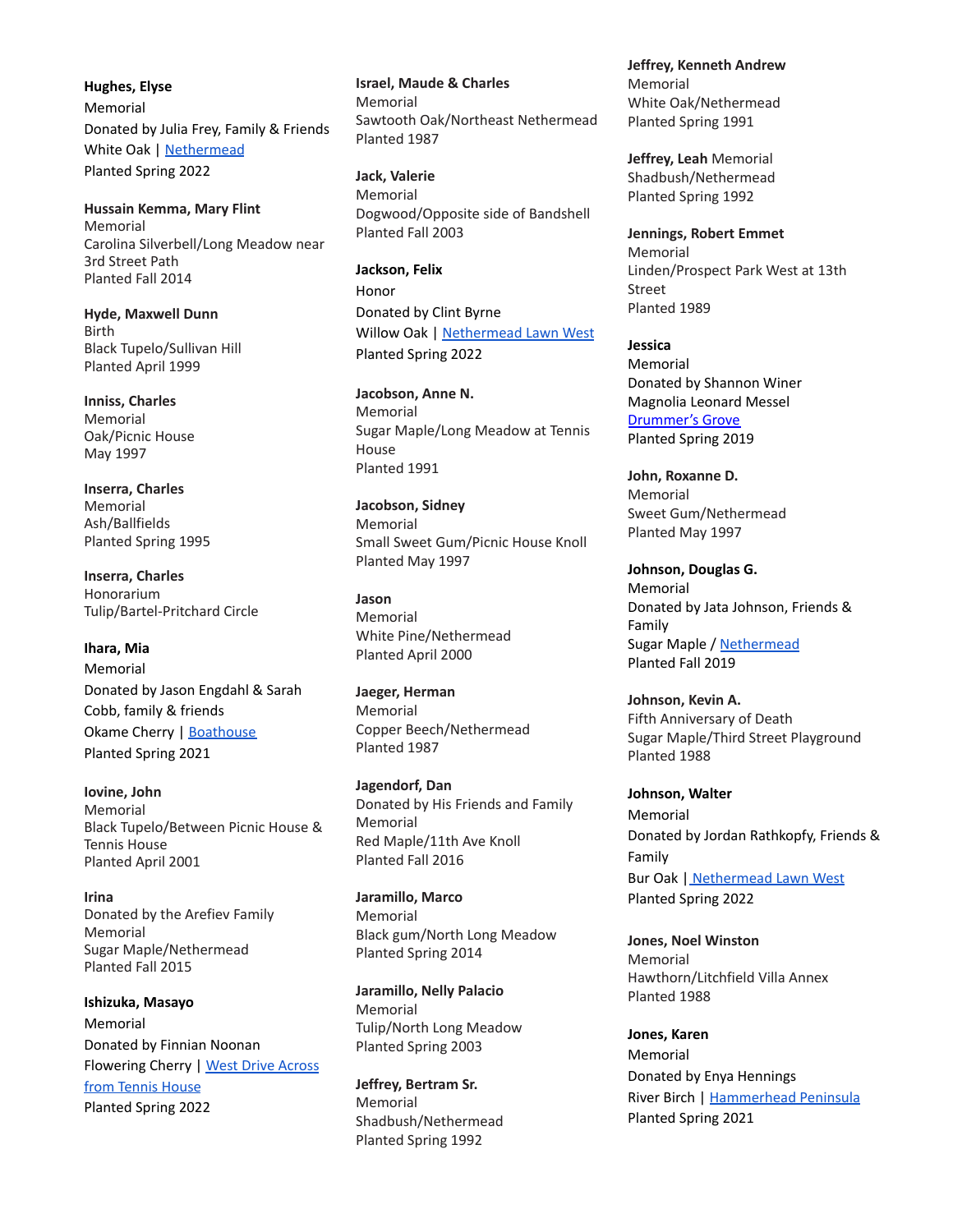**Jordan, J.** Memorial from the Prospect Park Alliance Yellowwood/Litchfield Villa near Prospect Park West Planted Spring 2014

**Judge Ronald L. Ellis & Kathleen Ellis** Honor Donated by the extended Ellisian Family Amelachier Autumn Brillance Top of [Nellie's](https://goo.gl/maps/4Qc5gHTUHJD2) Lawn Planted Spring 2018

**Kaczynski, Francesca** Memorial Donated by Rachel Louise Ensign & Andrew Kaczynski Saucer Magnolia | Third [Street](https://goo.gl/maps/1tpRLmWgNTRhzj4fA) [Playground](https://goo.gl/maps/1tpRLmWgNTRhzj4fA) Planted Spring 2021

**Kahn, Jody "Tigger"** Donated by her Friends Memorial Cherry/Sledding Hill near Johnny Considine Tree Planted Fall 2016

**Kalagassy, George** Memorial Willow Oak/Near Lullwater Bridge at the Boathouse Planted Fall 2008

**Kane, Francis D.** Memorial Red Maple/Long Meadow near Garfield entrance Planted May 2000

**Kane, Janet P.** Memorial Linden/Long Meadow near Garfield entrance Planted May 2000

**Kaplan, Hoda** Memorial Tulip Tree/Peninsula Planted Spring 2004

**Kaluhin, Mikhail** Memorial Donated by Anastasiya Mizrachi Jane Magnolia Flatbush [Entrance](https://goo.gl/maps/JCgzySJSUj62) Planted Spring 2019

**Karapetyan, Tamara** Memorial Donated by her loving family Dogwood/Peninsula Planted Spring 2016

**Kats, Ilya** In memory of family member Red Oak/Picnic House North Planted Spring 2014

**Katz, Laurel Shrek** Memorial Tupelo/North Long Meadow Planted Spring 2003

**Kavanagh, Thomas A.** Memorial American Beech/Long Meadow at Tennis House Planted Spring 1992

**Keilin, Charles A.** Fifth Birthday Chestnut Oak/Tennis House Knoll Planted 1992

**Keilin, Eugene J.** Fiftieth Birthday White Ash/Tennis House Knoll Sugar Maple/Tennis House Knoll Planted Fall 1992

**Keilin, Gregory R.** Seventh Birthday Chestnut Oak/Tennis House Knoll

**Keilin, Rose** Birthday Sweet Gum/Tennis House Knoll Planted 1995

**Kelly, Michael** Memorial Donated by Rebecca Kelly & Family P. Autumnalis Cherry Long [Meadow](https://maps.google.com/?q=40.667604,-73.968886) & East Drive Planted Spring 2018

**Kentish Wright, Violet Eunice** Memorial Near Rink Planted November 1998

**Khramava, Svetlana** Honor Donated by Victor Mancini River Birch | East [Lakeside](https://goo.gl/maps/Ythp8vGRAhg3upqp8) Planted Spring 2022

**Kinsella-Rottkamp, Jack** Memorial Donated by Becca Kinsella & Rob Rottkamp Fringe / 3<sup>rd</sup> Street [Traverse](https://goo.gl/maps/ypscA3sHxar) Path Planted Fall 2018

**Kirshenbaum, Gail** Baby naming ceremony Planted Fall 2000 **Kitcher, William & Veronica** Memorial Hawthorn/Lake at Well Drive Planted Spring 1981

**Kletzky, Leiby** Memorial Chestnut Oak/Long Meadow near Endale Arch Planted Fall 2011

**Kobus, Deborah** Memorial American Linden/Near Vanderbilt Playground Planted Spring 2002

**Koltchak, Parker** Memorial Donated by Family & Friends Eastern Redbud / Park [Circle](https://goo.gl/maps/F2UgrDr3bYE2) Planted Spring 2018

**Koppersmith Leone, Donna** Memorial Dogwood/Third Street Path and West Drive Planted May 1997

**Kovaka, Michael & Williams, Anna Lisa** For Selves American Yellowwood/Near Picnic House Planted April 2001

**Krichmar, Elinor Aviva** First Birthday Redbud/Garfield Tot Lot Planted May 2000

**Kreussling, Gerard** Memorial Dogwood/Third Street Playground Planted Fall 2010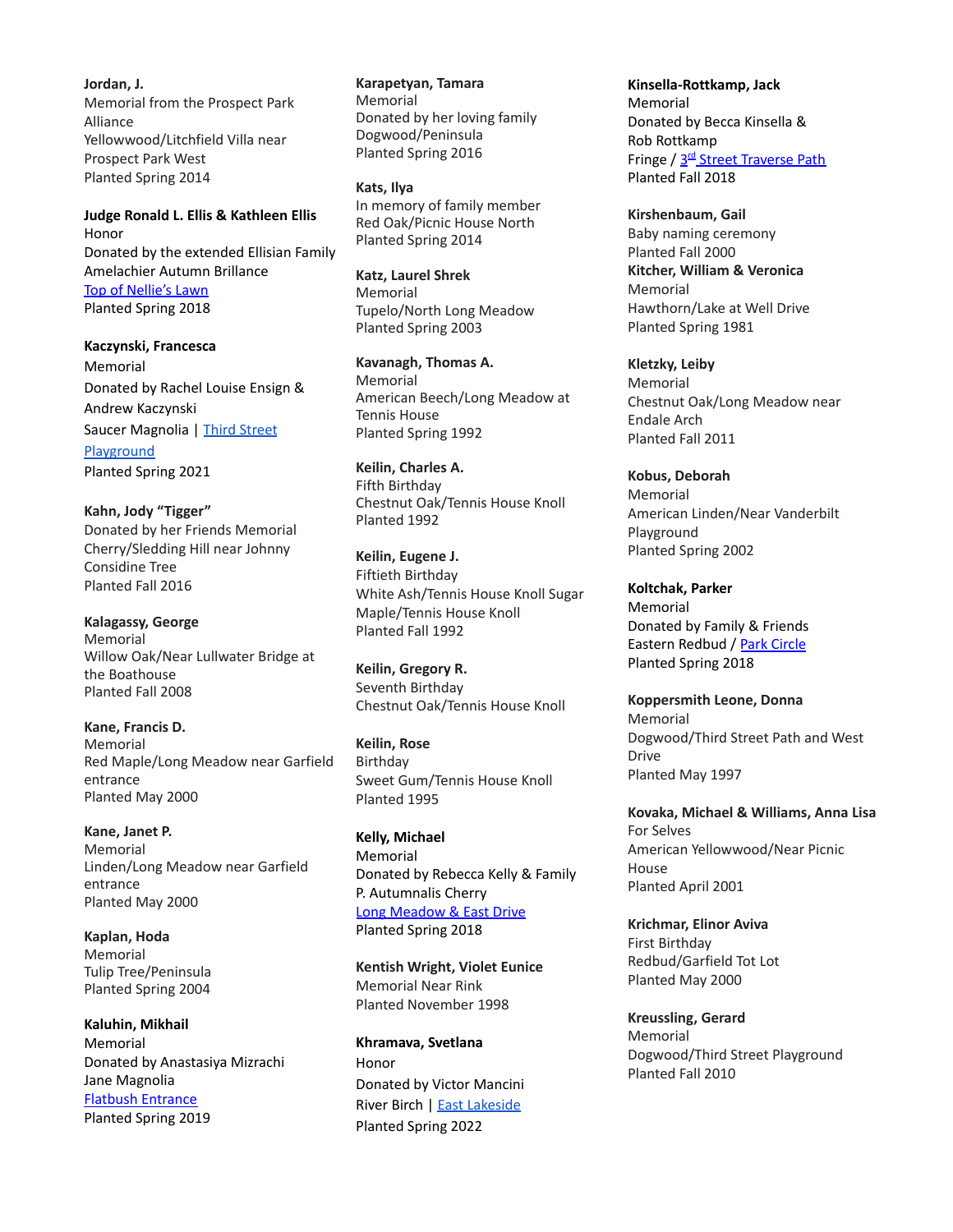**Krol, Dick** Donated by Gordon, Jen Honor Black Gum/Grand Army Plaza Planted Fall 2015

**Kronberg, Cole** Celebration Donated by Krista McIntyre Red Maple | [Nethermead](https://goo.gl/maps/Cx72GcqqmT7WhFPUA) Lawn West Planted Spring 2022

**Kronick, Al** Donated by Joan Kronick and Family Memorial Nyssa sylvatica/North Long Meadow Planted Fall 2016

**Kunisaki, Kimie** Memorial Chestnut Oak/Picnic House Planted April 1999

**Labella, Edward & Barbara Lee Richter** Memorial American Beech/Tennis House Saw Tooth Oak/Tennis House Planted 1993

**Labine, Matthew** Memorial Donated by Clem Labine & Deirdre Lawrence Saucer Magnolia Inner Path at [Montgomery](https://goo.gl/maps/Ur2RaKhP5dt) Place Planted Fall 2018

**Labinson, Rose B.** Memorial Allegheny Serviceberry (Shad)/Eleventh Street Playground Planted Spring 1996

**Lamkay, Marilyn** Honor Donated by Karen Burkhardt Yellow Flowering Magnolia | [Grand](https://goo.gl/maps/15mMAgKkidF5vkNW9) [Army](https://goo.gl/maps/15mMAgKkidF5vkNW9) Plaza West Replanted Spring 2022

**Landa, Albert** Memorial Winter King Hawthorne/Lawn at Garfield English Elm Spring 2008

**Lapidus, Lenora** Memorial Donated by Matt Bialer Tulip | [Ballfields](https://goo.gl/maps/BXhYsxG5M1DeNmKW8) + West Drive Planted Spring 2021

**La Rossa, Len** Memorial Shadbush/Prospect Park Southwest Planted November 2000

**Lawrence, Arthur** Memorial Sugar Maple/Lincoln Road Perimeter Planted November 1996

**Lee, Ariana** Memorial Donated by Kimberly Neer Jane Magnolia Flatbush [Entrance](https://goo.gl/maps/JCgzySJSUj62) Planted Spring 2019

**Lee, Christina Yuna** Memorial Donated by Family & Friends Tulip | East [Lakeside](https://goo.gl/maps/ez9TMsyLwm6eGc4w6) Planted Spring 2022

**Leibowitz, Luke Evan** Memorial Red Oak/Nethermead Planted Spring 2014

**Levarie, Siegmund &Norma** In honor of Ziegmund and in memory of Norma Eastern Redbud/Sugar Bowl Planted Fall 2001

**Levine, Bob** Honor Donated by Prospect Park Alliance Bald Cypress [Lakeshore](https://goo.gl/maps/mhNNtpv7oU72) + St. Paul's Place Planted Spring 2019

**Levine, Manny** Memorial: "The Manny Tree" Red Oak/Nethermead Planted Spring 2014 **Levinstein, Joan & McGuinness, Peter** In memory of Daisy Dogwood/Garfield Tot Lot Planted Spring 2015

**Levy, Walter & Mancreif, Gene** Leaving the Neighborhood Dogwood/Bartel-Pritchard Circle Planted May 1999

**Lewin, Roni** Memorial Donated by Sivan Lewin Pin Oak | Third Street [Entrance](https://goo.gl/maps/YK8GjYbtQpR5ypPC8) Planted Spring 2022

**L' Hommedieu, Arthur John** Memorial Sweet Gum/PPSW at 10th Avenue Planted May 1999

**Lieberman, Burt** In celebration of all his work in the Park Cherry/Lefferts Planted Spring 2001

**Lieberman, Ari & Corie** Celebration Donated by Ari Pope Lieberman Tulip | Lake Across from [Peristyle](https://goo.gl/maps/GiL7kfJigivsXN2u8) Planted Fall 2020

**Lieberman, Karen** Memorial Donated by Hal Lieberman Autumnalis Cherry [Between](https://goo.gl/maps/HiyZZnxnnkuu9Vs3A) Tot Lot + Drive parallel with 1st [street](https://goo.gl/maps/HiyZZnxnnkuu9Vs3A) Planted Fall 2019

**Lilah** Celebration Donated by Asha & Devdutt Nayak Saucer Magnolia Long [Meadow,](https://goo.gl/maps/AetvHGDX9wvLrrAm8) Near Sullivan Hill Planted Fall 2020

**Lintz, Anna Lee** Memorial Bald Cypress/Peninsula Planted April 1999

**Lippman, Rabbi Ellen** Honor Donated by Venus Dogwood / <u>[Ballfields](https://goo.gl/maps/4iJo7gPbsZ22) at 13<sup>th</sup></u> **[Street](https://goo.gl/maps/4iJo7gPbsZ22)** Spring 2018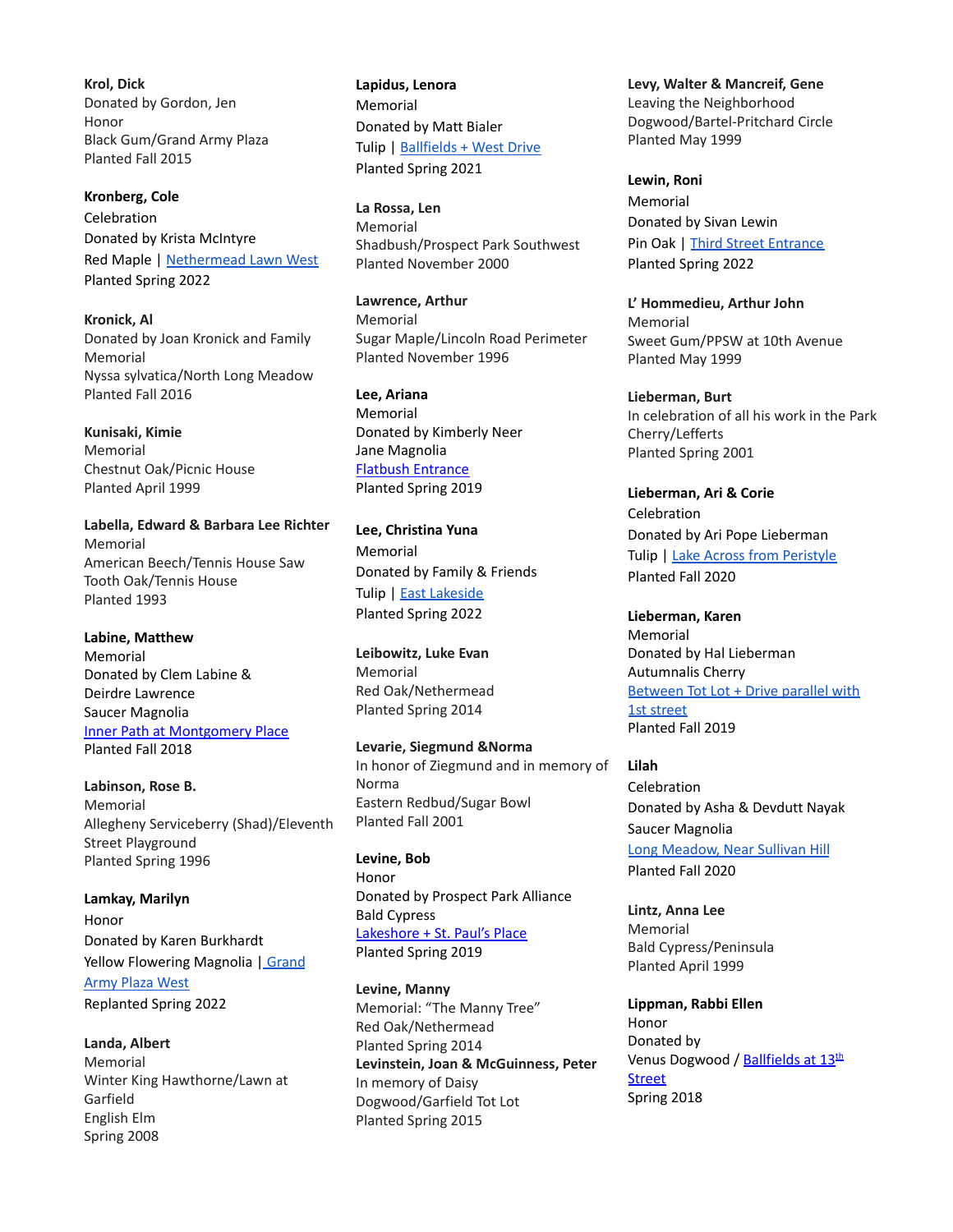**Lipsett, Winifred** Memorial Two Winged Silverbell/North Long Meadow Planted Spring 2002 **Lisa, Meera, Nancy and Sair Celebratory** Planted by Barbara Logan Yoshino Cherry West Drive + [Ballfields](https://goo.gl/maps/vkSuik24v82z8Y7s5) Planted Spring 2019

**Littlefield, Katherine Marie** Memorial Oak/Bartel-Pritchard Circle Planted Spring 1991

**Liu Robinson, Kam** Donated by Anli, Kenneth, and Zhen Memorial Dogwood/Nellie's Lawn near Zucker Planted Spring 2016

**Local Ecology** Commemorate Environmental Conference Tulip/Prospect Park Southwest and 10th Avenue Planted April 1998

**Lomonaco, Mary & Frank** Memorial Dawn Redwood/Peninsula Planted 1990

**Louer, Marjorie** Memorial Donated by Susan & Stephanie Louer Dogwood Long [Meadow](https://goo.gl/maps/fAFkVatYcb32) North of 3<sup>rd</sup> Street **[Traverse](https://goo.gl/maps/fAFkVatYcb32)** Planted Fall 2018

**Lt. Gen. Richard J. Trzaskoma, Nanette Trzaskoma, & Dr. Clyde Turner** Memorial Donated by Theresa Trzaskoma Hawthorn | GAP + [Flatbush](https://goo.gl/maps/pAV8mVVHT3uSGH7G6) Ave Planted Spring 2021

**Luci, Daniel** Memorial Donated by Carl Wu, Family & Friends White Oak Between Ballfields + [Bandshell](https://goo.gl/maps/A9fCsXT3oM5V6WD66) Planted Fall 2020

**Lundius, Earl Robert** Memorial White Pine/Bartel-Pritchard Circle Planted Spring 1991

**Lulu** Memorial Sugar Maple/Picnic House Knoll Planted November 1998

**Lyon, Wendy** Memorial Red Oak/Peninsula Planted 1988

**Lyons, Kenny Celebratory** 25<sup>th</sup> Anniversary with Prospect Park Alliance Saucer Magnolia / [Boathouse](https://goo.gl/maps/YK6xqku5NtP2) Planted Fall 2018

**MacDonald, James** Memorial Donated by Barbara Chin, Sunny Hwang, Family & Friends Bur Oak | [Parkside](https://goo.gl/maps/wjzjKVXkXBNYeXoH8) + Ocean Eastern Redbud Lake Across From [Peristyle](https://goo.gl/maps/UjMtUeTskUZBzded9) Princeton Elm West Lakeside [Peninsula](https://goo.gl/maps/vVUCjCqTZyeKNvrT9) Planted Fall 2020

**Mackey, Kathryn** Memorial Donated by Jessie Huckemeyer Bur Oak West Drive at [Ballfields](https://goo.gl/maps/CWj7smHDWEE2) Planted Spring 2019

**Madden, John** Memorial American Beech/Long Meadow south of Picnic House Planted Spring 1988

**Maggs, Barry Walter** Memorial Donated by Diane Brady, Family & Friends Scarlet Oak | Long [Meadow](https://goo.gl/maps/2QdCMSeXmdJQvWNLA) West Planted Fall 2020

**Magrew, Hallie** Memorial Donated by Charley Magrew Horse Chestnut | [Bandshell](https://goo.gl/maps/ZrCjYt238tXrgZvL9) Planted Fall 2020

**Mak, Jesus** Memorial White Pine/Nethermead Planted 1987

**Manget, Alphonsus** Memorial Sugar Maple/Nethermead Planted 1989

**Mann, Herbert** Memorial Donated by Emily Mann Eastern Redbud | North of [Garfield](https://goo.gl/maps/Cjd8bfT5EuL39neK8) Tot [Lot](https://goo.gl/maps/Cjd8bfT5EuL39neK8) Planted Spring 2021

**Mannix, James** 75th Birthday Tupelo/Long Meadow at Garfield Place Planted 1988

**Mara, Martin J.** Memorial White Pine/Bandshell Planted 1989

**Marcu, Adam** Celebratory for father Dogwood/10th Avenue Entrance near Park Drive Planted Fall 2014

**Mariella, Vito & Hedy** Redbud/Willink entrance Planted April 2014

**Marien - Heim of Brooklyn** In memory of longtime board members Henry Bahnsen Andrew DiOrio George E. Lawrence Anthony J. Monteverdi Elsie Nilsen Smith Hertha Smagala Vanderbilt Playground Planted Fall 2010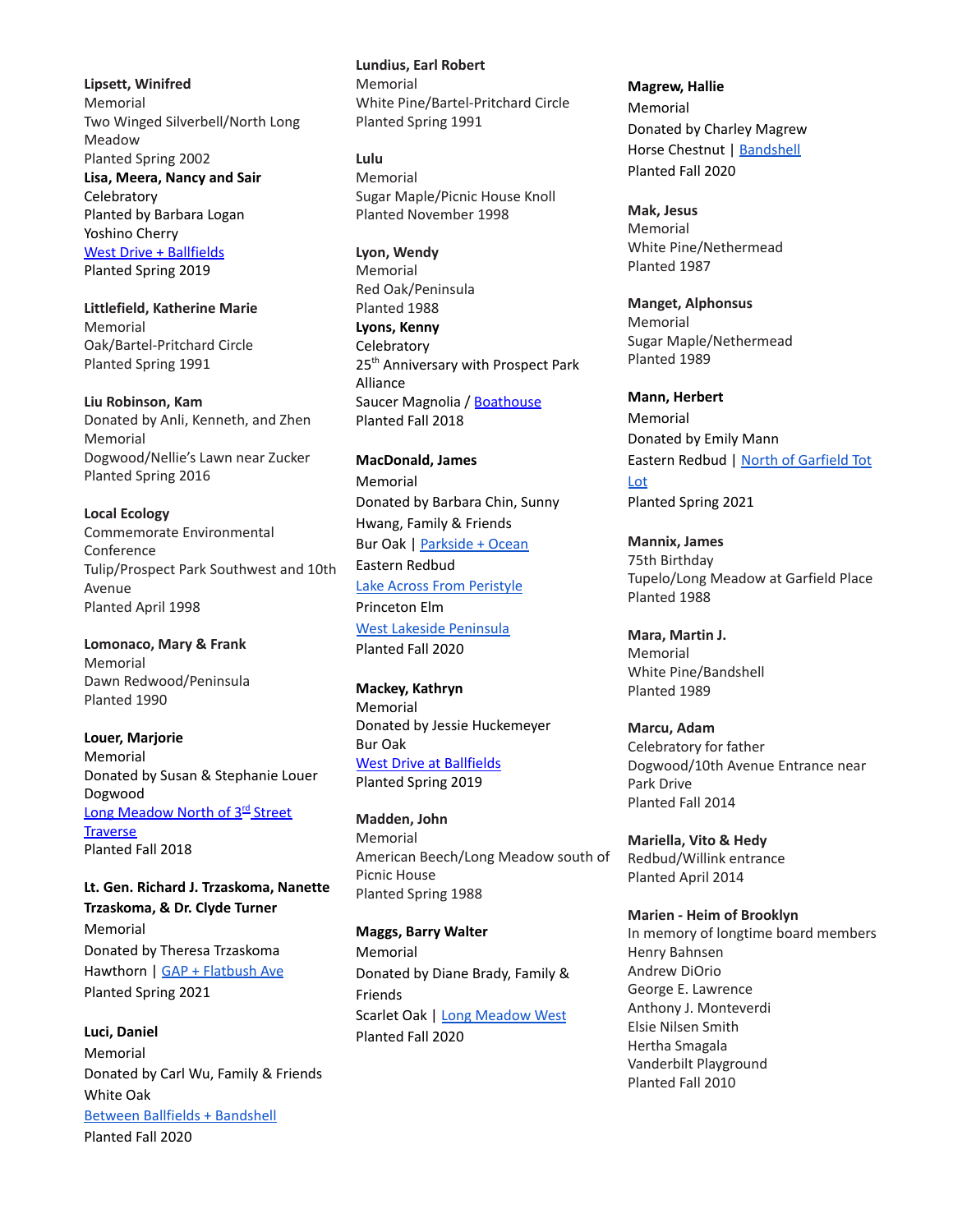**Maring, Thomas Joseph & Ellen C.** Memorial American Hophornbeans/Vanderbilt Playground Planted 1990

**Mark, Reuben & Arlene** Honorarium American Linden/Sullivan Hill Planted 1991

**Marks, Lester** Self White Pine/Prospect Park West at 12th Street Planted Spring 1995

**Marks, Matthew** Memorial Donated by Mary Kouyoumdjian Sugar Maple / [Peninsula](https://goo.gl/maps/n6YkNXAUP6R2) Planted Fall 2018

**Marlon** Memorial Miller, Will & Julia Sweetgum Long [Meadow](https://goo.gl/maps/rcG7vLUGNWvEnmuu7) by East Drive toward GAP Planted Fall 2019

**Marshall, Jill** Memorial for Sophia Redbud/Between Tennis House and 9th Street Path Planted Spring 2014

**Martin, Roy & Guy** Living Tribute Red Oak/Prospect Park West at 12th Street Planted Spring 1995

**Martinelli, Viola** Memorial Redbud/Long Meadow and Garfield Place Planted May 2000

**Martinez, Julie** Memorial American Sweetgum/Prospect Park Southwest at 11th Street Planted Spring 2002

**Maryellen & Maryanne & Joan** Commemoration Dogwood/Third Street Playground Planted November 1998

**Matson, Reverend Paul T.** Memorial Scarlet Oak/Sullivan Hill Planted Fall 2003

**Matus, Alyssa** Fiftieth Birthday Yellowwood/Prospect Park Southwest at 10th Avenue Planted May 1999

**McAuley, Robert** Memorial Black Oak near the Long Meadow Ballfields Planted Fall 2007

**McCarthy, Anne** Memorial American Linden/Bartel-Pritchard Circle Planted Fall 1992

**McCarthy, Robert P. (Bob)** Memorial Sweet Gum/Long Meadow at Tennis House Planted Spring 1992

**MacDermott, Mary Jane Tribute** Crabapple Tree/Lawn in front of Litchfield Villa Adopted Fall 2010

**McAlmont, Jennifer Nicole** Donated by Foster-McAlmont, Lois Memorial Dogwood/Picnic House Planted Spring 2015

**McDonald, Elizabeth** Memorial Cherry tree on Garfield Lawn Planted Fall 2008

**McTiernan, Augusta** Memorial Shadbush Planted November 2000

**McTiernan, Barbara** Fiftieth Birthday American Holly/Third Street Knoll Planted November 1996

**Meadors, F. Christine Petry** Memorial Sweet Gum/Tennis House

**Medina, Antonio** Memorial Yellowwood/Garfield Tot Lot Planted November 1997

**Mehlberg, Elaine** Memorial American Linden/Picnic House Knoll Planted November 1998

**Meltzer, Evan Edward** Memorial Sweet Gum/Prospect Park West at 8th Street Planted Spring 1991

**Mersky** Memorial Dogwood/Bartel-Pritchard Circle and 11th Avenue Planted March 1998

**Messmore, Ryan** Memorial Yellow Buckeye/9th Street-Bandshell Picnic Area Adopted September 2013

**Meyerowitz, Lucca** Memorial Donated by Anne Meyerowitz Southern Magnolia Long [Meadow](https://goo.gl/maps/cjgjthmJLp12) & East Drive Planted Fall 2018

**Meyers, Arthur** Memorial Sugar Maple/Long Meadow Planted Spring 1987

**Michaud, Richard** Memorial Bur Oak/North of the Picnic House Planted Spring 2008

**Millennium High School Class of 2018 Celebratory** Fundraised and Planted by the Class of 2018 Kwanzan Cherry [Garfield](https://goo.gl/maps/7LUAQjoyQFT2) Place Cherry Grove Planted Spring 2018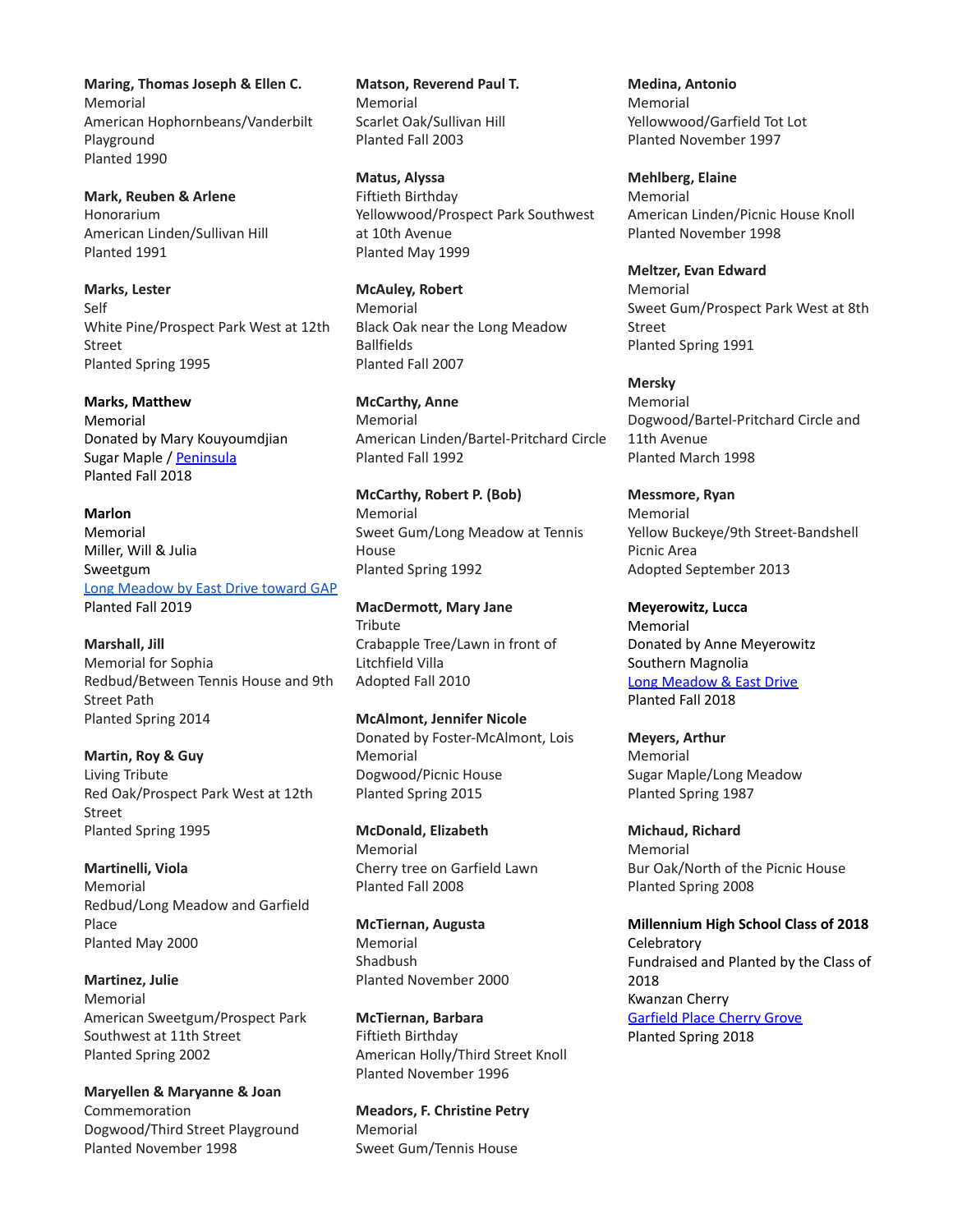**Miller, Mary & Ed Celebratory** Donated by Family & Friends Red Bud East Drive at Lincoln Road [Entrance](https://goo.gl/maps/f5PZDottwE82) Planted Fall 2018

**Miller, Emily B.** Donated by Miller, Allan Z. Memorial Apple/Lefferts Historic House Planted Fall 2015

**Miller, Larry** Memorial Sugar Maple/Lakeside and Vanderbilt Playground Planted 1988

**Miller, Remy Austin** Memorial Donated by Kevin Miller Red Maple | Picnic [House](https://goo.gl/maps/PMpVHyj84k3ZPSkBA) Planted Spring 2021

**Miller, William** Memorial Kristin Kramer Red Maple | Picnic [House](https://goo.gl/maps/A6emxy17FJFFeH8p9) Planted Spring 2021

**Mingino, Madeline** Memorial Hawthorne/Picnic House Planted Spring 2003

**Mingino, Madeline & Friedman, Morty** Marriage White Oak/Picnic House Planted May 1997

**Minov, Norman** Memorial Hawthorne, Oak/Garfield Tot Lot Planted Spring 1994

**Minsky, Jarrett** Memorial Yellowwood/Garfield Tot Lot Planted Fall 1997

**Moffit, Emma Takako** Honor Donated by Shino & Al Moffitt Autumnalis Cherry [Garfield](https://goo.gl/maps/7LUAQjoyQFT2) Place Cherry Grove Planted Fall 2018

**Mohnsen Esposito, Andrea** Memorial Red Oak/South of Bandshell Planted 1988

**Moldow, Cristina** Memorial Donated by Audrey Stone, Family & Friends Yoshino Cherry | [Ballfields](https://goo.gl/maps/QJbt2hVVAsdrmMes9) + West Drive Planted Fall 2020

**Monk, Joseph F.** Memorial Donated by Melissa Wohlgemuth Nyssa / Lake + [Parkside](https://goo.gl/maps/yiguYA6UFzq1GHsB6) Planted Fall 2019

**Monroe, Margaret Rose** Memorial Donated by Nancy Siesel, Family & Friends Autumnalis Cherry Lake Across from [Peristyle](https://goo.gl/maps/onVkTdMePGya8jrf9) Planted Fall 2020

**Monteith, Sydney** Memorial Celestial Flowering Dogwood/The Peristyle along the South Lake Drive Planted Fall 2008

**Morancie, Horace** Donated by the Prospect Park Alliance Board, Staff, and Community Committee Memorial Dogwood/Lullwater Planted Spring 2015

**Morrill, Augusta** Memorial Serbian Spruce/Bartel-Pritchard Circle Planted Spring 1992

**Morris, Bernie** Memorial Grove/Prospect Park Southwest and 10th Avenue Planted April 1998

**Morse, Professor Robert** In Honor of Linden/Long Meadow at Tennis House Planted November 2000

**Mosier, Otis** Honor Donated by Jessie Mosier & Jen Thompson Dogwood East Drive at [entrance](https://goo.gl/maps/FUoanWm7exztCKLW9) to Vale of **[Cashmere](https://goo.gl/maps/FUoanWm7exztCKLW9)** Planted Fall 2019

**Mui, Yuet** Sugar Maple/Tennis House Sugar Maple/Picnic House Planted April 2001

**Mullarkey, Catherine** Memorial Donated by Nicole Lewis & The Beansprouts Family Cherry | South of [Tennis](https://goo.gl/maps/Xz2SZv63eyYs3f386) House Planted Spring 2017

**Mulvaney, Frances** Mulvaney, John Tulip/West Drive, 10th Avenue near Bartel-Pritchard Square Planted Spring 2014

**Mungin, Andre** Memorial Red Maple/Picnic House Planted May 1997

**Munley, Sarah Smith** Memorial Donated by Lloyd Westhead & Katie Hollenbaugh Witch Hazel | Lake + [Parkside](https://goo.gl/maps/nQDcz5TVMyv73qTm6) Planted Spring 2021

**Murphy** Memorial Sweetgum/Garfield Tot Lot Planted Spring 2003

**Murphy, Harry W.** 75th Birthday Crimson Cloud Hawthorne/Litchfield Villa Annex Planted 1988

**Murphy, Margaret** Memorial Swamp White Oak/Sullivan Hill Planted Spring 2002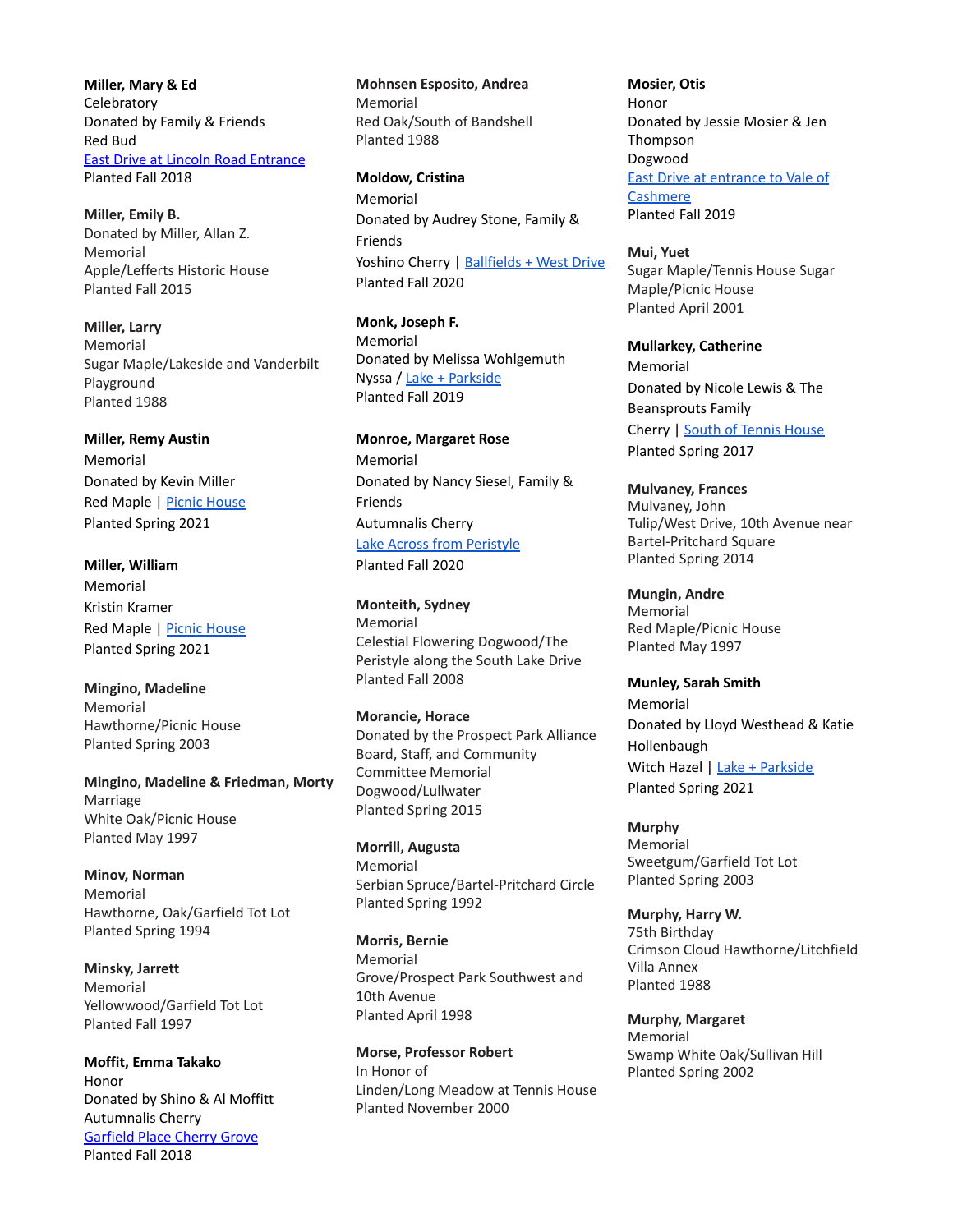**Murphy, Petit** Memorial Donated by Hannah Kamaie & Michael Murphy Nyssa | Lake Across from [Peristyle](https://goo.gl/maps/MH5qqWHm9g7pnr4x9) Planted Fall 2020

**Murphy, Will** Memorial Donated by Melissa Murphy & Family Magnolia / [Peninsula](https://goo.gl/maps/uBKGeMdaAeG2) Planted Fall 2018

**Murray, Alexander** Memorial Dogwood/Peninsula Planted Spring 2002

**Myambo, Temai** Memorial American Yellowood/Long Meadow near the Meadowport Arch Planted Fall 2003

**Nager, Sam** Memorial American Linden/Bartel-Pritchard Circle Planted November 1998

**Napolitano, John** Memorial Saucer Magnolia/North East Long Meadow Fall 2007

**Nardilla, Justin & Samantha Celebratory** White Pine / <u>16<sup>th</sup> [Street](https://goo.gl/maps/59CaibPMaEB2/%5d) & PPSW</u> Planted Spring 2018

**Naresh, Vidya & Dalbir** Honor Donated by Asha & Devdutt Nayak Nyssa Long [Meadow](https://goo.gl/maps/kkkcrB7WYcw) + 3<sup>rd</sup> Street Planted Spring 2019

**Nature Detectives** Celebration Donated by Liberty Howell, Friends & Family Common Hackberry | [Hammerhead](https://goo.gl/maps/grQYSDN7nQnEvm9H9) [Peninsula](https://goo.gl/maps/grQYSDN7nQnEvm9H9) Planted Spring 2021

**Nayak, Savitri & Vithal** Honor Donated by Asha & Devdutt Nayak Nyssa Long [Meadow](https://goo.gl/maps/kkkcrB7WYcw) + 3<sup>rd</sup> Street Planted Spring 2019

**Nayduch, Peg** Memorial Donated by Sue Donoghue Hawthorne | Long [Meadow](https://goo.gl/maps/CUh5HXr38VNigmfC8) + West **[Drive](https://goo.gl/maps/CUh5HXr38VNigmfC8)** Planted Spring 2021

**Newman, Elyse** Birthday Celebration Dogwood/Lefferts Historic House Adopted Winter 2012

**Nickolich, Daniel** Memorial Donated by William Ashe Hawthorne | Long [Meadow](https://goo.gl/maps/GsuzBiPU3N8n23kJA) + West [Drive](https://goo.gl/maps/GsuzBiPU3N8n23kJA) Planted Spring 2022

**Nielsen, Pat Herold** Memorial Cherry near her bench on the Long Meadow Planted Fall 2010

**Nicole G. & Rene T.** Memorial Donated by their families Tulip | Lake Across from [Peristyle](https://goo.gl/maps/9o7ZL6qHneKX66tK6) Planted Fall 2020

**Nissenbaum, Lindsay Louise** In honor of Sugar Maple/Garfield Place entrance Planted Fall 2001

**Nobile, Josephe & Mary** Memorial Sweetgum/North end of the Long Meadow Planted Fall 2011

**Norfolk, James W.** Memorial Tulip Poplar/Tennis House **Norkus, Robert** Memorial Saucer Magnolia near Vanderbilt Playground Planted Spring 2006

**Norton, Sally Mae & Edward** Memorial Hybrid Willow/Lakeside Planted Spring 1989

**Nowlan, Teresa & Paddy** Memorial Donated by Kate Phelan & Martin Nowlan Sugar Maple / Long [Meadow](https://goo.gl/maps/PvC7nQqDPYq) & East [Drive](https://goo.gl/maps/PvC7nQqDPYq) Planted Fall 2017

**O'Brien, Scott** Memorial Cucumber Magnolia/North end of Long Meadow Planted Spring 2002

**Ockey, Victor Abraham** Memorial Norway Spruce/Bartel-Pritchard Circle Planted Spring 1992

**Odsen, Jean** Memorial Tulip/Eleventh Street Playground Planted May 1997

**O'Briant, Brenda** Memorial Donated by Camile O'Briant Common Hackberry | [Hammerhead](https://goo.gl/maps/YiChiexbSUM8ynAJ7) [Peninsula](https://goo.gl/maps/YiChiexbSUM8ynAJ7) Planted Spring 2021

**O'Hara, Teresa** Memorial Donated by the O'Hara Family Holly | 10<sup>th</sup> Avenue [Entrance](https://goo.gl/maps/sKKSkCeKGMB2) Planted Spring 2019

**Olson, Bill** Memorial Redbud/Garfield Tot Lot

**Olson, Edna K.** Memorial Hybrid Willow/East Lake American Hornbeam/Garfield Tot Lot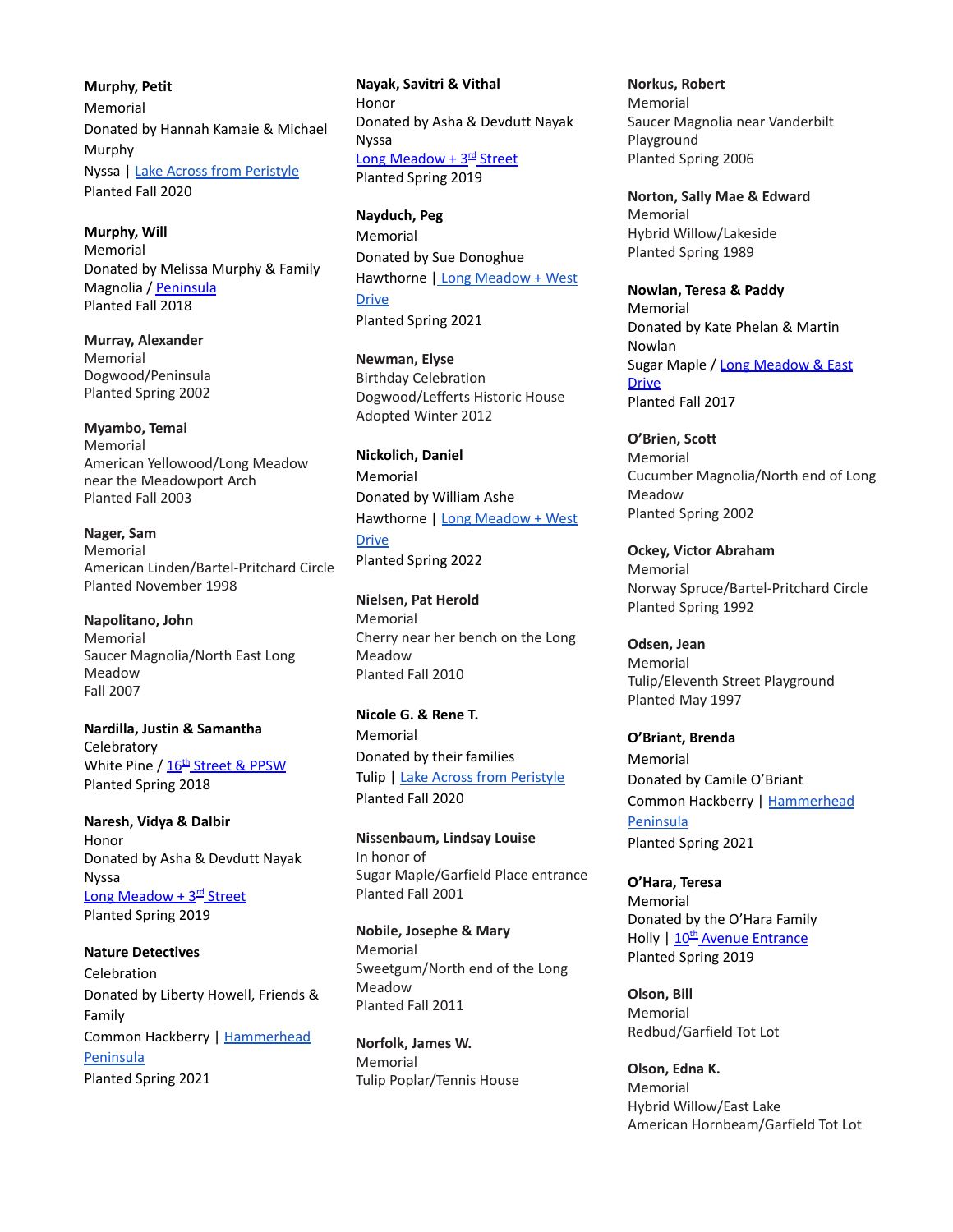**Olson, Ty and Englisby, Corri** Wedding Thundercloud Cherryplum/Boathouse Planted Spring 2014

**Oquendo, Ana Hilda** Honor Donated by Mark Anthony Dogwood | Lake Across From [Peristyle](https://goo.gl/maps/3TjQ2eWJsmLrNCod9) Planted Fall 2020

**Ortner, Evelyn** Memorial Cherry Tree on Garfield Lawn Planted Fall 2008

**Osmolovskaya, Anna** Memorial Donated by Margaret Belova Mulenberg Oak | [Parkside](https://goo.gl/maps/4eEAg3kN9BQurXqu5) + Ocean Planted Spring 2021

**Osnato, Geraldine & William** Family Honorarium American Linden/Bartel-Pritchard Circle Planted Fall 1991

**Ostrowsky, Donna** Donated by Her loving family and friends Memorial Serviceberry/East Path across from Picnic House Planted Spring 2016

**Otis** Memorial Dogwood/11th Street Entrance Planted Fall 2014

**Otto, Elena & Susanna** Honor Donated by Carol and Robert Linn River Birch Lakeshore by [Wellhouse](https://goo.gl/maps/4WYFUYwNHuxtioBY9) Drive Planted Fall 2019

**Padwee, Aaron** Memorial Donated by the Central Park 5 Bur Oak / West Drive at [Ballfields](https://goo.gl/maps/1LXWDuLwhLm) Planted Fall 2018

**Padwee, Susan** Memorial Donated by Michael Padwee Magnolia | [Ballfields](https://goo.gl/maps/cgSXMRVBG5qvDmkc7) + West Drive Planted Fall 2020

**Paquette, Sebastian and Regina** Wedding Swamp White Oak/Bartel Pritchard Planted Fall 2015

**Paris, Michael** Memorial Donated by His Teammates, Friends and Family Red Maple Lefrak Center at Lakeside Planted Spring 2015

**Parketon, Prosper** Memorial Sugar Maple/Nethermead Planted 1989

**Parkinson, Marty** Memorial English Oak/South Ballfields Planted April 1999

**Patchen, Betty** Memorial Donated by Mary Patchen Eastern Redbud Lake Across from [Peristyle](https://goo.gl/maps/9vS7PfwikLVm47nh6) Planted Fall 2020

**Patchen, Oksana & Olivia** Memorial Donated by Ruth Altchek American Holly | [Imagination](https://goo.gl/maps/54YkytXdhDemMthHA) [Playground](https://goo.gl/maps/54YkytXdhDemMthHA) Entrance Planted Spring 2022

**Pechukas, Fiona** Memorial Red Maple/Long Meadow at 3rd Street Planted Spring 1991

**Pepe, Michael III** Donated by The Pepe Family and Friends Memorial Eastern Redbud/11th Street Entrance Planted Spring 2015

**Pereyra, Fortunata Inés** Memorial Donated by Friends & Family Nyssa| Lake + [Parkside](https://goo.gl/maps/yiguYA6UFzq1GHsB6) Planted Fall 2019 Replanted Spring 2022

**Perez, Paula** Memorial Sweetgum/10th Avenue and West Drive Redbud/Bartel Pritchard Bur Oak/10th Ave Entrance Planted Spring 2015 and Fall 2016

**Perlman, Karla** Fiftieth Birthday American Sweet Gum/Eleventh Street Playground Planted Spring 1996

**Pertz, Stuart** Donated by Pertz, Jeanette, Eliza and Joanna Memorial Hawthorne/Between the Path and Main Drive Planted Spring 2016

**Pesce, Michele and Marta** Anniversary Celebration White Fringe/East Drive Planted Fall 2016

**Phi Beta Sigma Fraternity, Inc.** First Anniversary of Million Man March American Linden/Lincoln Road Perimeter Planted October 1996

**Pittman, Margrit Adler** Memorial Donated by Carol Pittman Dogwood [Peninsula](https://goo.gl/maps/2jm8KKR675q) Planted Spring 2019

**Plotkin, Sylvia** Memorial Katherine Crabapple/Prospect Park West at 5th Street Planted 1987

**Ponce de Leon, Susan** Memorial Celestial Rutger's Dogwood/Meadowport Arch Planted Fall 2006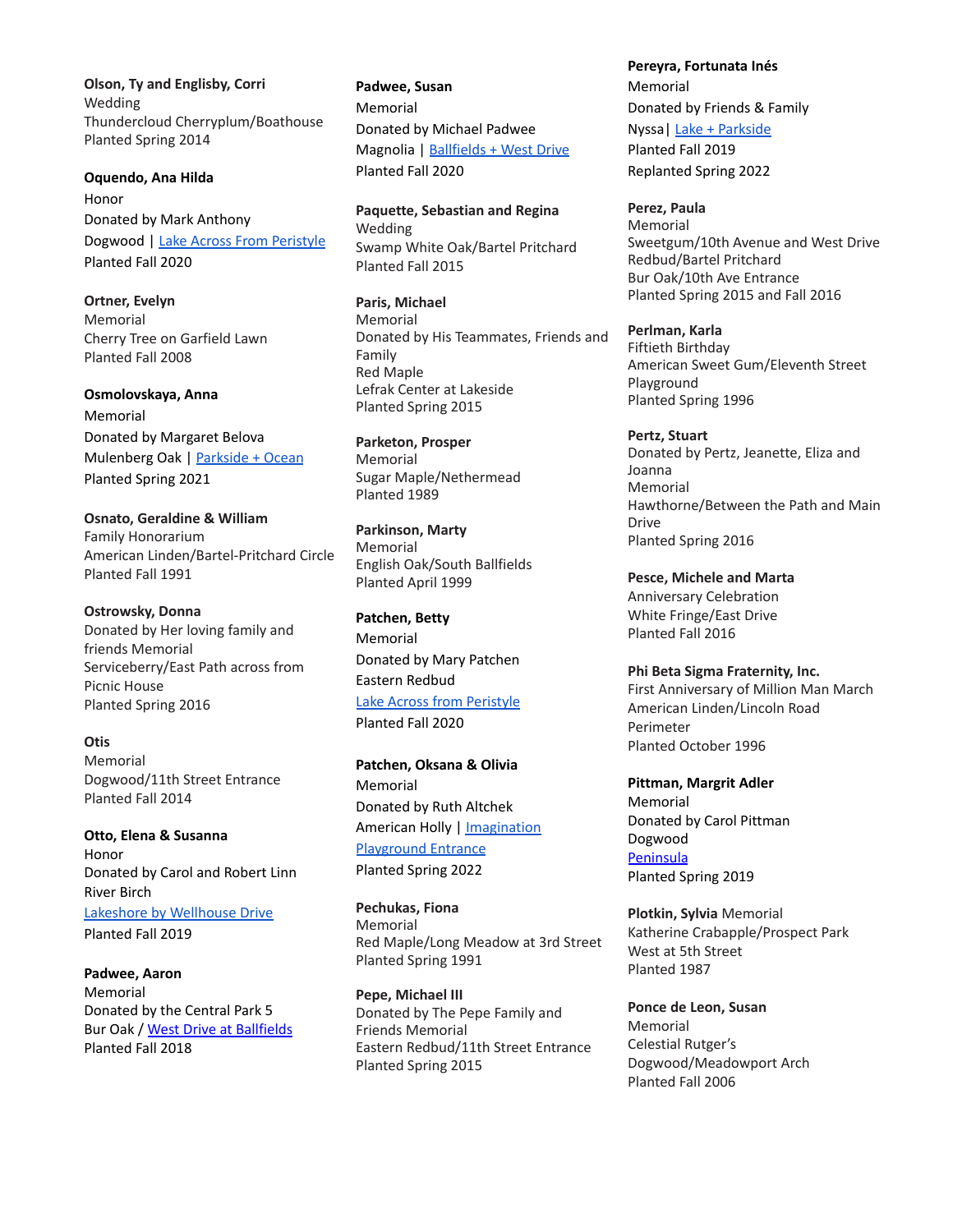**Porter, Floyd** Memorial Dogwood/Garfield Planted Fall 2001

### **Posner, Marta** Love Red Maple/Garfield Tot Lot Silver Linden/Long Meadow at Montgomery Street American Holly/Garfield Tot Lot Chestnut Oak/Picnic House East Planted May 1999

**Power, Matthew** Memorial Silver Linden/Long Meadow Adopted Spring 2014

**Powers, Gloria** Memorial Donated by the Powers, Howort, Mendes, Iturreria & Wayman Families Jane Magnolia <u>West Drive, [Ballfields](https://goo.gl/maps/cTJukkKRkbK2) at 15<sup>th</sup> Street</u> Planted Spring 2018

**Prehall, William & Karen** Memorial Bald Cyprus/Rustic Arbor Planted Fall 2002

**Price, Chester Morris** Memorial Sawtooth Oak/Nethermead Planted 1986

**Price, Kenneth** Memorial American Linden/Long Meadow at Montgomery Street Planted Fall 1993

**Primiani, Anthony** River Birch/LeFrak Center at Lakeside Adopted Spring 2014

**Prospect Park** Tupper Thomas' Tenth Anniversary as Prospect Park Administrator Sugar Maple/Nethermead Planted 1990

**Prospect Park** Honor Donated by Mdige Casson Horse Chestnut 9th Street Entrance + [Bandshell](https://goo.gl/maps/785HKEiqca5fqrnh8) Planted Spring 2021

**Prospect Park Tribute** 

Sugar Maple/Garfield Tot Lot Planted November 1998

**Prospect Park Tribute** Chestnut Oak/Picnic House Knoll Planted April 1999

**Prospect Park Track Club's 50th Anniversary** Celebration Donated by the Prospect Park Track Club Red Oak Near Harry's Wall + [Concert](https://goo.gl/maps/ztAwnPc693CxBFpA6) Grove Planted Fall 2020

**P.S. 9 Boy Scouts of America** Red Maple/Garfield Tot Lot Planted 1995

**Quattry, Steven** Memoriam Dogwood/Garfield Tot Lot Planted Fall 2014

**Quick, Elliot** Memorial Donated by Pamela Johnson, Friends & Family Red Oak | [Across](https://goo.gl/maps/uqDb7iadTBvbtR2J7) from Picnic House Planted Spring 2021

**Quinones, Francisco & Olivia** Boricua Grove Commemoration of "Los Pioneros Puertorriquenos" Swamp White Oak/West Drive and 9th Street Planted June 1999

**Rahn, Bill** Memorial Donated by Tiffany Hartkemeyer White Pine | [Hammerhead](https://goo.gl/maps/YiChiexbSUM8ynAJ7) Peninsula Planted Spring 2021

**Rainone, Nanette & Schultz, Harvey** Honorarium Sugar Maple/Long Meadow at Tennis House Planted Fall 1991

**Rakower, William Dee** Memorial Sugar Maple/Long Meadow and 3rd Street crosspath Planted April 2000

**Ramsey, Susan Laura** Memorial Bald Cyprus/Rustic Arbor Planted Fall 2002

**Randi, Ellis Celebratory** Donated by Sherry Kostenbader Southern Magnolia Inner Path at 12<sup>th</sup> [Street](https://goo.gl/maps/mBu8pEuxKx72) Planted Spring 2019

**Rasen, Joshua Benjamin** Bar Mitzvah Dogwood/Bartel-Pritchard Circle Planted April 1998

**Ratliff, Paul** Memorial Donated by Corey Stoll American Linden | [Nethermead](https://goo.gl/maps/3kXQypEbUKdz3M2y6) Planted Spring 2022

**Redmond Imperiale, Joan** Memorial Northern Red Oak/Long Meadow at Garfield Street Two Copper Beech/South Long Meadow at Ballfields Planted 1995

**Reeder, Lorraine M. & Robert** Second Wedding Anniversary American Linden/Long Meadow at 3rd Street Planted 1988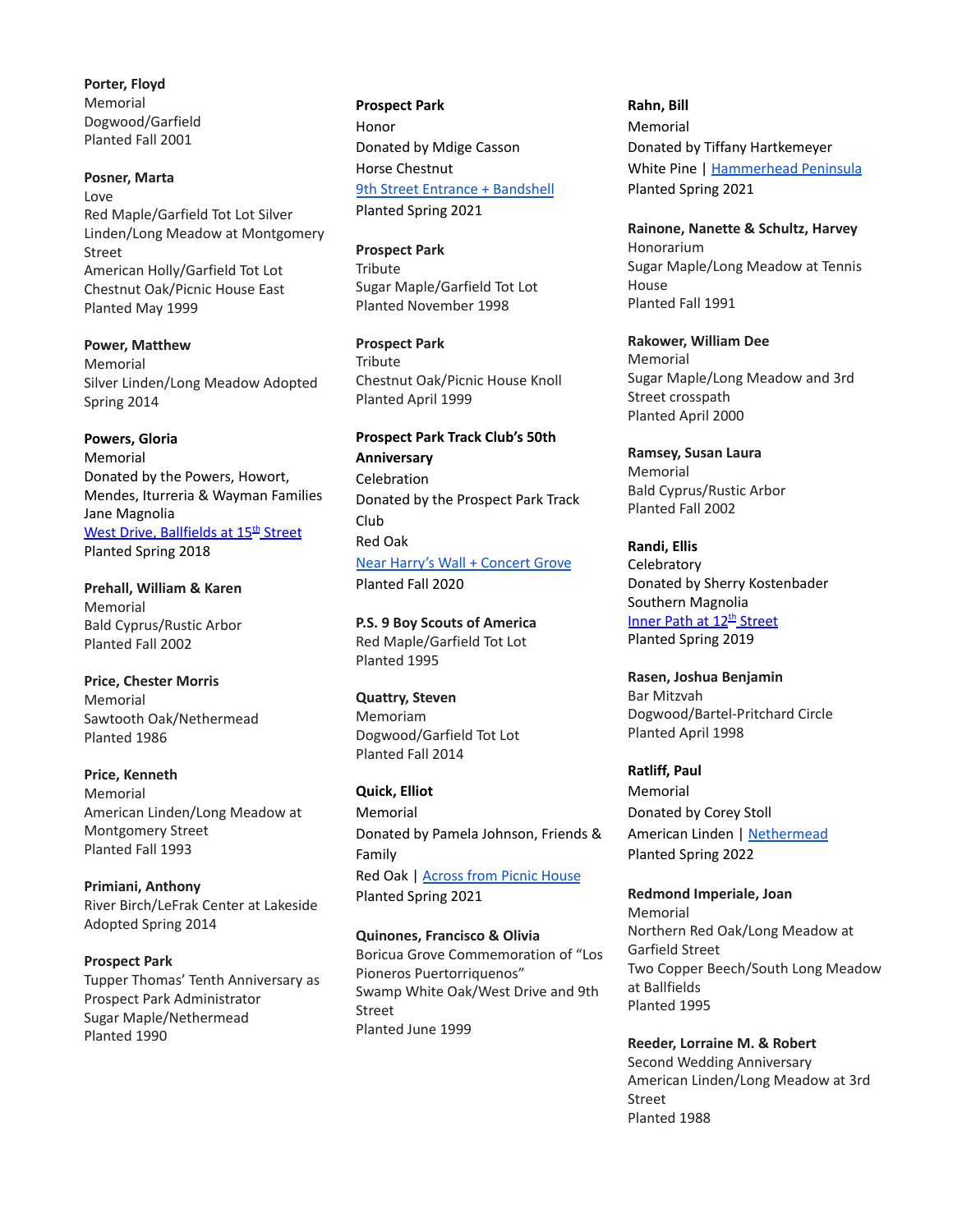**Reyes, Gustavo Gabriel** Memorial Dogwood/North end of the Long Meadow Planted Fall 2011

**Reynolds, Deveno** Memorial American Linden/Long Meadow near West Drive Planted Spring 2002

**Rich, Ida** 75th Birthday Callery Pear/Grand Army Plaza Planted 1984

**Richardson, Dan & Larson, Jennifer** Wedding Redbud/Prospect Park West and 14th Street Planted April 2000

**Rickin, Jeffrey** Memorial Donated by Sue Baldassano American Holly [Imagination](https://goo.gl/maps/54YkytXdhDemMthHA) Playground Entrance Planted Spring 2022

**Riley the Dog** Memorial Donated by Nikki & Charles Eckstein Cherry Long [Meadow](https://goo.gl/maps/ffxfLeYgtnv) at Garfield Place Planted Spring 2019

**Rinsler, Marilyn** Donated by Karen Burkhardt 3 Paperbark Maples 1 Stewartia Pseudocamellia Carolina Silverbell Red Maple Bur Oak Grand Army Plaza Planted Spring 2014-Fall 2015

**Rinsler, Marilyn** Donated by Karen Burkhardt Honorarium Grove/Grand Army Plaza West Entrance Planted Fall 2016

**Rinsler, Marilyn** Memorial Donated by Karen Burkhardt & Friends Winter King Hawthorn | GAP + [PPW](https://goo.gl/maps/mvRuudwJHxd7mTrn9) Witch Hazel | GAP + [PPW](https://goo.gl/maps/czurTtqv8JUHTwov8) Venus Dogwood | GAP + [PPW](https://goo.gl/maps/krQEpyCmkaYf2pYb6) Venus Dogwood | GAP + [PPW](https://goo.gl/maps/MVoEVxTTTEu1hFsn6) Grove Planted Spring 2021

**Rioff, Steven Jay** Memorial Planted by Sara Sorbello Willow Oak [Nethermead](https://goo.gl/maps/SQptZTfv2uJ2) Planted Spring 2019

**Ritter, Harold** Memorial Donated by Karen Ritter Nyssa / 3<sup>rd</sup> Street [Traverse](https://goo.gl/maps/ypscA3sHxar) Path Adopted Spring 2018

**Roberts, Frances Ihle** Memorial Red Maple/Prospect Park West at 7th Street Planted Fall 1989

**Roberts, Grace Lee** White Pine/South Bandshell

**Roberts, Grace Lee** Honorarium Washington Hawthorn/Bartel-Pritchard Circle

**Robinson, Darius Isaiah** Memorial Donated by Fred & Jeanine Robinson Sweetgum / Park Drive by Lake and Vanderbilt Playground Planted Fall 2014

**Robinson, Kam Liu** Memorial Donated by Kam Liu & Kenneth Robinson Magnolia | Near 11th [Street](https://goo.gl/maps/RH8o14V39K2A4qrZA) Replanted Spring 2021

**Rodriguez, David** Memorial Donated by Friends & Family Hackberry | [Nethermead](https://goo.gl/maps/rw6DAS1sDwHd2AJ17) Lawn West Planted Spring 2022

**Rogers, Jim** Donated by His Dear Friends and Family Memorial Dogwood/Peninsula Planted Spring 2016

**Ronald Goodwin & Keith Woods** Memorial Donated by Michael Kaliner, Family & Friends Sugar Maple | [Across](https://goo.gl/maps/vojFw8Xz5qBpm79L7) from Picnic House Planted Fall 2020

**Rosania, John & Jennie** White Pine/Bartel-Pritchard Circle Norway Spruce/Bartel-Pritchard Circle Planted Fall 1991

**Rose, Michael & Carol** Honor Donated by their Family Jane Magnolia Long Meadow [Northeast](https://goo.gl/maps/myN7daEpax32) Planted Spring 2019

**Rosenfield, Riva Celebratory** Donated by Stephen Rosenfield Tulip / Long [Meadow](https://goo.gl/maps/sBkpwSyiTAZBR4gF9) parallel with [Garfield](https://goo.gl/maps/sBkpwSyiTAZBR4gF9) Place Planted Fall 2019

**Rowell, Helen U.** Birthday Tupelo/Meadowport Arch Planted Spring 1992

**Rubel, Judith** Memorial Donated by John Greenstein Red Maple | [Carousel](https://goo.gl/maps/43yMcG1uBWthMsRo8) Planted Spring 2021

**Rubin Family Tree** Celebrating the Rubin Family Planted Spring 2000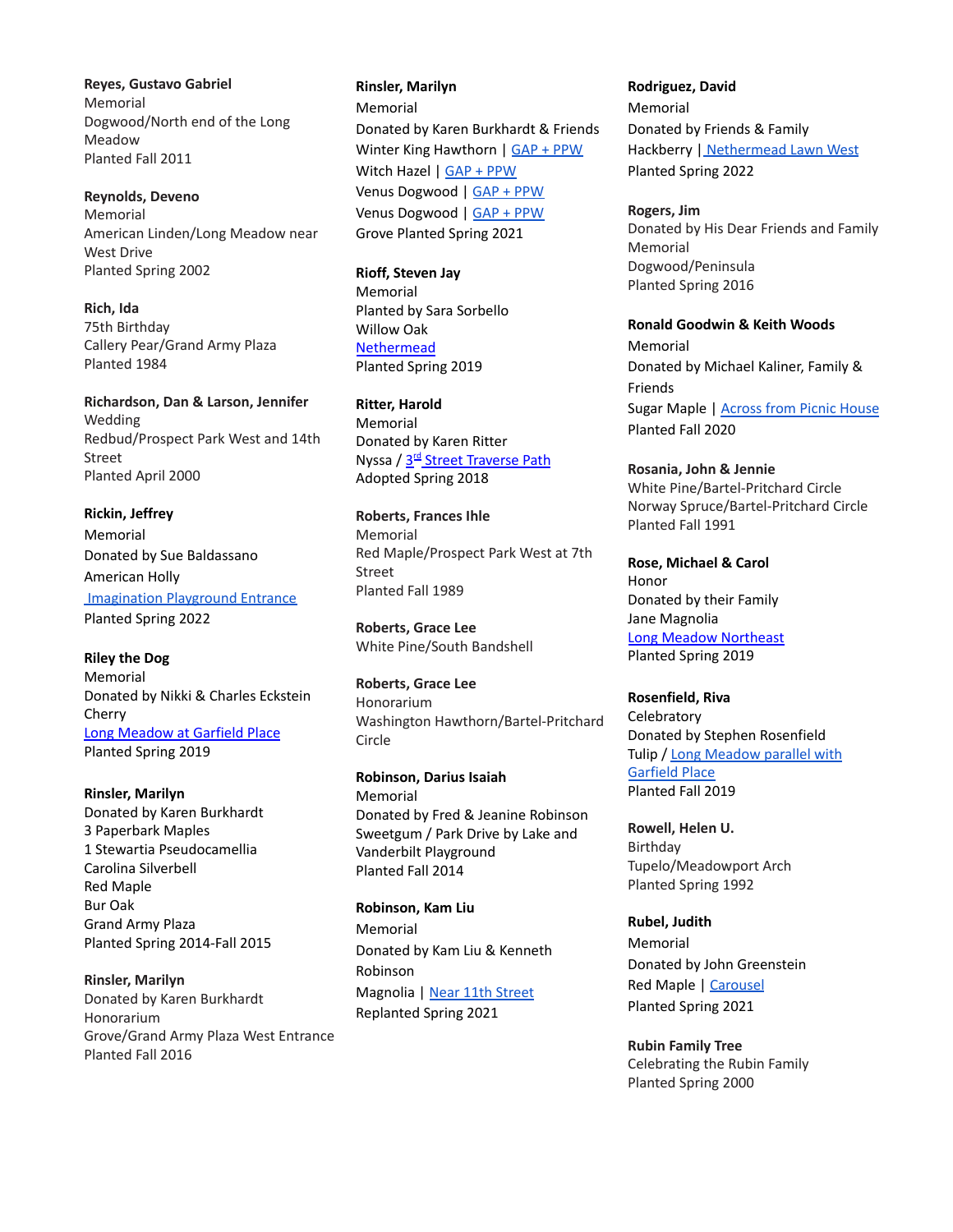**Rubin, Charlotte** Memorial Donated by Hesseny, Ethan, Jonathan, Sharon, & David Tulip Poplar/Nellie's Lawn Planted Spring 2015

#### **Rudolph, John**

Celebration Donated by Bill Claps River Birch | [Hammerhead](https://goo.gl/maps/pRPmpofr2e7y2xQs5) Peninsula Planted Spring 2021

**Running Friends** Honor Donated by Barbara Logan & Steve Kaplan Kwanzan Cherry / West Drive, [Ballfields](https://goo.gl/maps/b139wsVsbxj) at 15<sup>th</sup> [Street](https://goo.gl/maps/b139wsVsbxj) Planted Spring 2018

**Russell, Eleanor J. & George C.** Memorial White Pine/Prospect Park West at 12th Street Planted Spring 1995

**Ruthie May Ohnstad Murphy** Memorial Donated by Kristin Ohnstad & Chad Murphy Red Maple | Near [Ballfield](https://goo.gl/maps/V1k7zuqRC7hmh73JA) #4 Planted Spring 2021

**Ryan, Diana** Memorial Red Oak/Litchfield Villa Planted 1988

**Sackheim, Randi** Celebration of her time at the Prospect Park Alliance Chestnut Oak/Long Meadow Planted April 2000

**Sage, Michael** Memorial Tupelo/Rustic Arbor Planted Spring 2003

**Sacks, Lester and Beatrice** Memorial Tupelo/Picnic House North Bur Oak/Picnic House North Planted Fall 2014

**Salovaara, Spencer Makepeace** Birth White Pine/Bandshell Planted Spring 1988

**Samuels, Donna** Memorial White Pine/Prospect Park West at 3rd Street Hemlock/Prospect Park West at 3rd Street Planted Fall 1990

**Sanchala, Sarah & Neil** In memory of Chloe Malloy-Good Redbud/Bartel-Pritchard Circle Adopted Spring 2014

**San Juan, Puerto Rico** Boricua Grove Commemoration of "Los Pioneros Puertorriquenos" Swamp White Oak/West Drive and 9th Street Planted June 1999

**Sands, Abraham M. M.D.** Memorial White Oak/Bartel-Pritchard Circle Planted Fall 1992

**Sands Family** Family Tribute Flowering Dogwood/Bartel-Pritchard Circle Planted Fall 1992

**Scheinfeld, Karuna & Vipal** Celebration Donated by Karuna Scheinfeld River Birch | [Hammerhead](https://goo.gl/maps/YiChiexbSUM8ynAJ7) Peninsula Planted Spring 2021

**Scherel, Bernard & Rena** Memorial White Bud/Near the Meadowport Arch Planted Fall 2011

**Scherrer, Maia** Memorial Sweet Gum/Long Meadow at Tennis House Planted Spring 1992

**Scherrer, Maia & Joseph** Memorial Donated by Daniel Scherrer Eastern Redbud Lake Across from [Peristyle](https://goo.gl/maps/BT3irs4C1WnzXUXP8) Nyssa | Lake Across from [Peristyle](https://goo.gl/maps/dXPwB9SCpEmfvCHYA) Planted Fall 2020

**Schiavone, Lucio** In Honor of 25th Anniversary at Prospect Park Alliance Seibold Magnolia | [Carousel](https://goo.gl/maps/ZxHteBTD3ez8mKZs7) Planted Fall 2015

Replanted Fall 2020

**Schilke, Kathryn** Donated by Dianne Schilke Davis Honorarium Carolina Silverbell Inner Path at [Montgomery](https://goo.gl/maps/5XMZLzQffWC2) Place Planted Fall 2016

**Schmidgall, Edward & Amelia** Memorial Red Maple/Parkside Avenue near the Lake Planted Spring 2001

**Schmidgall, Edward & Irene** Eightieth Birthday Silver Linden/Parkside Avenue near the Lake Planted Spring 2001

**Schnall, Larry** Memorial American Beech/Bartel-Pritchard Circle Planted Spring 1992

**Schneier, Elliott** Memorial White Birch/on the Lakeside near the Audubon Center Adopted 2005

**Schorr, David** Donated by Vellozo, Cecilia Memorial Redbud/Southern Tip of Peninsula Planted Spring 2016

**Schreiber, Barry** Memorial Bur Oak/Between Tennis House and 9th Street Path Adopted Spring 2014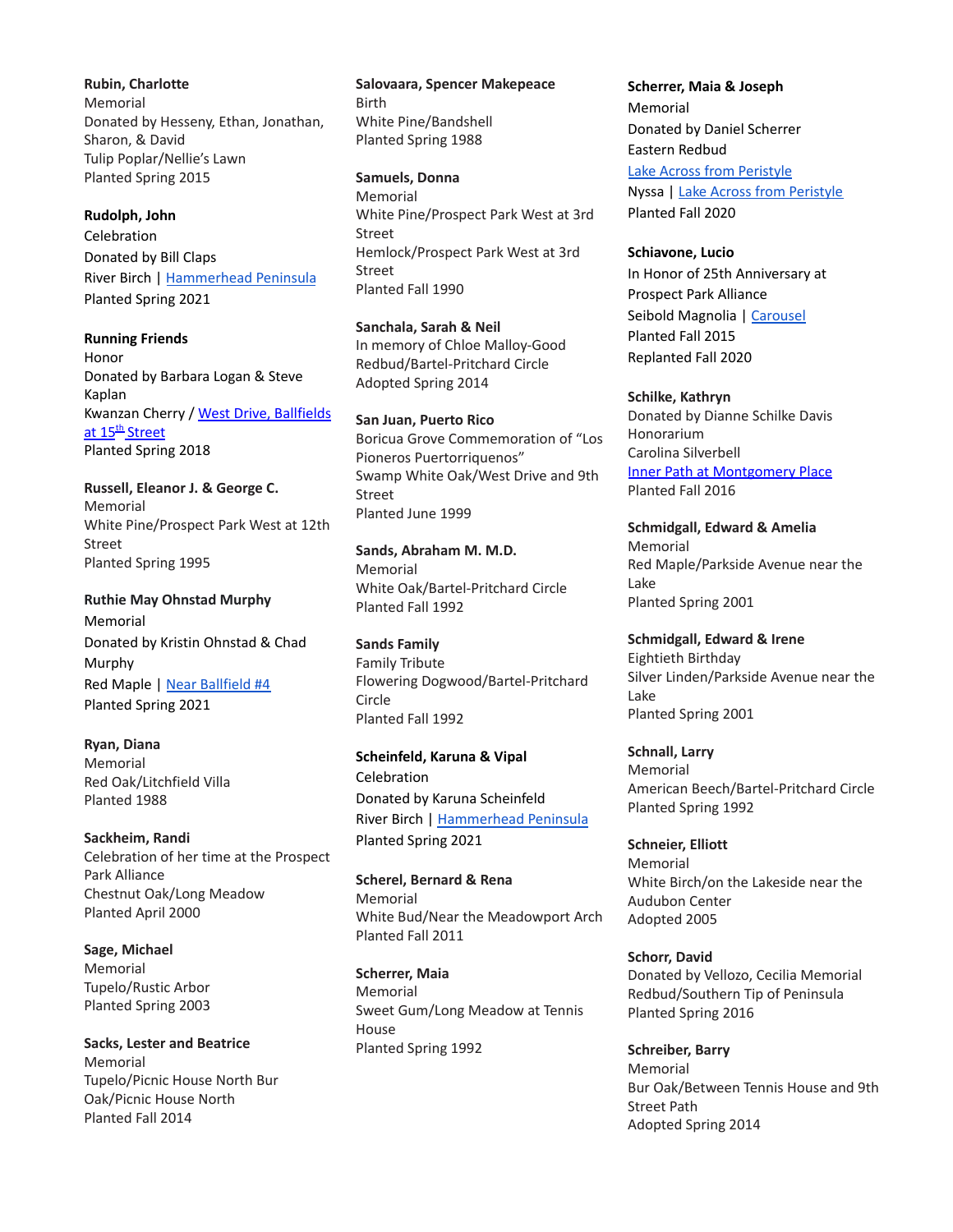**Schullman, Donna & Schwartz, Frederick (Uncle Frank)** Memorial Sugar Maple/Long Meadow at 1st Street Planted 1990

**Schumacher, Charles Celebratory** Donated by Family American Elm **[Nethermead](https://goo.gl/maps/gBjRrax2LB82)** Planted Spring 2019

**Schwab, George** Memorial Donated by Monique Lodi Snowbell | [Parkside](https://goo.gl/maps/Z5N2NeHkgRBEnc4g8) + Ocean Planted Spring 2021

## **Schwortz ,Eric** Memorial Donated by Matt Cassatta White Pine | [Hammerhead](https://goo.gl/maps/YiChiexbSUM8ynAJ7) Peninsula

Planted Spring 2021

**Sclafani, Peter** Memorial Donated by Kristen Hallett Hawthorne | Third Street [Entrance](https://goo.gl/maps/hMjEqkUKNVVAn63eA) Planted Spring 2021

**Scott, Elizabeth Hohenadel** Memorial Donated by Jamie Silver Dogwood / <u>9<sup>th</sup> [Street](https://goo.gl/maps/Bj8MJQfnqGq) & West Drive</u> Planted Fall 2018 **Seaman, Lee** Memorial Sugar Maple/Picnic House Knoll Planted November 1996

**Seegraber, Elizabeth Francis** First Birthday American Linden/Concert Grove Second Birthday Sugar Maple/Concert Grove Third Birthday Magnolia/Bartel-Pritchard Circle Fourth and Fifth Birthdays Shingle Oak/Bartel-Pritchard Circle Sixth Birthday White Pine/Bartel-Pritchard Circle Seventh Birthday White Pine/Prospect Park West at 13th Street

Eighth Birthday American Holly/Acito Site Ninth Birthday Tulip/Bartel-Pritchard Circle Planted May 1997 Tenth Birthday Spruce/Prospect Park Southwest and 10th Avenue Planted April 1998 Eleventh Birthday White Oak/Prospect Park Southwest Planted April 1999 Twelfth Birthday White Pine/Prospect Park Southwest and 10th Avenue Planted May 2000 Thirteenth Birthday Scots Pine/Prospect Park Southwest Planted April 2001 Fourteenth Birthday American Holly/Prospect Park Southwest Planted Spring 2002 Fifteenth Birthday Overcut Oak/Prospect Park Southwest Planted Spring 2003

**Selter, Monica** Memorial Donated by Family & Friends Kwanzan Cherry <u>9<sup>th</sup> Street [Cherry](https://goo.gl/maps/bw1JQB7DtPz) Grove at West Drive</u> Planted Spring 2018

**Semmens, Jack** Memorial American Linden/Long Meadow and 3rd Street Path Planted May 2000

**Seyfried, Erika Greber** Memorial Donated by Eli Seyfried Japanese Flowering Lilac | Picnic [House](https://goo.gl/maps/VN1Ag99DPbXJprb98) Planted Spring 2022

**Shep** Memorial Donated by Allison Cromwell American Linden | [Nethermead](https://goo.gl/maps/JUafUxYXAFUatrH76) Planted Spring 2021

**Shaw, Frances** A tree planted near her sister's tree Bald Cyprus/Peninsula Planted Spring 2002

**Shaw, Frances, Friends & Family of** Tribute to Friends and Family Northeast Long Meadow Planted Fall 2000

**Shaw, Frances, Friends & Family of** Memorial American Linden/Garfield Tot Lot

**Shea, Lindsay** Fiftieth Birthday Redbud/Picnic House Ironwood/Picnic House Planted May 1999

**Shelley, Heywood** Memorial Donated by Maritza Shelley Red Maple / 3<sup>rd</sup> Street [Traverse](https://goo.gl/maps/ypscA3sHxar) Path Planted Spring 2018

**Shepard, Mikki** Honorarium Dogwood/Bartel-Pritchard Circle Planted April 1998

**Shoshanna & Alex** Celebration Donated by Janet Dolgin Baldcypress | [Parkside](https://goo.gl/maps/PALAu6Wg49uSkYCM6) + Ocean Planted Fall 2020

**Shuford, Mary** Honor Donated by her Children & Grandchildren Southern Magnolia / [Boathouse](https://goo.gl/maps/LPrSDLTJDhF2) Planted Fall 2017

**Silvas, Michael** Memorial Shadbush/Third Street Playground Planted November 1998

**Simmons, Hildy** Honor Donated by Claire Bernard Red Maple **PPSW [Entrance](https://goo.gl/maps/em9HT8KcXc1UDpVbA) + West Drive** Planted Fall 2020

**Simpson, Martin Bernard Carruthers** Memorial Magnolia/North Long Meadow Planted 1989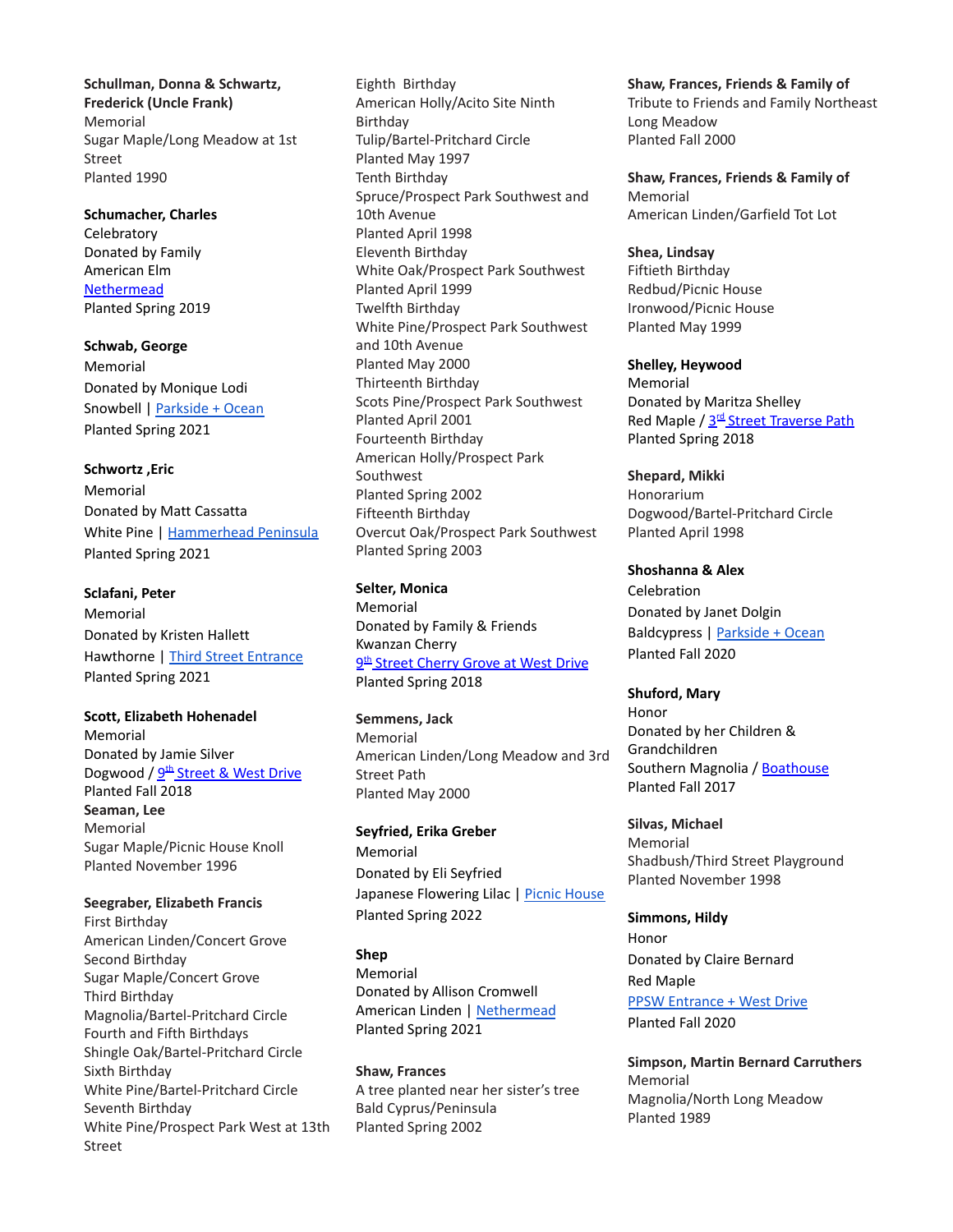**Singer, Ted** Nyssa | Lake Across from [Peristyle](https://goo.gl/maps/pXv9JmPtQou11kGR8) Dogwood | Lake Across from [Peristyle](https://goo.gl/maps/9TDWDHyzLjnYqznp9) Eastern Redbud Lake Across from [Peristyle](https://goo.gl/maps/oe3TXVJTpKe7Npq67) Eastern Redbud Lake Across from [Peristyle](https://goo.gl/maps/Uj3S9DK73rY7WJvn9) Planted Fall 2020

**Sinisalchi, Tony** Donated by Little, Tom Memorial Cherry/East Long Meadow Planted Fall 2016

**Skappel, Hilde** Memorial Donated by Christian Lamøy Stahr Tulip | [Tennis](https://goo.gl/maps/SG5zTskD5WmjEtVd9) House Planted Spring 2021

**Skner, Samuel & Amalie Freedman** Memorial American Linden/Long Meadow at Garfield Place Planted November 1996

**Skove Menoher, Jackson** Birthday Tulip Planted April 2000

**Slemmer, Jonathan** Memorial Celestial Rutger's Dogwood/Peninsula Planted Spring 2007

**Slutzky, Angela & Leo** Memorial Dogwood/Willink entrance Hackberry/Willink entrance Planted Spring 2002

**Smirlis, Manny** Memorial American Linden/Picnic House Planted Fall 1997

**Smith, Jr., Bernard J. & Jean Smith** Saucer Magnolia/Endale Arch By Nick and Robyn Bellamy Planted Spring 2005

**Smith, Brian L. & Suzanne M.** Thirtieth Wedding Anniversary Scarlet Oak/Sullivan Hill Planted May 2001

**Smith, Christopher D.** Memorial Red Maple/Picnic House Knoll Planted May 1997

**Smith, Harry F. Jr.** Memorial White Pine/Bandshell Planted Spring 1990

**Smith Kujawski, Frances Nell** Memorial Black Pine/Eleventh St. Playground Planted 1987

**Smith, Melanie** Honorarium Tulip Tree/Long Meadow Planted Fall 2014

**Snyder, Nancy Veronica** Memorial American Linden/Picnic House Knoll Planted November 1996

**Somerville, Colby** Memorial Donated by Barbara Peters Smith Witch Hazel | Lake Across from [Peristyle](https://goo.gl/maps/CYbdrZdFZ3yXaKuv9) Planted Fall 2020

**Sookram, Florence** Memorial Franklinia/Concert Grove

**Sookram, Franklyn** In honor of Retirement Sugar Maple/Picnic House Planted Fall 2014

**Spence, Chester E.** Memorial Hawthorn/Lakeside Rustic Shelter Planted Fall 2009

**Spivack, Marcy** Memorial Donated by Ian Chillag Red Maple | [Nethermead](https://goo.gl/maps/MSgyQRX7xdkXMMh9A) Lawn West Planted Spring 2022

**Sporn, Sam** Celebration Donated by Ellen Sporn Horse Chestnut | [Intersection](https://goo.gl/maps/TJvCoAbeMLc12bc88) of Prospect PPW + [Montgomery](https://goo.gl/maps/TJvCoAbeMLc12bc88) Place Planted Fall 2020

**Sposito, Catherine Ann** Memorial American Linden/Nethermead Planted Fall 1993

**Spring 2019 Babies** Celebration Donated by Laura Alvarez Smith, Family & Friends Sweetbay Magnolia Long [Meadow](https://goo.gl/maps/sxfe6xByyna5AmaK6) + East Drive Planted Fall 2020

**Steele, Peter** Memorial Scarlet Oak/Long Meadow near Meadowport Arch Planted Fall 2011

**Stein, Howard** Memorial Celestial Flowering Dogwood/Peninsula Planted Spring 2005

**Stein, Max** Memorial Sugar Maple/Long Meadow at Meadowport Arch Planted Fall 1990

**Stein Lubrano, Sarah Caterina Danielle** Birth Sweet Gum/Third Street at Picnic House Planted Spring 1992

**Sternlieb, George & Phyllis Fox** Memorial Donated by David Sternlieb & Nancy Rosenberg Serviceberry Garfield [Entrance](https://goo.gl/maps/unE2KJZMQa82) Location 1 Planted Spring 2019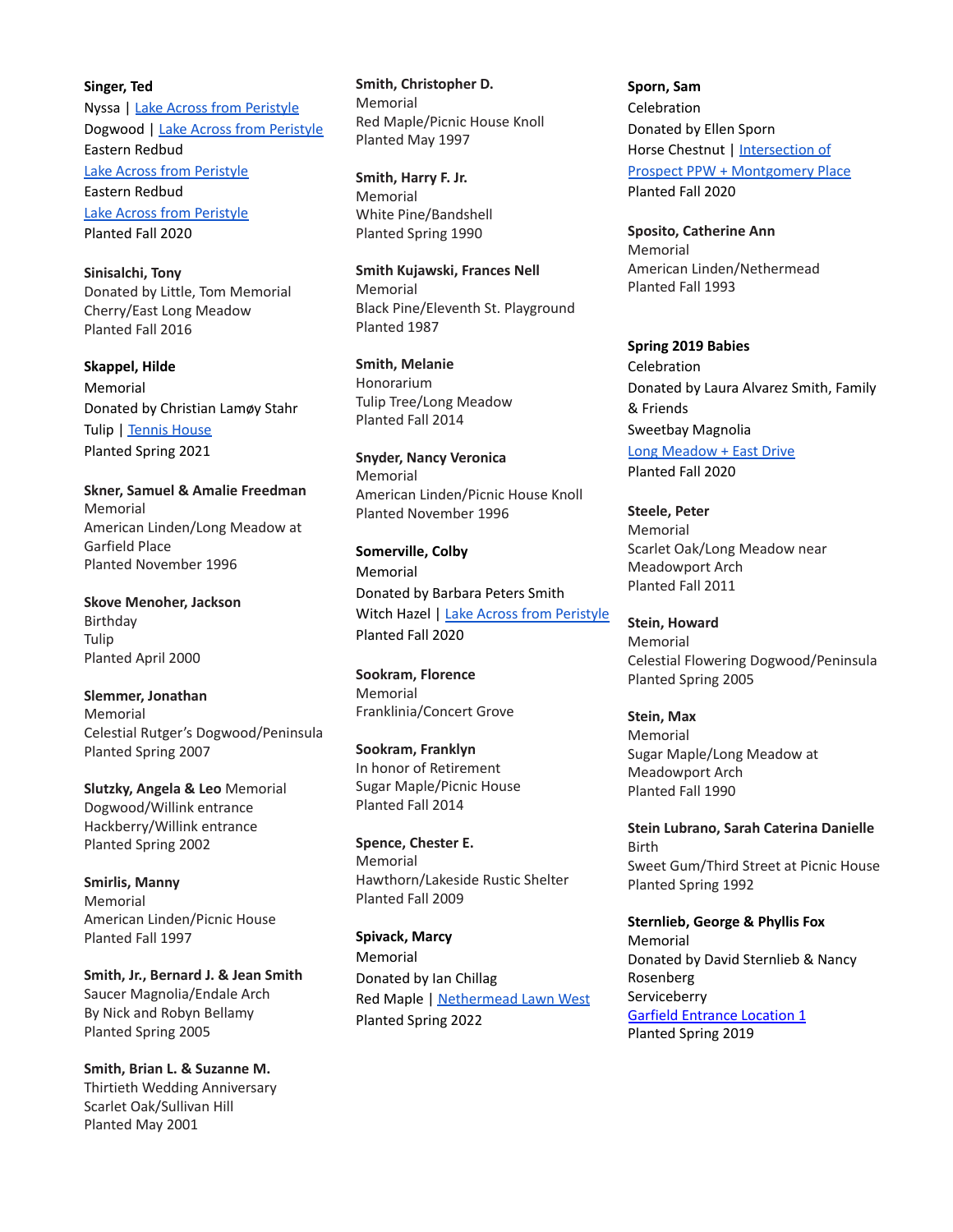**Sternlieb, George & Phyllis Fox** Memorial Donated by David Sternlieb & Nancy Rosenberg Serviceberry Garfield [Entrance](https://goo.gl/maps/unE2KJZMQa82) Location 2 Planted Spring 2019

**Stewart Pravda & Cathy Monblatt** Honor Donated by Stewart Pravda White Pine | [Hammerhead](https://goo.gl/maps/YiChiexbSUM8ynAJ7) Peninsula Planted Spring 2021

**Strasberger, Marie** Memorial Dogwood/Bartel-Pritchard Circle Planted Spring 1992

**Strauber, Donald** Celebration of his 75th Birthday Dogwood/Harmony Playground Adopted Fall 2011

**Stroobants, Marleen** Memorial Persimmon/on the Peninsula Adopted 2006

**Sullivan, Brendon & Osgood, Mallory** Wedding White Pine/Nethermead Planted April 2000

**Sullivan, Dennis & Susan** In Honor of Sugar Maple/Sullivan Hill Planted Fall 2000

**Sullivan, Richard F.** Memorial White Ash/Long Meadow at Garfield Place Planted Fall 1993

**Sullivan-Redmond, Julia A.** Memorial Donated by Alicia Imperiale & Robert Redmond Red Maple | Long [Meadow](https://goo.gl/maps/8yWb6XyCWDH3BxJq5) West Planted Fall 2020

**Sunday** Memorial Donated by Robert Faturechi Common Hackberry | [Hammerhead](https://goo.gl/maps/vWMWyKoBuxe3EFPe7) [Peninsula](https://goo.gl/maps/vWMWyKoBuxe3EFPe7) Planted Spring 2021

**Symborski, Maureen Grier** Memorial Hawthorn/Prospect Park Southwest and 10th Avenue Planted May 2000

**Tagawa, Ikuyo** Memorial Alternate Leaf Dogwood/Rustic Arbor Planted Spring 2003

**Tai, James Jin Soo** Memorial Donated by Jessica Tai Horse Chestnut Picnic [House](https://goo.gl/maps/jgHj2MGborM2) Planted Spring 2019

**Tam, William L.** Memorial Sugar Maple/South Lake Linden/South Lake Planted April 2001

**Tanenhaus, M. Theodore M.D**. Memorial Sugar Maple/Garfield Tot Lot Planted Spring 1995

**Taylor, Allison & Andrew Dill Celebratory** Donated by Family & Friends Jane Magnolia / [Sled](https://goo.gl/maps/Yb1Y1PsmuGn) Hill Planted Fall 2018

**Taylor, Emily** Memorial Red Maple/Third Street at Picnic House Planted Spring 1992

**Taylor, Susan** Honorarium American Beech/Sullivan Hill Planted 1991

**Taylor, Timothy Burton** Memorial White Ash/Bartel-Pritchard Circle Planted Fall 1991

**Temkin, June, Ray & William** Honor Donated by Andrew Knepley American Holly | [Imagination](https://goo.gl/maps/4tR7oLfVdtdwCryS6) [Playground](https://goo.gl/maps/4tR7oLfVdtdwCryS6) Entrance Planted Spring 2022

**Tepper, Gary** Memorial Donated by his Family Red Maple Long [Meadow](https://goo.gl/maps/PjQHkYPxevE2) North Planted Spring 2019

**Termine, Finn** Memorial Donated by Caroline Gammill Dogwood Grand Army Plaza [Entrance](https://goo.gl/maps/n7EziE7pjJD2) Planted Spring 2019

**Termine, Milo** Memorial Donated by Caroline Gammill Dogwood Grand Army Plaza [Entrance](https://goo.gl/maps/n7EziE7pjJD2) Planted Spring 2019

**Tessier, Janice Daley** Memorial American Linden/Third Street Playground Planted Spring 1996

**Thaler, Caroline** Memorial Donated by Christiane Baker & Patty Intrator Bur Oak | [Nethermead](https://goo.gl/maps/rNuDYasAJ8mX9aTT6) Lawn West Planted Spring 2022

**Theofan, Charles** Memorial Red Maple/Prospect Park West between 12th and 13th Streets Planted May 2000

**Theofan, Helen M.** Memorial Sugar Maple / Acito Site Sugar Maple / Bandshell Planted Spring 1996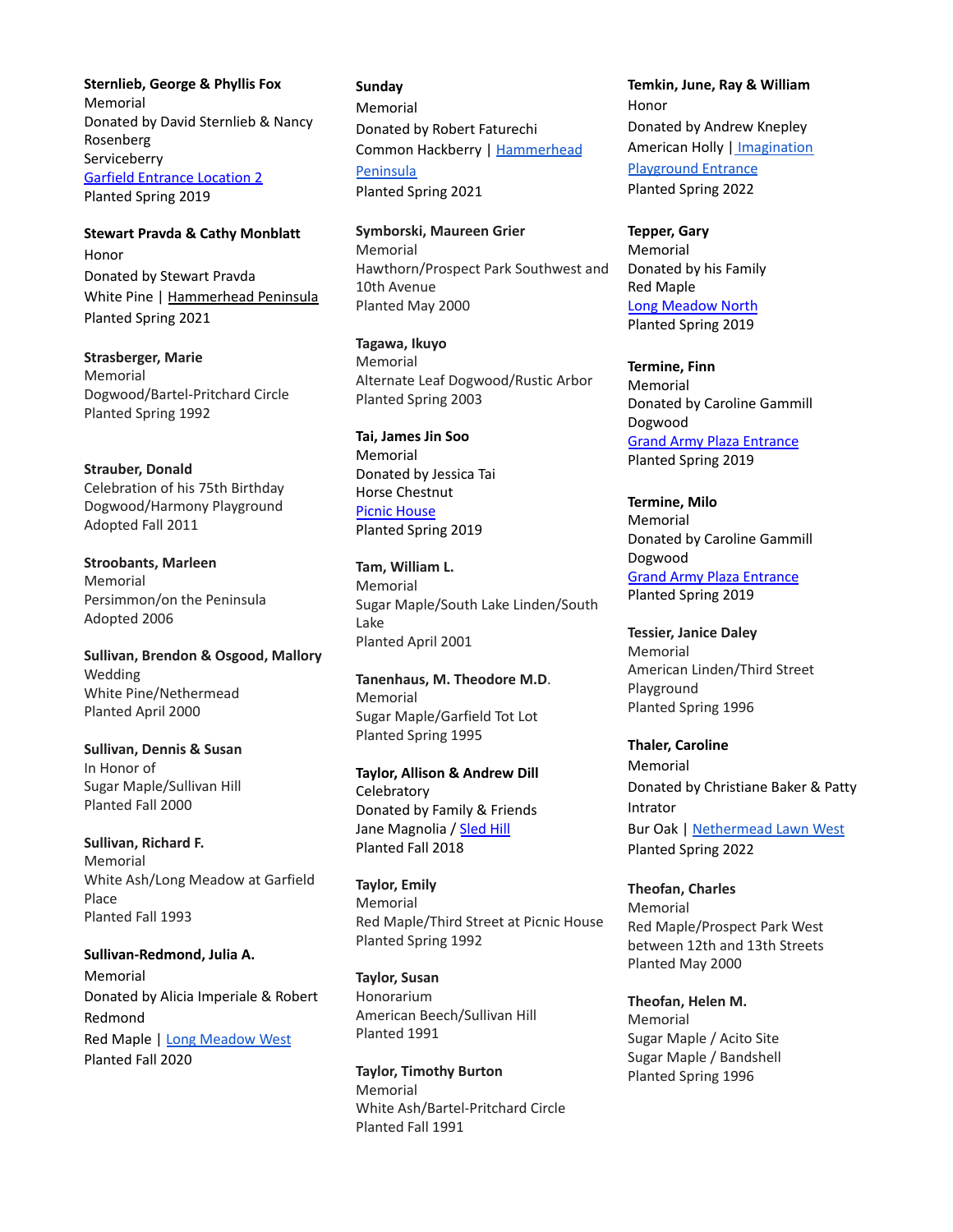**The Peahens** In appreciation Austrian Pine / Bartel-Pritchard Entrance Adopted Fall 2012

**Thomas, Ken** Memorial Redbud / Garfield Tot Lot Planted May 2001

**Thomas, Theodore** Memorial Beech / Nethermead Planted 1983

**Thomas, Tupper** Donated by Thomas, Tupper Memorial River Birch Planted Spring 2016

**Three Generations of the Sills Family** Celebration Donated by Larry & Susan Sills Red Maple | [Garfield](https://goo.gl/maps/NBovXc3JvgtMu9788) + West Drive Planted Spring 2021

**Tilles, Bill & Berliner, Kathy** Pine, Northern Spruce/Prospect Park Southwest and 10th Avenue Planted March 1998

**Tinker** Memorial Dogwood/Nethermead Planted Fall 2002

**Toole, William** Memorial Hedge Maple/Long Meadow between Endale and Meadowport Arches Planted 1988

**Torres, Gabby** Celebration Donated by Katie McKinney Witch Hazel | Lake Across from [Peristyle](https://goo.gl/maps/i57HQ4xWeKauFSb98) Planted Fall 2020

**Touzet, Suzanna** Memorial Donated by Sebastian Cwilich, Family & Friends Tulip | Long [Meadow,](https://goo.gl/maps/oAM172zfcbMLVM5a7) Top of Hill Tulip | Long [Meadow,](https://goo.gl/maps/gB2uywqqBD7XYyXdA) Top of Hill Planted Fall 2020

**Townsend, Alair** Honorarium Sugar Maple / Sullivan Hill Planted 1991

**Trachetenberg, Alan** Memorial Donated by Clara Goetz, friends & family River Birch | [Hammerhead](https://goo.gl/maps/YiChiexbSUM8ynAJ7) Peninsula Planted Spring 2021

**Trouble** Memorial Sugar Maple / Long Meadow at Tennis House

**Trimpe, Alex** Honor Donated by Theresa Hensley Nyssa / Lake + [Parkside](https://goo.gl/maps/yiguYA6UFzq1GHsB6) Planted Fall 2019

**Trudell, James** Donated by Friends of the Trudell Family Magnolia/Long Meadow Planted Fall 2015

**Tsarovsky, Berta Medvedeva** Memorial Donated by Michael Medved Tulip | Lake Across from [Peristyle](https://goo.gl/maps/onVkTdMePGya8jrf9) Planted Fall 2020

**Tweedy, Jon** Memorial White Fringe Tree/North end of Long Meadow Planted Fall 2011

**Ugur, Güler** Donated by Aileen Thompson Memorial Flowering Cherry Long [Meadow](https://maps.google.com/?q=40.667604,-73.968886) & East Drive Planted Spring 2015, Replanted Fall 2018

**Umans, Agnes** Memorial Red Maple/Long Meadow near Garfield Place Planted May 2000

**Umans, Julius** Memorial Silver Linden/Long Meadow near Garfield Place Planted May 2000

**Usakowski, Mary K.** Memorial Sorrel/Lullwater Bridge at Boathouse Planted 1986

**Van der Horst, Keanu** Memorial Elm tree/North Long Meadow Adopted Spring 2012

**Van Hoek, Mieke** Memorial Blackgum / North Long Meadow Planted Spring 2003

**Van Tosh, Rachel & Joseph Coish** Honor Dogwood **[Boathouse](https://goo.gl/maps/vJj4DSNRo2t)** Planted Spring 2019 Dogwood **[Boathouse](https://goo.gl/maps/LWeJXNhmF2T5dA3u7)** Planted Fall 2019

**Varela, Simona** Boricua Grove Memorial and homage to town of Naranjito, Puerto Rico Swamp White Oak West Drive & 9th Street Planted June 1999

**Vasquez, Felix & Genoveva**

Boricua Grove Memorial and homage to town of Cayey, Puerto Rico Swamp White Oak West Drive and 9th Street Planted June 1999

**Vecchione, Chris** Honor Donated by Prospect Park Alliance Aesculus / Near Villa Planted Fall 2016

**Verola, Christie** For Fred Dogwood/3rd Street Playground Planted Spring 2013

**Villoresi, Cristina** Donated by Her Family and Friends Dogwood/Lullwater Bridge Planted Fall 2015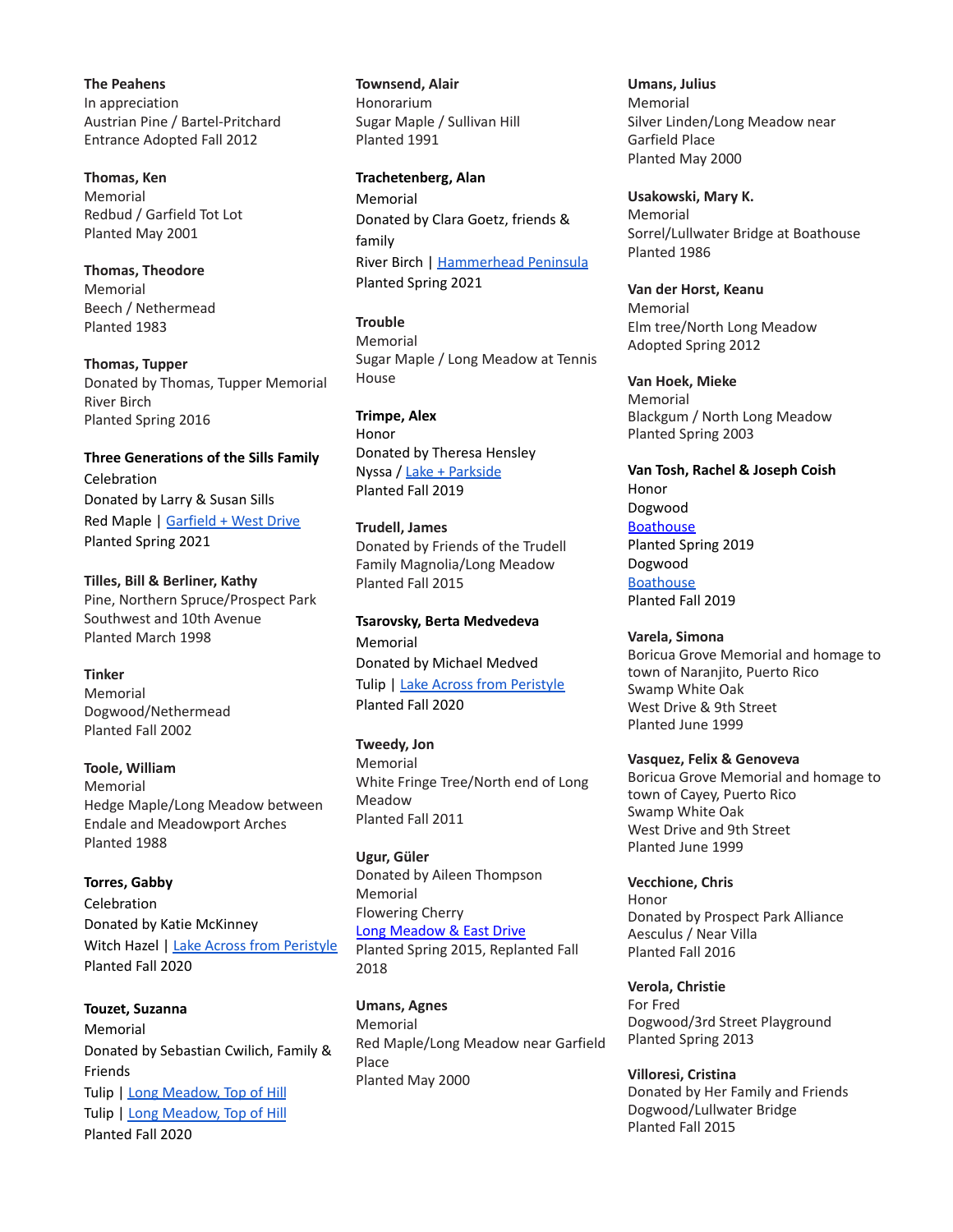**Volandes, Theodore P.** Memorial Donated by Peter Volandes Tulip | Lake Across from [Peristyle](https://goo.gl/maps/x9uS3b4qatBbs6Rn8) Planted Fall 2020

**Volckhausen, William** Memorial Grove/Long Meadow path at base of Sullivan Hill Planted Spring 2003

**Vomáčka, Jan** Donated by Family and Friends Memorial Hawthorne/Near Nethermead Planted Fall 2016

# **Waibsnaider, Ing. Elias & Sra. Flora Perman**

Memorial Donated by Sylvia Walowitz Magnolia | Long [Meadow](https://goo.gl/maps/gSePx28fCudWmShW6) + East Drive Planted Fall 2020

**Wallace, Christian** In Honor of Prospect Park Yoshino Cherry Lake Across From [Peristyle](https://goo.gl/maps/uWh8jNjQQrZapNux7) Planted Fall 2020

**Walsh, John Joseph** Memorial White Pine/North Lullwater at Boathouse Planted 1988

**Walowitz, Sylvia & Charles** Celebration Donated by Sylvia Walowitz Tulip | Long [Meadow](https://goo.gl/maps/nSRARvP3ow9673Hh7) + Sled Hill Planted Spring 2022

**Walter & Dunn Family Celebratory** Donated by Walter Weil & Deirdre Dunn Dogwood Garfield [Entrance](https://goo.gl/maps/mMWoT6GsyiG7rNHM6) Planted Spring 2019

**Walts, Stella** Memorial Donated by Gerald Walts Red Maple | Third Street [Entrance](https://goo.gl/maps/LEAj6EfR7SUzhyuT9) Planted Spring 2022

**Wasserman, Nancy** Donated by Her Friends and Family Memorial Dogwood/Garfield Entrance Planted Spring 2015

**Wassermann, Rex** Memorial Chestnut Oak/North Long Meadow Planted Spring 1996

**Watson, Charles E.** Memorial Silver Linden/North Long Meadow Donated by Weems, Edward Retirement from Parks Department Red Oak/Skating Rink Drive

**Wegweiser, Steven** Memorial Willow/Peninsula Bald Cyprus/Peninsula Planted Fall 1993

**Weil, Gotshal & Manges** "Jeans Friday" Hawthorn/Ritter's Lawn Planted Spring 2014

**Weil, Gregory Theodore** Birth Catalpa/Long Meadow at Garfield Place Planted Fall 1990

**Weil, Joseph William** Birth Yellowwood/Long Meadow at Montgomery Street Planted Fall 1993

**Weil, Walter** Dogwoods/1st Street and East Drive Planted Fall 2014

**Weiner, Adam S.** Memorial Oak/Long Meadow at 2nd Street Planted Spring 1991

**Weiner, Gary** Honor Donated by Ellen Goldsmith Common Hackberry | [Hammerhead](https://goo.gl/maps/YiChiexbSUM8ynAJ7) **[Peninsula](https://goo.gl/maps/YiChiexbSUM8ynAJ7)** Planted Spring 2021

**Wiener, Daniel** Celebration Dogwood/Drummers Circle between path and grove Planted Spring 2016

**Wiener, Daniel** Celebration American Holly | 3rd Street Playground Planted Spring 2017

**Weiner, Gina** Donated by Weiner, Earl Memorial London Plane Heritage/Concert Grove Adopted Spring 2016

**Weiner, Paula & David** Memorial Donated by Jonathan Weiner Red Maple | [Nethermead](https://goo.gl/maps/e9oMuNooo2Vi1qm8A) Lawn West Red Maple | [Nethermead](https://goo.gl/maps/e9oMuNooo2Vi1qm8A) Lawn West Planted Spring 2022

**Weith, Warren A.** Memorial White Pine/Bartel-Pritchard Circle Planted Fall 1992

**Wentworth Hannum, Cynthia** Memorial Lilac/Lefferts Homestead

**West, Jane** Memorial Yellowwood/Nethermead Planted November 2000

**West, Sheffield** Memorial Oak/Nethermead Planted 1990

**Whelan, Tensie** Fortieth Birthday Linden/Long Meadow at Tennis House Planted Fall 2000 **Whiteford, Robert** Birthday Sugar Maple / Long Meadow North Planted Fall 2002

**Wiggers, Raymond** Memorial Ash/Bandshell Planted 1987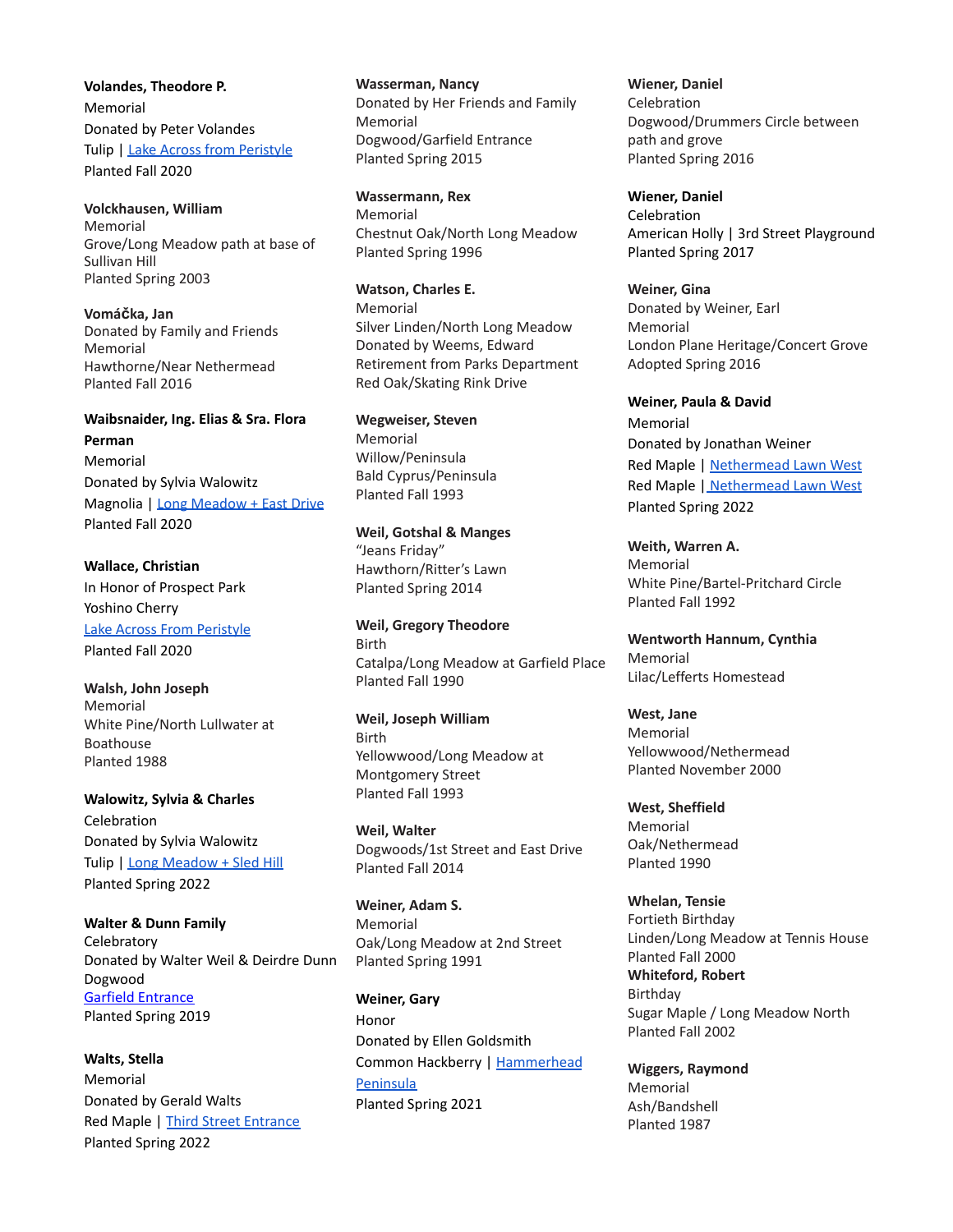**Williams, Gloria** Memorial Shadbush/Nethermead Planted Spring 1992

**Wilson, Edna Mae** Memorial American Beech/Nethermead Planted 1991

**Wilson, Sadie** Celebration Donated by Jessica & Craig Wilson Yoshino Cherry <u>West Drive at [Ballfields](https://goo.gl/maps/k2bkCzYCaDz) & 12<sup>th</sup> Street</u> Planted Fall 2017

**Winslow, Allyn** Memorial Red Oak/Long Meadow at Tennis House Planted Spring 1994

**Wittgenstein** Memorial Dogwood / Long Meadow Planted Spring 2002

**Witty, Irwin D.** Memorial American Linden / Tennis House Knoll Planted 1994

**Witty, Jeanne** Birthday Tulip Poplar / Tennis House Knoll Planted 1995

**Wolf, Carol & Ed** Celebration Donated by Doug Wolf Witch Hazel | [Grand](https://goo.gl/maps/xf8V6YUAGUKyuN3GA) Army Plaza East Planted Spring 2022

**Wolf, Elliott** Memorial Donated by Elissa Wolf Mulenberg Oak | [Parkside](https://goo.gl/maps/kJWJ5EbSiev2pUNo6) + Ocean Planted Spring 2021

**Wolfgang** Memorial Oak/Litchfield Villa at 3rd Street Planted 1987

**Wong, Anne** Celebration, Retirement from Prospect Park Alliance Willow Oak / Peninsula Planted Spring 2014

**Wong, Anne** Birth of grandchild Cucumber Magnolia/Peninsula Planted Spring 2014

**Woo, Robert Cecil** Honor Sugar Maple / Rustic Shelter, Lakeshore Adopted Spring 2015

**Wood, Gus** Memorial Donated by Julie Wood & Alissa Ginsberg Kousa Dogwood / Picnic House Adopted Spring 2014

**Woodbridge, Margaret** Gift to Prospect Park American Beech/Tennis House

**Woodcock, Lenore C.** 80th Birthday Franklinia (Boathouse & bridle path) Planted 2005

**Woodward, Jennifer** Memorial Donated by Candace Woodward Dogwood | Long [Meadow](https://goo.gl/maps/afxfydNoHHt5kGWX9) West Planted Fall 2020

**World Series of Birding Team: Snipehunters** For more trees in Prospect Park Bald Cyprus/Rustic Arbor Planted Fall 2002

**Wright, Howard Garfield** Memorial Sugar Maple/Lincoln Road Perimeter Planted November 1996

**Xenon 360, est. 1983** Memorial Donated by Helen Zelon Swamp White Oak | [Parkside](https://goo.gl/maps/uVaDvxg22a6JX9Hs5) + Ocean Planted Fall 2020

**Xiao, Rufeng** Memorial Donated by Weijia Want Hackberry | [Nethermead](https://goo.gl/maps/FnXzq971Yqqn4xox9) Lawn West Planted Spring 2022

**Yacka-Bible, Andrea** Memorial Donated by Ying-Ying Ma Bald Cypress | East [Lakeside](https://goo.gl/maps/8BC53EZR9TUcqvyQ6) Planted Spring 2022

**Yearwood, Anne** Family Tribute White Pine/Grand Army Plaza East Planted November 1997

**Yearwood, Beatrice** Tribute to Prospect Park Himalayan Pine/Grand Army Plaza East Planted Fall 1985

**Yearwood, James R. & Marie Strasberger** Memorial White Pine/Grand Army Plaza Planted Spring 1992

**Young, Casey Allyn** Memorial Eastern Redbud Meadowport Arch Embankment Adopted Fall 2011

**Yukstas, Salvo Pecker** Memorial Donated by Rachel Pecker Serviceberry Lakeshore by [Vanderbilt](https://goo.gl/maps/SWTE6hBdFGP2) Avenue Planted Spring 2019

**Zach Ludolph & Stephanie Bristow** Celebration Donated by Daniel Lacy & Jessica Bristow White Pine | [Hammerhead](https://goo.gl/maps/dU6w8mgc1yQQmTpu9) Peninsula Planted Spring 2021

**Zell, Steven** Honor Donated by Avideh Bashirrad Yoshino Cherry | Long [Meadow](https://goo.gl/maps/aKj4ZzpVV33FpsJTA) + East [Drive](https://goo.gl/maps/aKj4ZzpVV33FpsJTA) Planted Fall 2019